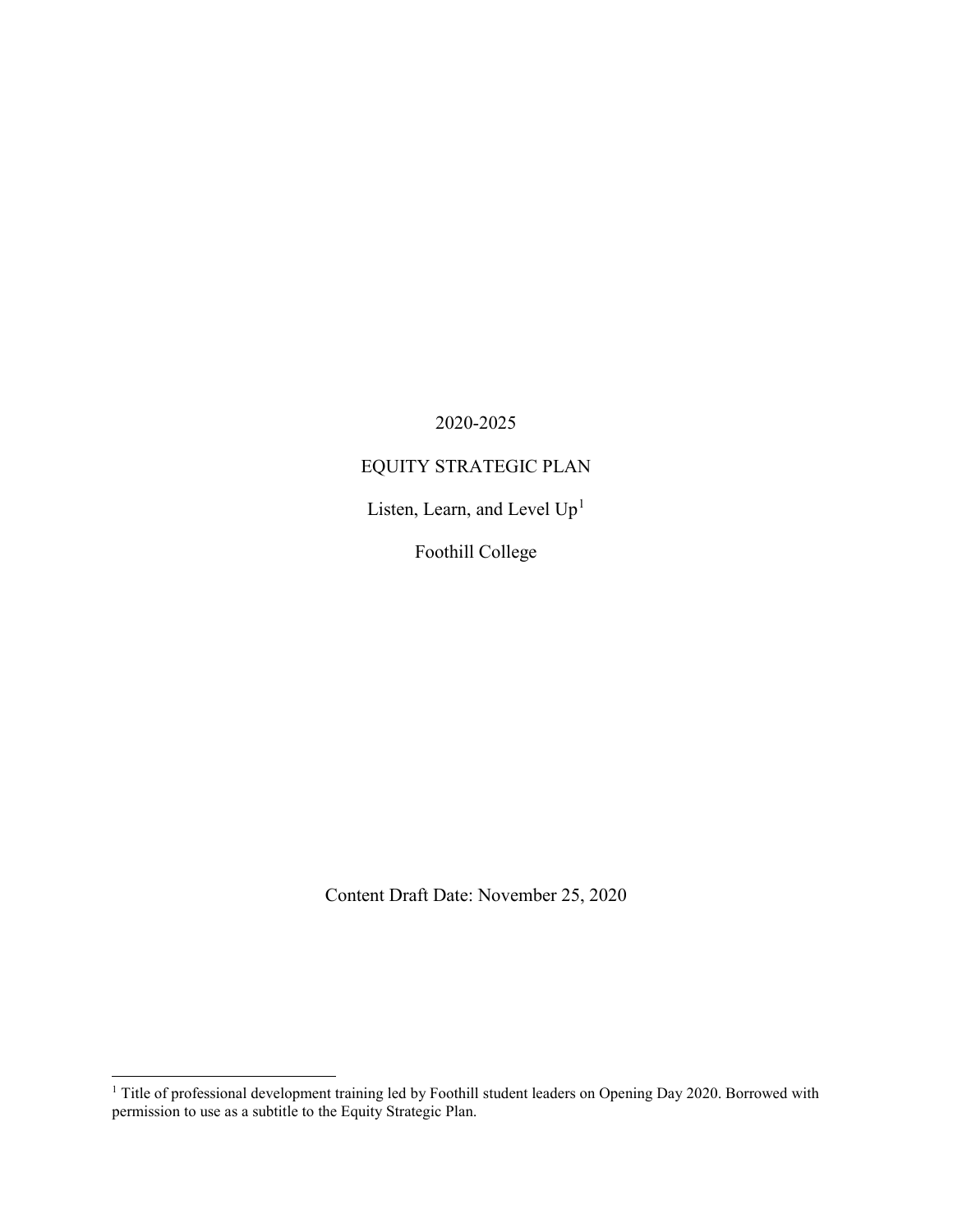# TABLE OF CONTENTS

| <b>PART ONE</b>                                                                                                                                                                    |  |
|------------------------------------------------------------------------------------------------------------------------------------------------------------------------------------|--|
|                                                                                                                                                                                    |  |
|                                                                                                                                                                                    |  |
|                                                                                                                                                                                    |  |
|                                                                                                                                                                                    |  |
|                                                                                                                                                                                    |  |
|                                                                                                                                                                                    |  |
|                                                                                                                                                                                    |  |
|                                                                                                                                                                                    |  |
|                                                                                                                                                                                    |  |
|                                                                                                                                                                                    |  |
|                                                                                                                                                                                    |  |
|                                                                                                                                                                                    |  |
|                                                                                                                                                                                    |  |
|                                                                                                                                                                                    |  |
|                                                                                                                                                                                    |  |
|                                                                                                                                                                                    |  |
|                                                                                                                                                                                    |  |
| <b>PART TWO</b>                                                                                                                                                                    |  |
|                                                                                                                                                                                    |  |
|                                                                                                                                                                                    |  |
| Issue 1. The onboarding process disproportionately impacts African American students 25                                                                                            |  |
| Issue 2. There are large numbers of students of color who are not accessing, are ineligible for,<br>or fall out of eligibility for available financial aid programming27           |  |
| Issue 3. More recent focused outreach with a specific intent to increase access and enrollment<br>of Latinx and African American students doesn't readily connect back to a larger |  |
|                                                                                                                                                                                    |  |
|                                                                                                                                                                                    |  |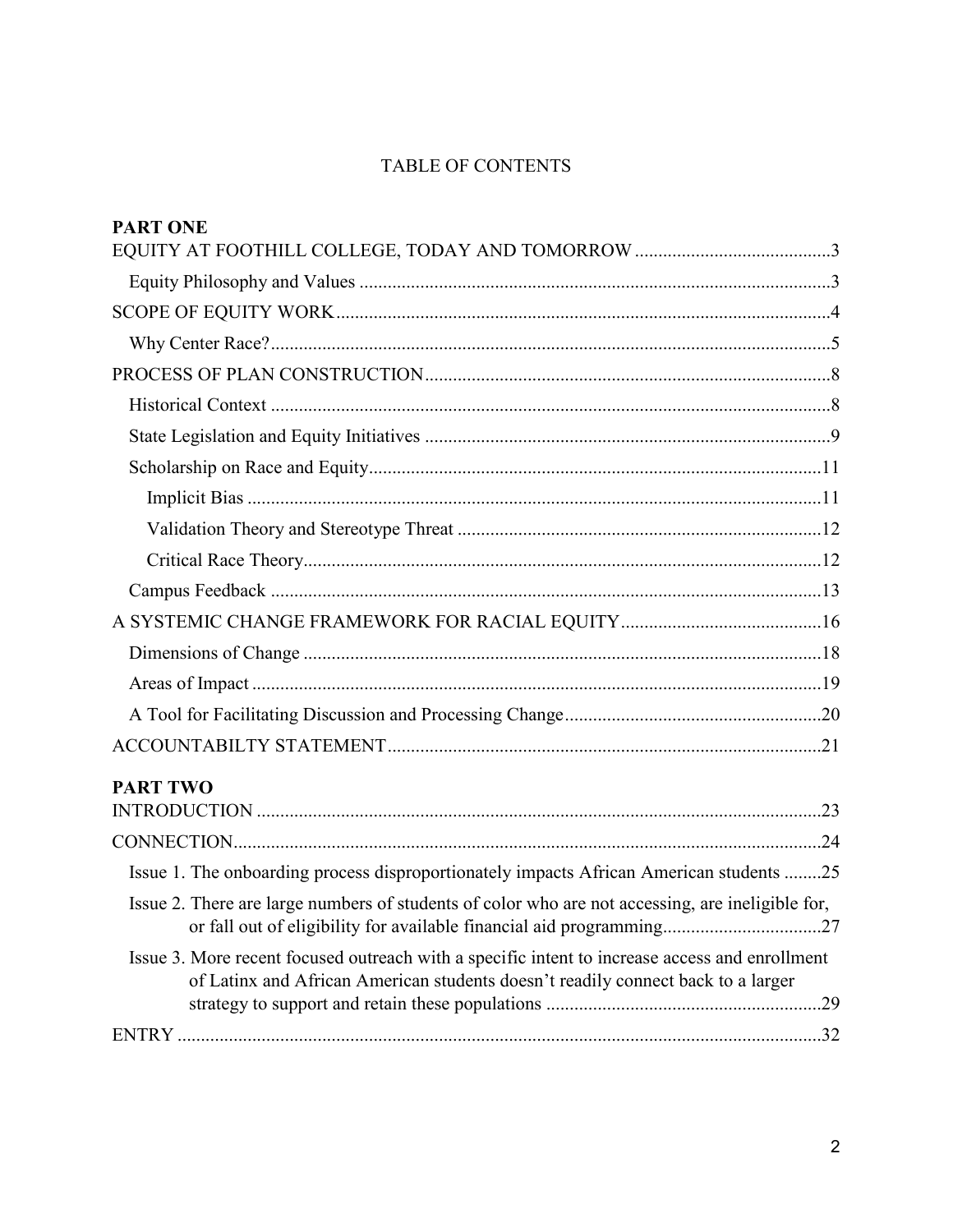| Issue 4. Lack of coordinated infrastructure for basic needs serveies at the college<br>(psychological services, food pantry, transportation, homeless referrals) can make it |
|------------------------------------------------------------------------------------------------------------------------------------------------------------------------------|
| Issue 5. Lack of a sense of belonging, safety, and space allocation for students of color. 35                                                                                |
|                                                                                                                                                                              |
| Issue 6. Many disciplines perpetuate the myth that they are objective and race-neutral 38                                                                                    |
| Issue 7. Microaggressions and unconscious bias negatively affect experience and learning for                                                                                 |
| Issue 8. Lack of a college-wide retention plan for students of color to progress through their                                                                               |
| Issue 9. Lack, or underutilization of campus support resources (tutoring, career center, transfer                                                                            |
| Issue 10. Insufficient culturally responsive, relevant and sustaining pedagogy and other asset-                                                                              |
| Issue 11. Online education and the provision of comparable spaces, resources and services 48                                                                                 |
|                                                                                                                                                                              |
| Issue 12: Program and Service Area assessments did not invoke meaningful discussion and                                                                                      |
| Issue 13: Making sure students from all backgrounds succeed in reaching their goals and<br>improving their families and communities, eliminating equity gaps 54              |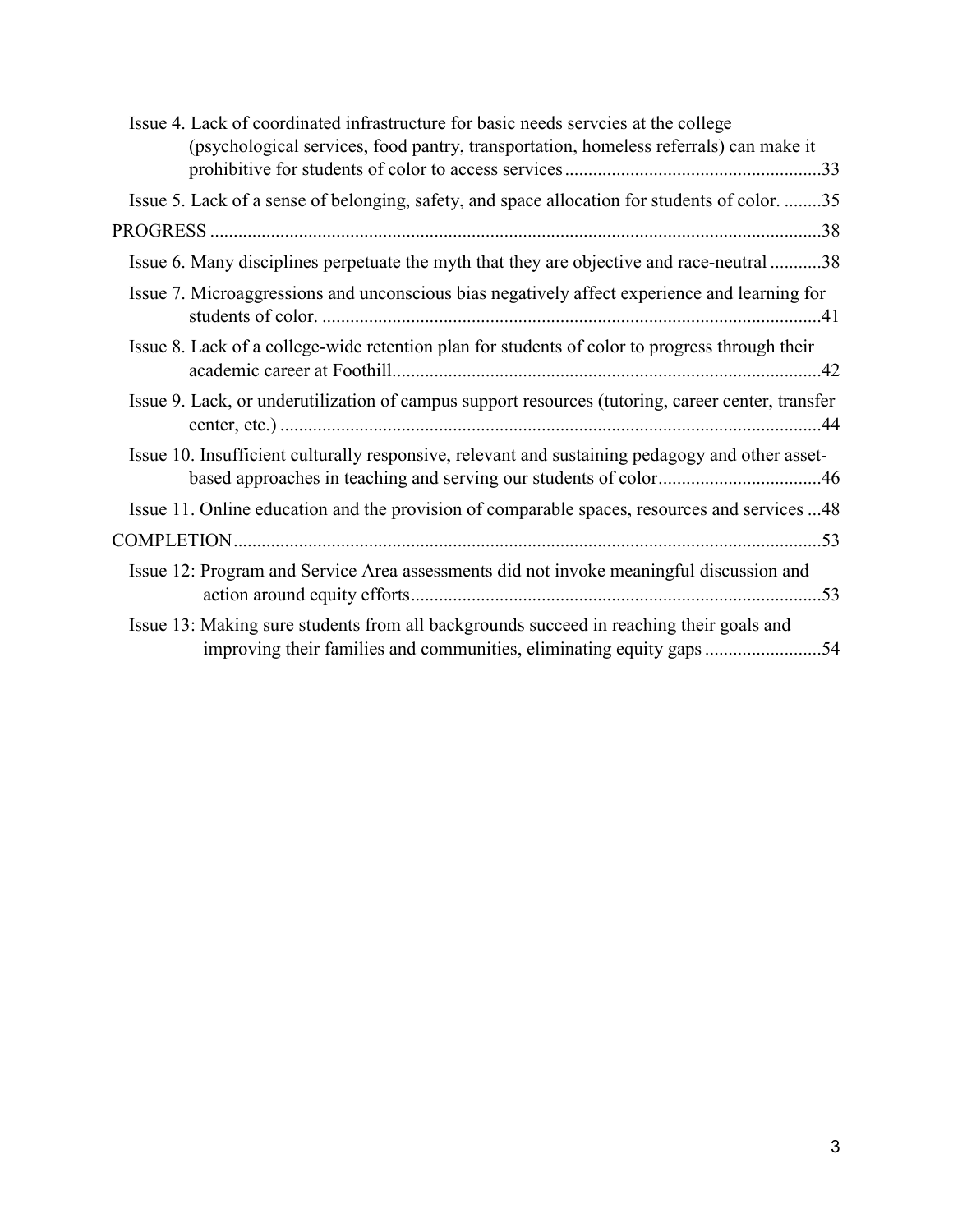# **PART ONE**

# **EQUITY AT FOOTHILL COLLEGE, TODAY AND TOMORROW**

Foothill College has a history of providing transformative educational experiences that meet the goals for its students and produce outcomes that have served to lessen disparities among our most vulnerable populations. Individuals and areas of our campus have long sought to achieve student equity, whether on their own or in response to state-mandated equity plan requirements. While these state-mandated plans helped to fund equity activities on our campus and set goals to help move the work forward, those efforts have been relatively siloed, often intermittent, and sometimes were not interconnected with all areas of the campus to produce systemic impact on equity disparities. This Strategic Equity Plan is an effort to provide a sustainable, and systemic vision for achieving equity through eliminating demographicallypredictable disparities at Foothill College. With a strong foundational vision, the college can then be guided toward action, collaboratively and within individual departments and areas. The Strategic Equity Plan will also serve as a partnering document to Foothill College's Educational Master Plan 2030, Facility Master Plan, and other planning documents.

# Equity Philosophy and Values

In conversations with the campus, several things surfaced in regard to what our college community valued about equity. Our campus prides itself on being proactive versus reactive when addressing challenges. We appreciate spaces that embody team, family, and community spirit. We recognize our students are continuously improving and developing. Perhaps most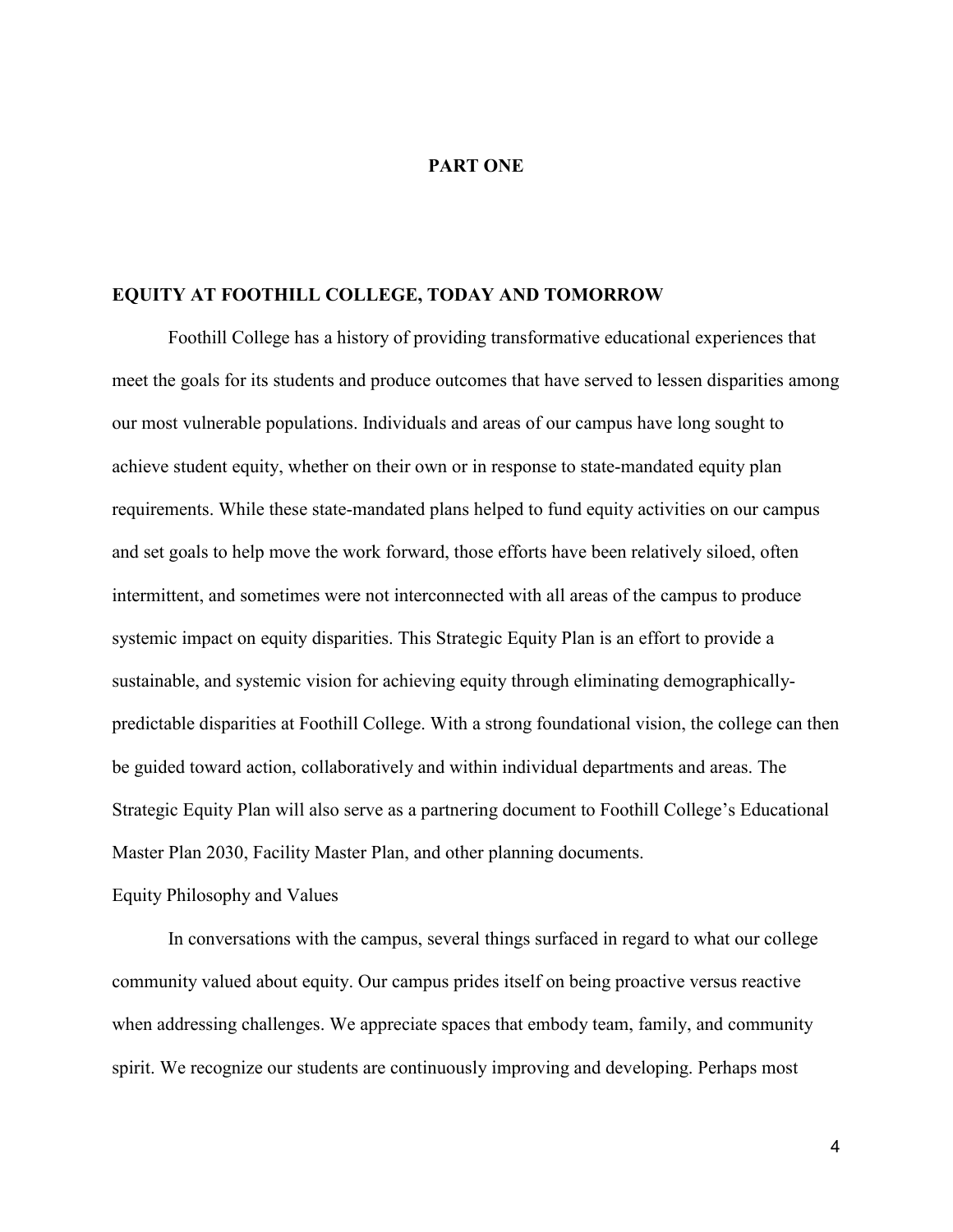importantly, our college values and acknowledges individuals as whole people and sees their potential.

While our college is strong in its sentiment of our values, working within an institution that was inherently designed to systematically deny the right to education for so many can often make it difficult to fully enact those values. The system of education itself has a long history of upholding an oppressive premise about who gets access to quality education, and what that looks like. However, our college has always found ways to persist and we continuously challenge and aim to change the oppressive structure of education because we still believe in the value of education. The California Community College (CCC) system offers high quality, post-secondary education to all who want it, regardless of personal circumstances. Truly embodying this intent of the CCC's original mission requires constant disruption of systemic oppression.

#### **SCOPE OF EQUITY WORK**

One striking observation that surfaced during conversations with campus community was that we did not share a common understanding of equity. This made it challenging to 1) discern which students groups were being reached by our equity efforts; 2) help each member of the Foothill community conceptualize how they contribute to these efforts, and 3) demonstrate whether our myriad equity actions had local impact within a program and/or systemic impact across many areas of the college. The process to developing such a definition brought together college feedback, a common industry understanding of equity as described in educational code and scholarship on race and equity. An equity definition was first proposed at College Opening Day 2019, later revised to an equity scope of work by campus leadership at a January 2020 retreat, and ultimately agreed upon as a campus at College Opening Day 2020. It states:

5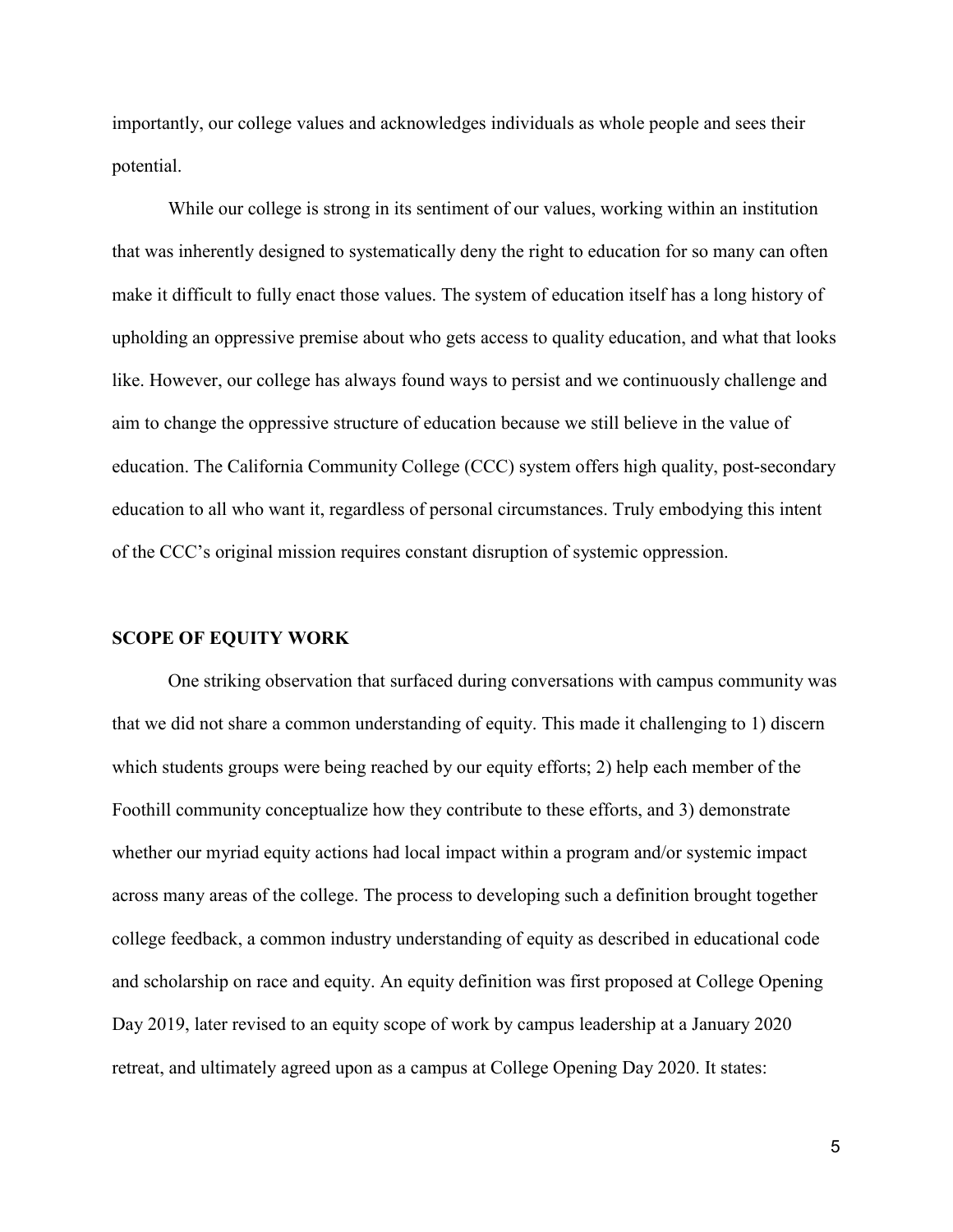*Believing a well-educated population is essential to sustaining a democratic and just society, we commit to the work of equity, which is to dismantle oppressive systems (structural, cultural, and individual) and create a college community where success is not predictable by race.*

The learnings from the culmination of the aforementioned areas are elaborated in the Process of the Plan Construction section of this document.

#### **Why Center Race?**

At Foothill, when we talk about equity, we are intentional in our choice to center race. Since its inception, the system of education in the United States was never intended to serve all demographic groups and many continue to be marginalized, including but not limited to persons of color, women, LGBTQ, veterans, disabled persons, and the economically disadvantaged. And, like most other institutions, despite our ongoing efforts over the years, Foothill continues to have demographically predictable disparities in student success.

We are mindful, though, that when we as a college disaggregate our educational outcomes data by demographic group, we see *racial* disparity within all groups. For example, course completion is one indicator that is used to assess students' progress in the classroom as well as on their educational journey. In 2019-20, our college's course completion rate was 81%, with non-low-income students' course completion at 84% and low-income students' course completion at 74%. Students with less financial means may have fewer resources. These results, disaggregated by ethnicity, demonstrate that across all ethnic groups, students from low-income households complete their courses at a lower rate compared to those who are not from lowincome households.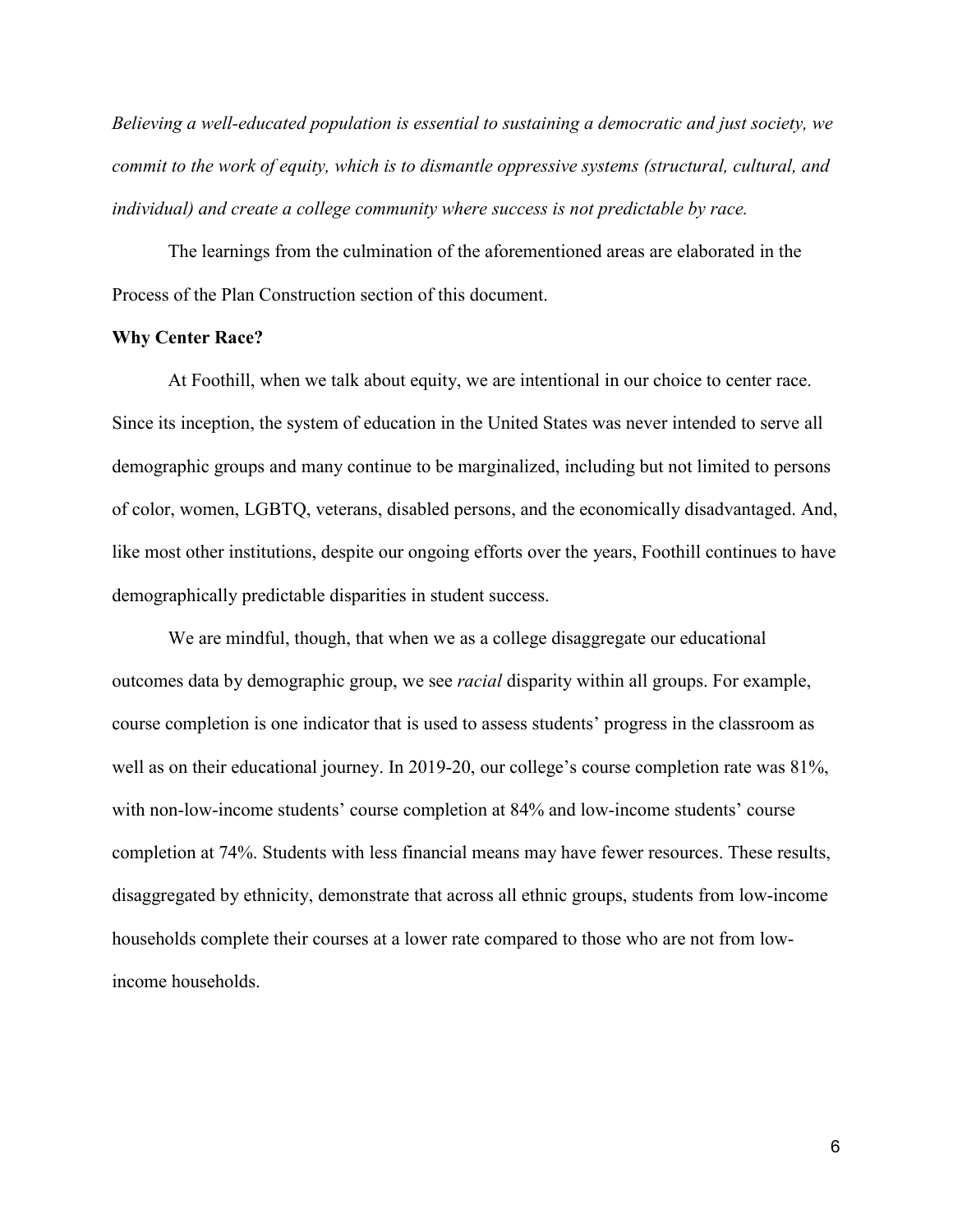# **FIGURE 1:**



# Source: FH IRP, Credit Enrollment Low-income students are those whose household income is less than \$25,000.

However, while non low-income students may have access to more resources that aid in their course success, what is dishearteningly predictable is that even within this group, students don't experience course success at comparable rates (Figure 2). Furthermore, when course completion is replaced with other metrics like course retention, graduation or transfer, our results do not differ. By "predictable", we are not making a claim about our students' intelligence or ability to attain their education goal. Instead, what *is* predictable is our college's completion outcomes and how they continue to reflect a persistent pattern of what we have achieved, and fall short in achieving. If we view course completion as an indicator of our college's collective effort in helping students progress on their educational journey, which ethnic student groups do we do a better job at serving? Conversely, which student groups are we not serving as well?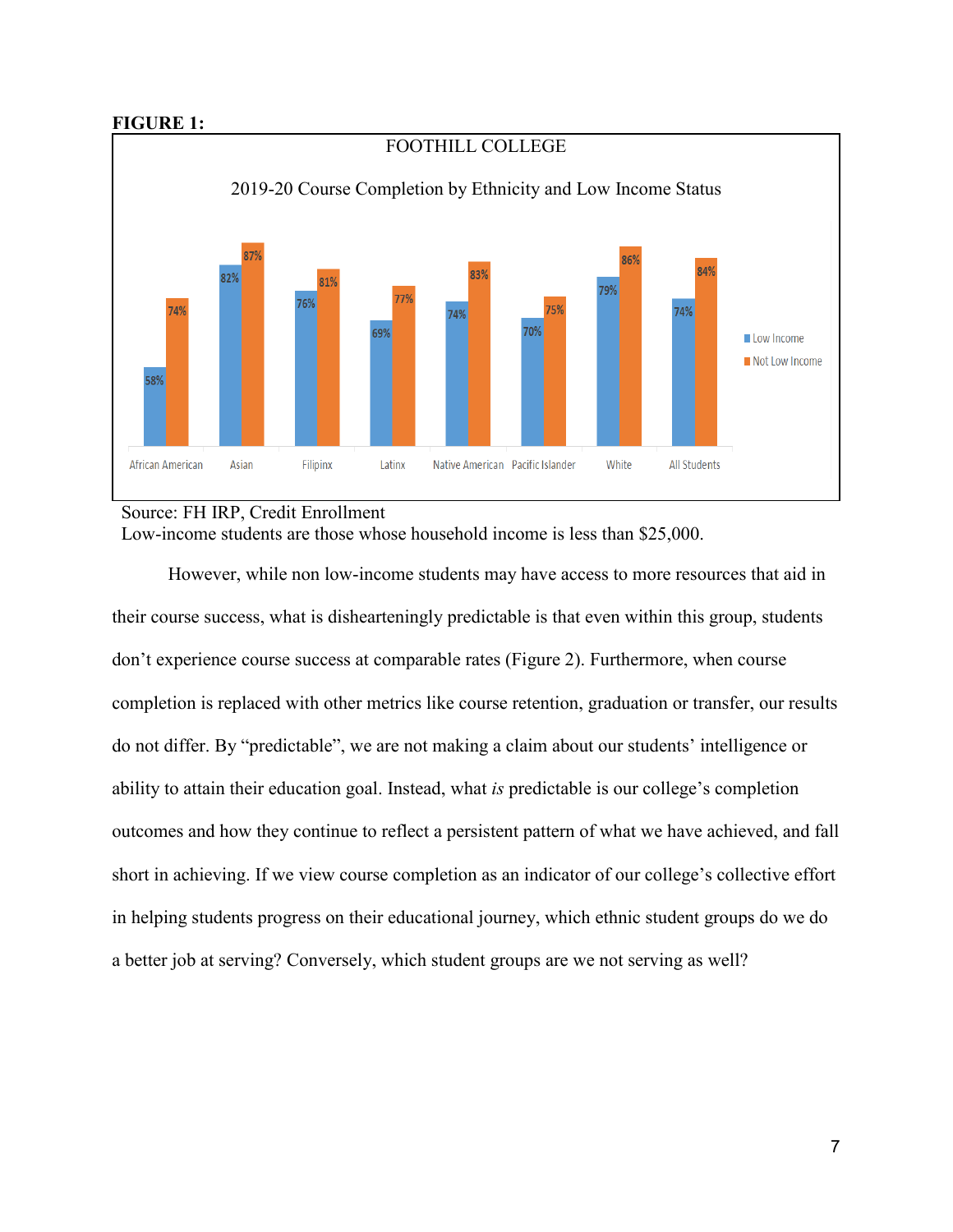# **FIGURE 2:**



Source: FH IRP, Credit Enrollment Non-low-income students are those whose household income is \$25,000 or more.

By shifting from a deficit lens, which focuses on which students may be deemed not college ready, to one that questions how we may be creating barriers with our current approach to serving students, and *who* is harmed by those barriers, the responsibility is then on us as a college to instead be student ready. Identifying these racial disparities, and our hand in perpetuating them, allows us to make the shift to meet students where they are. By centering race, we do not suggest to ignore disparities for other marginalized groups. Instead, we suggest that as we attend to disparities for other groups we consistently and intentionally address students of color within those groups. We must center race in our work and discussions even as we act to mitigate other group disparities.

We realize the topic of race is sometimes difficult and uncomfortable to discuss. As humans who have been socialized to avoid this topic, we recognize our strong predisposition to shift focus away from race in our dialogues and planning efforts. However, if we are to dismantle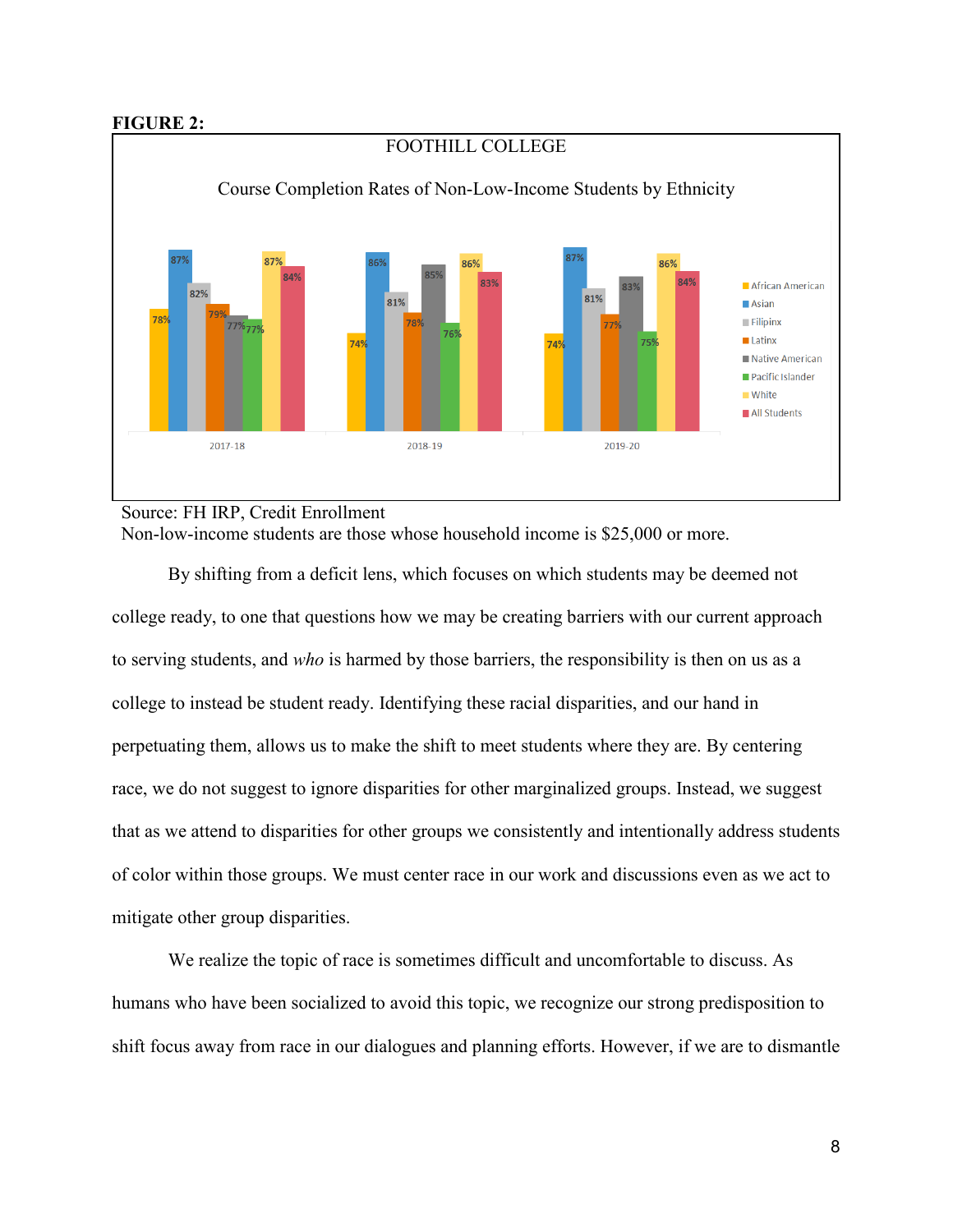systemic barriers<sup>[2](#page-8-0)</sup> at Foothill College, we must talk about race. Centering race is an attempt to focus rather than to exclude. By consistently centering race in our plan, even as we seek to eliminate inequity for all groups, we are holding ourselves unwaveringly accountable to our most historically underserved of groups. This college Strategic Equity Plan is one step along the path of that purpose and vision for the Foothill College community.

### **PROCESS OF PLAN CONSTRUCTION**

#### **Historical Context**

 $\overline{a}$ 

The work of equity and diversity is not new to the Foothill community. As the elements of the plan come together, there is a recognition of alignment across three areas aimed to inform the vision for equity at Foothill: campus feedback, scholarship on race and equity, and California state initiatives. Organically, these three areas revealed consistency in thought and focus, providing a common foundation from which to build.

The development of this Strategic Equity Plan began as an evaluation of the 2015-16 Student Equity Plan<sup>[3](#page-8-1)</sup>, charged to the Equity and Education governance council. The activities described in the plan were to be evaluated annually, with the desired goals to be achieved by the 2019-20 academic year. Due to the large and operational undertaking an evaluation requires, Equity and Education tasked the Office of Equity to complete the evaluation and share its assessment with the council.

Through this process, some general observations surfaced. While it was proposed in the 2015-16 plan, our college lacked an entity overseeing the implementation and annual evaluation

<span id="page-8-0"></span><sup>&</sup>lt;sup>2</sup>Systemic barriers are policies, practices or procedures that result in some people receiving unequal access or being excluded.

<span id="page-8-1"></span><sup>&</sup>lt;sup>3</sup> 2015-16 Student Equity Plan: [https://foothill.edu/president/Foothill\\_Student\\_Equity\\_Plan\\_Final.pdf](https://foothill.edu/president/Foothill_Student_Equity_Plan_Final.pdf)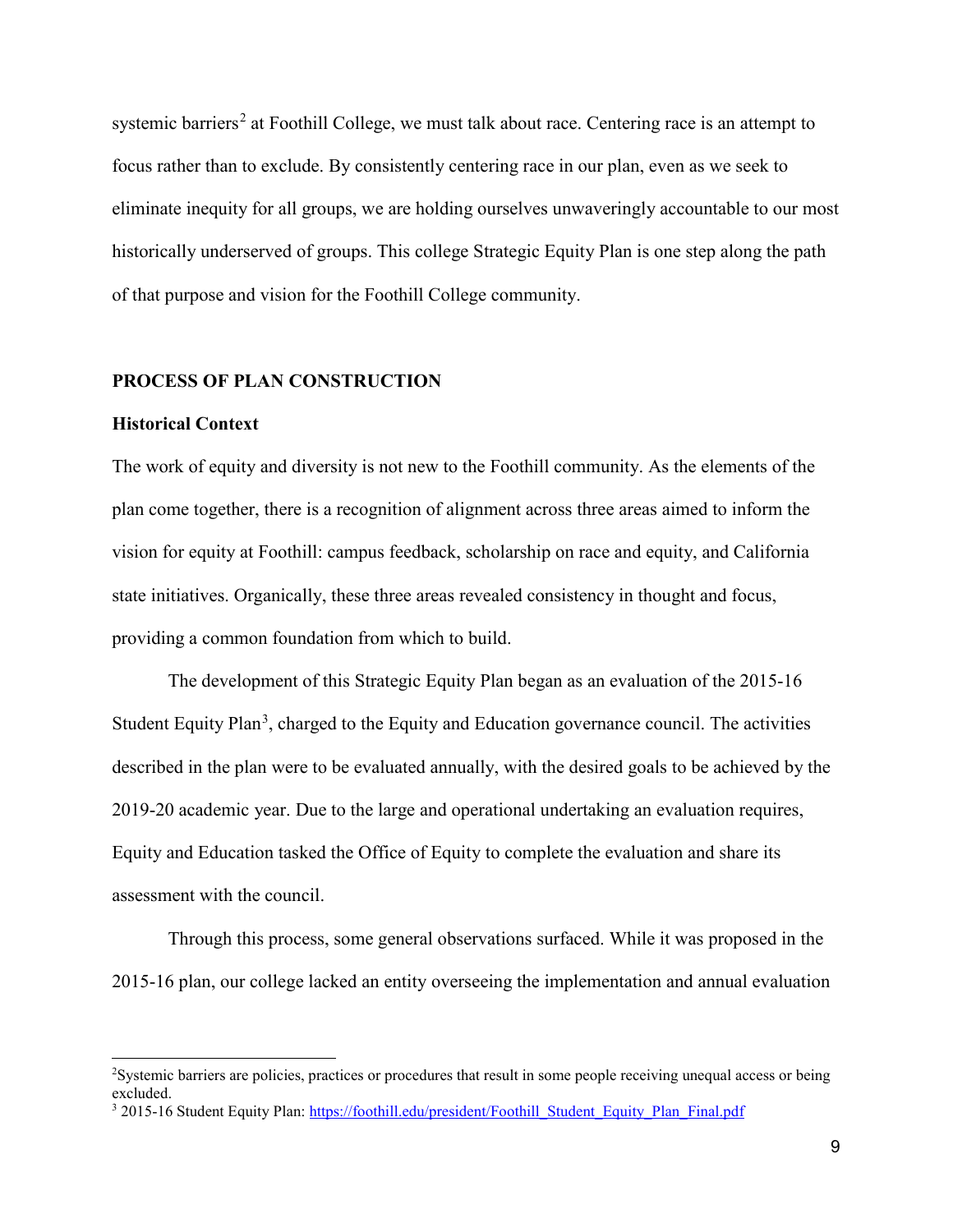of the plan and its activities, and did not have a strategy to institutionalize this process. Furthermore, years of conversations in venues such as shared governance committees, program review, and professional development activities demonstrated a need for a shared vision of equity, anchored by a common definition or scope of work. While the metrics in the statemandated plan meant to indicate progress of student outcomes, they ultimately were not sufficient in addressing the cultural and systemic change our college was asking for. Previous state equity plans led with a particular set of metrics, whereas this Strategic Equity Plan has developed organically through campus inquiry and self-reflection, informed by issues surfaced from the campus community.

# **State Legislation and Equity Initiatives**

 $\overline{a}$ 

As a public institution of higher education, our college shares in the state's goal to provide educational opportunity and success to the broadest possible range of our state's population. California Education Code Section 66010.2 leads with the idea that efforts should be made with regard to those who are historically and currently underrepresented, and affirms a commitment to academic excellence through quality teaching and programs. It goes on to address an aim to provide educational equity, not only through a "diverse and representative body and faculty, but also through educational environments in which each person, regardless of race, gender, gender identity, gender expression, sexual orientation, age, disability, or economic circumstances, has a reasonable chance to fully develop his or her potential." [4](#page-9-0) This code addresses concepts of fairness and inclusion, offering opportunities for all groups and ensuring social, institutional, and/or personal circumstances do not prevent students from reaching academic goals.

<span id="page-9-0"></span><sup>4</sup> California Education Code:<https://codes.findlaw.com/ca/education-code/edc-sect-66010-2.html>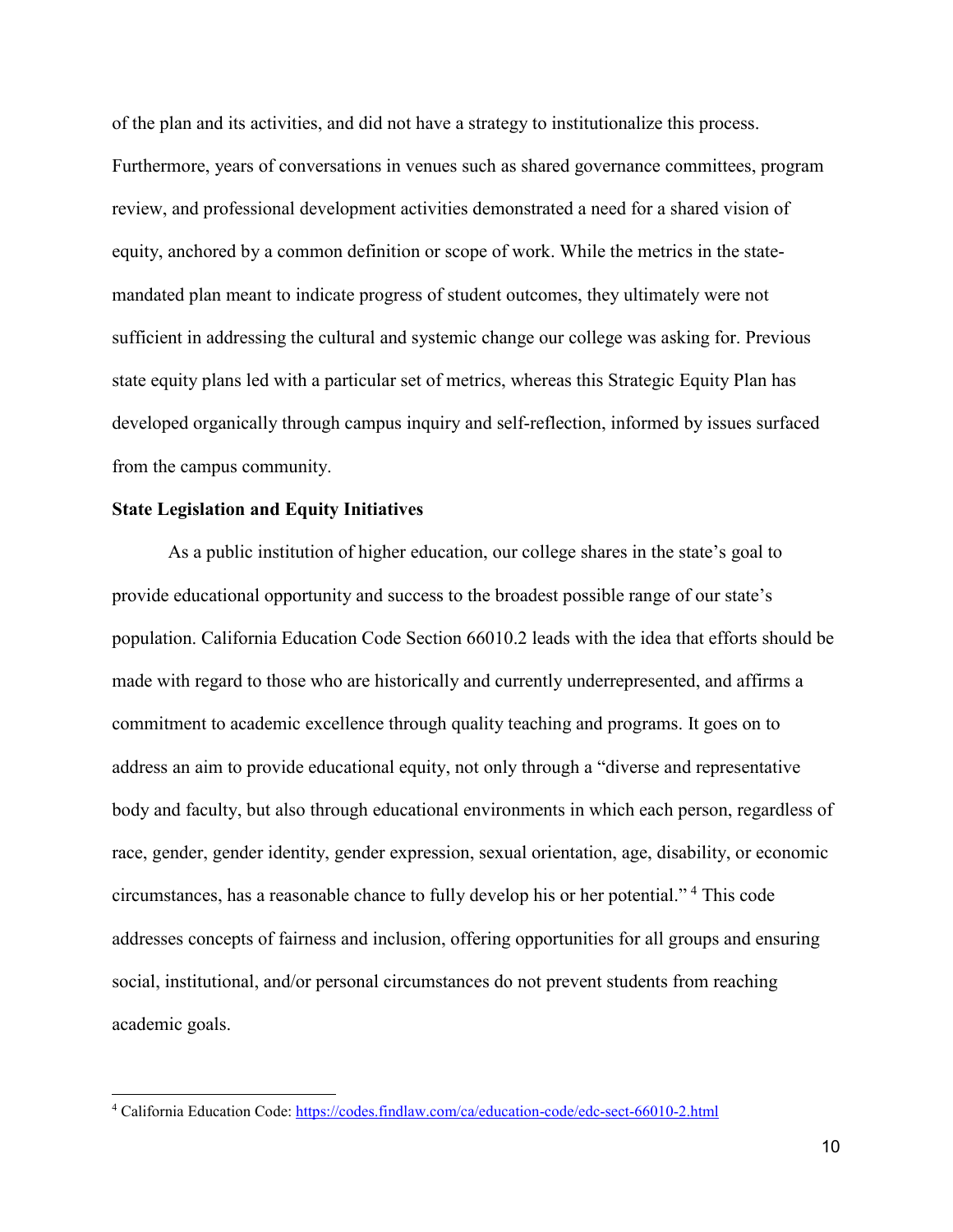The state has taken large strides to set forth systemic initiatives for local implementation, with a particular focus on institutionalizing campus equity efforts through mandated student equity plans. The most recent 2019-2022 state required Student Equity Plan was drafted largely by the Office of Equity in collaboration with and guidance from the Equity and Education governance council. The plan was shared across campus for discussion and feedback<sup>[5](#page-10-0)</sup> and was approved by the District Board of Trustees in June 2019.

Additionally, part of the state's efforts to achieve equity are through initiatives intended to transform the experience of students at the community college and remove barriers to progress in their educational journey. Vision for Success is the state's effort to make sure students from all backgrounds succeed in reaching their goals and improving their families and communities, eliminating equity gaps once and for all. It is a vision with bold goals to improve student outcomes, including closing equity gaps, increasing degree and certificate attainment and transfers to four-year institutions, reducing excess unit accumulation by students, and securing gainful employment.

In that spirit, two of the most recent initiatives from the state are Guided Pathways and AB705. The Guided Pathways framework creates a highly structured approach to student success that provides students with a set of clear course-taking patterns to promote better enrollment decisions and completion of their educational goal at our college. At Foothill, we are approaching that Guided Pathways effort through four teams: Meta Majors, Onboarding, Communication, and Technology and Data. AB705 is a bill that took effect in January 2018 and

<span id="page-10-0"></span><sup>5</sup> The 2019-2022 Student Equity Plan was presented to Academic Senate, Classified Senate, and President's Cabinet, as well as all governance councils (College Advisory Council, Community & Communication, and Revenue & Resources, with specific endorsement from Equity & Education), resulting in submission to the state with signatures from the College President, VP of Finance, EVP of Instruction and Student Services, and Academic Senate President.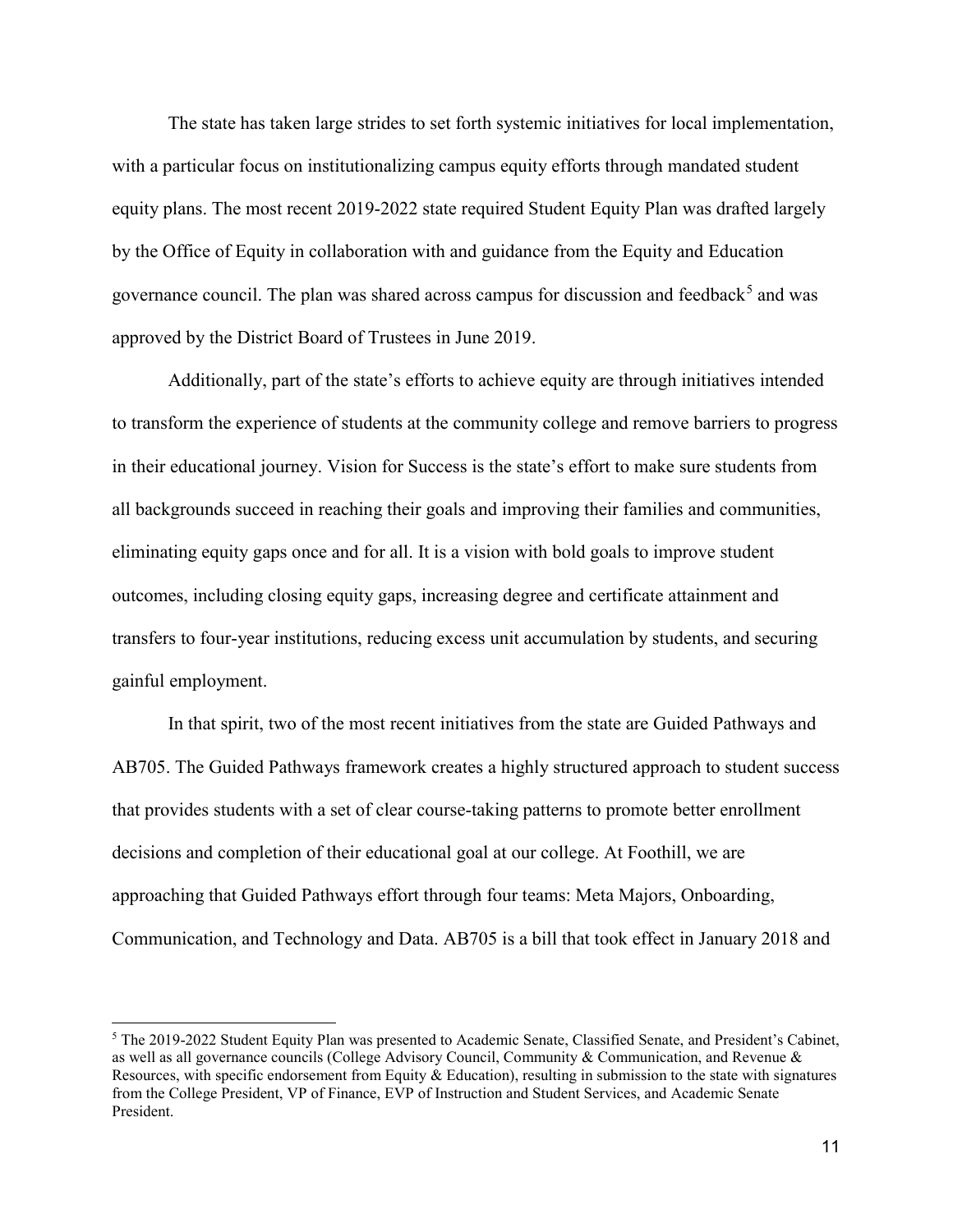requires community colleges to maximize the probability that a student will enter and complete transfer-level coursework in English and math within a one-year timeframe. AB705 uses multiple measures vis-à-vis high school transcripts or self-guided placement, which research has shown are more effective of predicting course success than traditional assessment tests, in the placement of students into English and math courses.

Collectively, these efforts are guided by the core belief that colleges should simplify paths to educational goals and help students stay on those paths until completion. Scholarship on Race and Equity

# **Implicit Bias**

The Office of Equity explored a number of seminal theories to inform the equity framework, paying particular attention to a few that are valued at Foothill College. Implicit bias<sup>[6](#page-11-0)</sup> and the practice of recognizing when and how bias comes up can inform our equity practices greatly. The success of our students is impacted by the attitudes of faculty, staff, and administrators, towards students and one another, as is the association of stereotypes with certain individuals or groups without conscious knowledge. It has been proven that implementing exercises to actively lower bias<sup>[7](#page-11-1)</sup> and directly challenge stereotypes are successful strategies and are areas that the campus can explore. As such, our students led an implicit bias workshop at College Opening Day 2020 as a follow up to their open letter<sup>[8](#page-11-2)</sup> where they had requested college staff and faculty be regularly trained and educated on implicit bias.

 $\overline{a}$ 

[https://www.aafp.org/journals/fpm/blogs/inpractice/entry/implicit\\_bias.html](https://www.aafp.org/journals/fpm/blogs/inpractice/entry/implicit_bias.html)

<span id="page-11-0"></span><sup>6</sup> Implicit bias refers to unconscious attitudes, reactions, stereotypes, and categories that affect behavior and understanding. In higher education, implicit bias often refers to unconscious racial or socioeconomic bias towards students.

<span id="page-11-1"></span><sup>&</sup>lt;sup>7</sup>Eight tactics to identify and reduce your implicit biases.

<span id="page-11-2"></span><sup>8</sup> Open Letter to Foothill College's Academic Senate. June 12, 2020. [https://foothill.edu/gov/academic-senate/2019-](https://foothill.edu/gov/academic-senate/2019-20/jun15/OpenLetterToFoothillCollegeAcademicSenate.pdf) [20/jun15/OpenLetterToFoothillCollegeAcademicSenate.pdf.](https://foothill.edu/gov/academic-senate/2019-20/jun15/OpenLetterToFoothillCollegeAcademicSenate.pdf) Open Letter to Foothill College's Governance Councils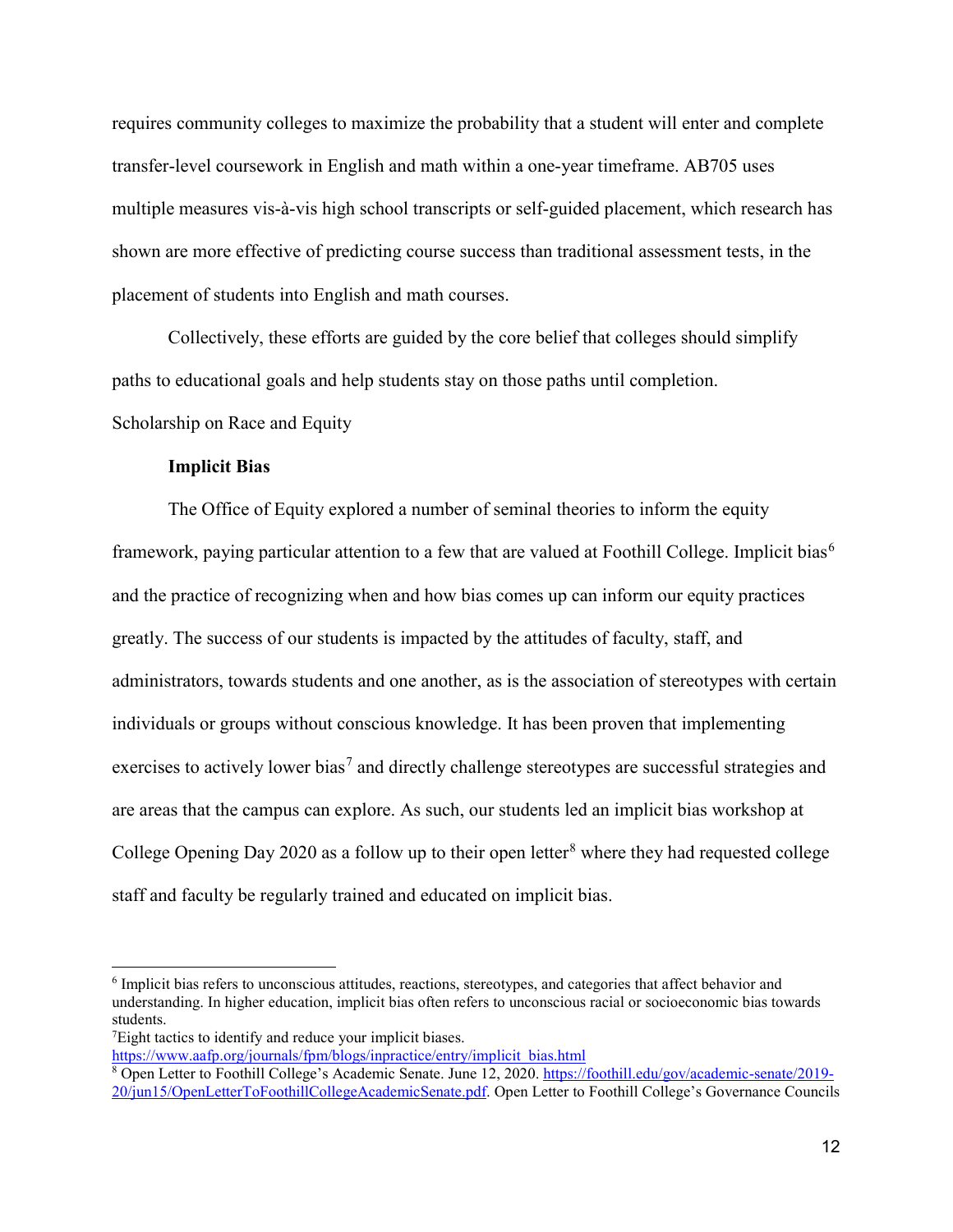# **Validation Theory and Stereotype Threat**

As we proactively seek to be of service to the most disenfranchised student populations in our college community, it is critical that we are well informed on how to appropriately approach, engage, care for, and validate<sup>[9](#page-12-0)</sup> our students. This includes development of not only people but spaces. Creating spaces that eliminate stereotype threat<sup>10</sup>, a situation or action that puts students at risk of conforming to stereotypes about their culture or social group, and simultaneously forming a campus culture where the knowledge, skills, and experiences our students bring with them to college are continuously validated, and where they know they are valuable assets of our college learning community. Something as simple as learning a student's name and pronouncing it correctly, shifting curriculum to reflect students' backgrounds, or even engaging them in how the course develops over the term, can completely change the dynamic of a classroom. With these efforts, a student now knows they are seen and heard, and they can also then see themselves and their lived experiences in the learning.

#### **Critical Race Theory**

 $\overline{a}$ 

Colleges up and down the state have racial disparities across multiple metrics. Foothill is no different in that no matter the metric or population of study, racial inequities are present. Over time, they continue to exist. This persistent disproportionality points to a systemic issue. To

and Senates. October 8, 2020. [https://foothill.edu/gov/equity-and-education/2020-21/oct16/Open-Student-Letter-to-](https://foothill.edu/gov/equity-and-education/2020-21/oct16/Open-Student-Letter-to-FC-Governance-Oct2020.pdf)FC-Governance-Oct2020.pdf.<br><sup>9</sup> Dr. Laura Rendon developed her theory of validation in 1994, referring to the "intentional, proactive affirmation of

<span id="page-12-0"></span>students using both in- and out-of-class agents with the intent to: 1) validate students as creators of knowledge and as valuable members of the college learning community and 2) foster personal development and social adjustment." Dr. Rendon's lecture to the Foothill campus in April 2018 included strategies and recommendations for promoting an ethic of care, or cariño, for our students.

Dr. Rendon's visit to FHDA:<https://www.youtube.com/watch?v=OGmklyKFzqY>

<span id="page-12-1"></span> $10$  Dr. Claude Steele's visit to Foothill, known for his work on stereotype threat, prompted great energy and excitement, resulting in the work of many faculty examining their classroom practices to mitigate this threat.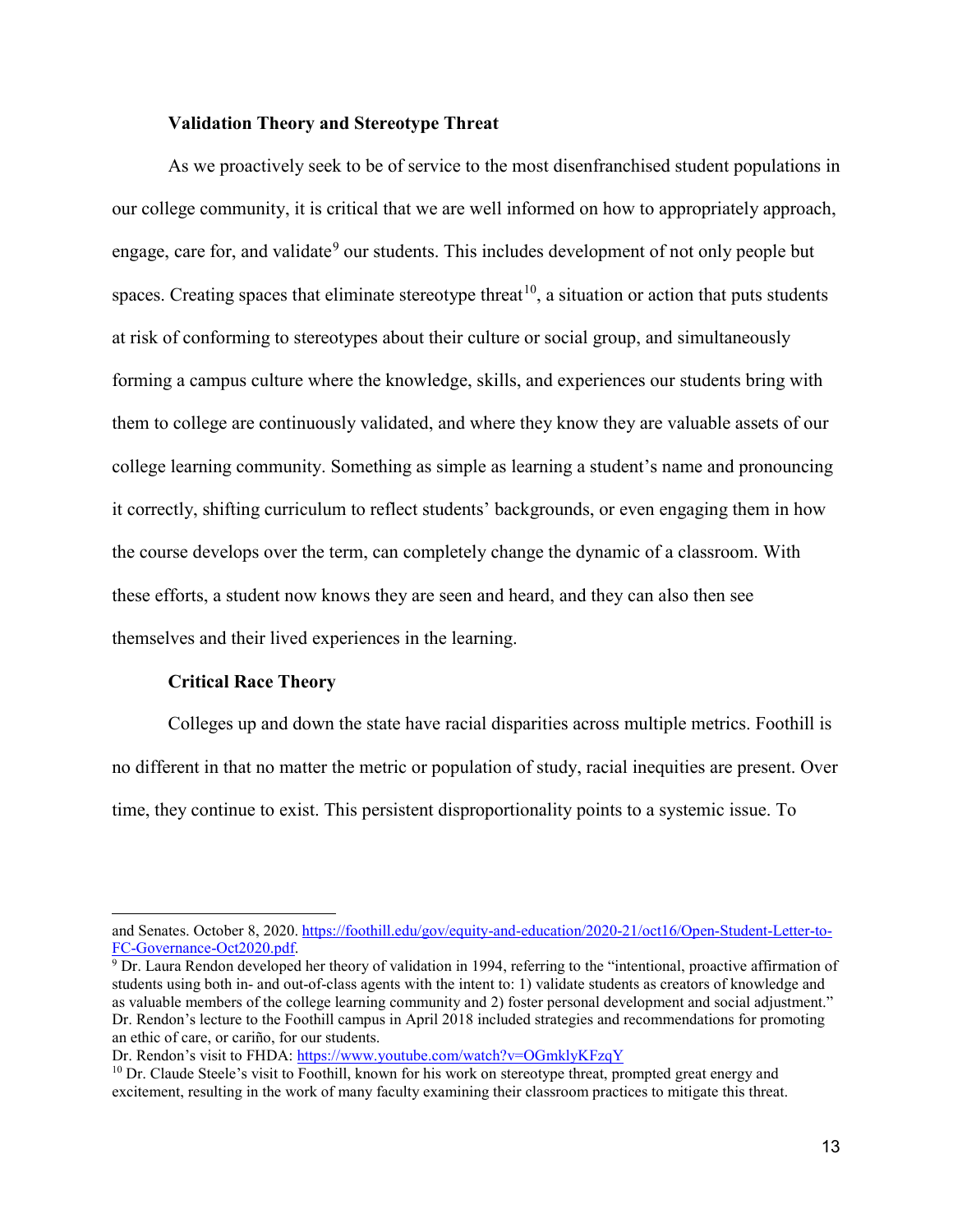focus on racial equity, the Office of Equity engaged Critical Race Theory<sup>[11](#page-13-0)</sup>, which uses the examination of race and racism across dominant culture as an approach to understanding structural racism to find justice-based solutions. If Foothill envisions our campus to be an equitable institution for higher education, we must be willing to upend our practices for vigorous examination of inequitable policy. In the development of this plan and an equity framework, many of the Critical Race Theory tenets felt especially relevant. In particular, the ubiquity of racism and how it undergirds many of our assumptions of how things operate within the status quo (Permanence of Racism), and the importance of elevating the voices and experiences of those most marginalized in our system (Counter Narratives). The incorporation of scholarly theory aids us in raising questions about things we may not have considered. It can also provide context to system and human behavior in this process, explaining how it can be that Foothill staff and faculty share similar values around the desire for equity, but work in an institution that has equity gaps. All the same, as a college we could not rely solely on state mandates nor scholarly theories in the development of this Strategic Equity Plan. We understood that actively engaging the Foothill community is critical.

#### **Campus Feedback**

 $\overline{a}$ 

One of the vital foundational elements of our Strategic Equity Plan stemmed from the campus community. The vision, structure, and goals came organically through inquiry and

<span id="page-13-0"></span> $11$  Critical race theory (CRT) is an intellectual movement that seeks to understand how white supremacy as a legal, cultural, and political condition is reproduced and maintained, primarily in the US context. While CRT is part of a much longer research tradition investigating race and racism, which includes such key figures as W. E. B. DuBois, Frantz Fanon, Angela Davis, Audre Lorde, Gloria Anzaldúa, Cherríe Moraga, and many more, CRT distinguishes itself as an approach that originated within legal studies (in part building from and responding to critical legal studies); aims to be a vehicle for social and political change; has been adopted interdisciplinary across many fields, including perhaps most notably education; and, in certain contexts, has come to be the umbrella term for studies of race and racism generally." De La Garza, Antonio & Ono, Kent. (2016). Critical Race Theory. 10.1002/9781118766804.wbiect260.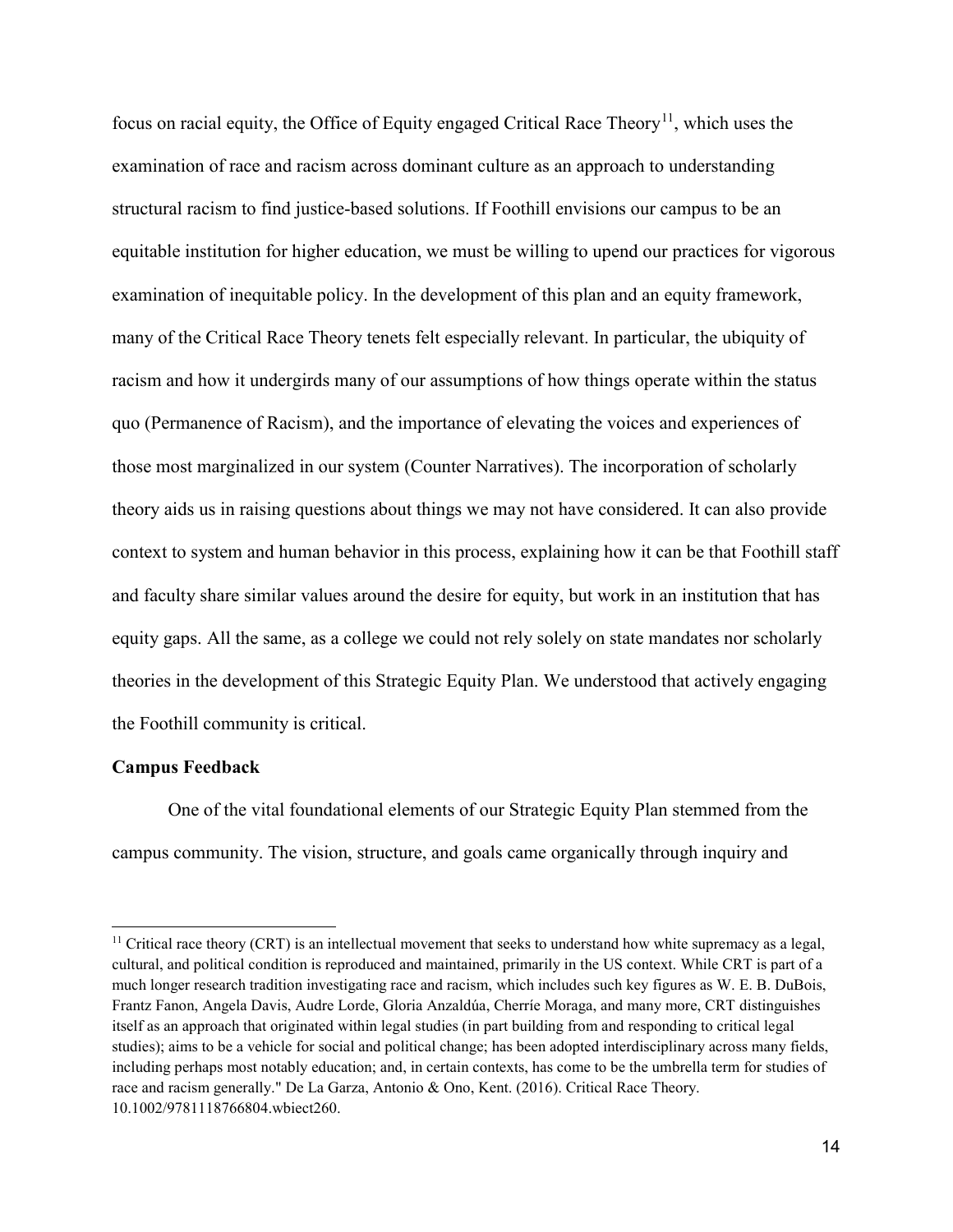discussion with the college. In the evaluation of the state-mandated 2015-16 Student Equity Plan, the Office of Equity learned many proposed activities were technically implemented, but people did not feel the campus culture changed, nor did their equity work and efforts move the mark. Changes occurred in pockets but the changes were not systemic. As our college moves forward from the evaluation of previous plans, this Strategic Equity Plan is also an effort to acknowledge where we fell short as a campus in reaching previous goals or addressing concerns, building trust, communication, and collaboration. In crafting an updated plan, the Office of Equity intentionally engaged students, staff, faculty, and administrators in a variety of spaces.<sup>[12](#page-14-0)</sup> The team led Opening Day workshops, conducted inquiry around professional development, held town halls, visited divisions and departments, engaged governance committees, conducted an online survey, held an equity retreat, and most importantly, listened to students.

In its early stages of the plan's development, students identified the need for academic resources and social support in particular. Issues of transportation and housing rose to the top as major student concerns<sup>[13](#page-14-1)</sup>, and they spoke at length about their desire for space and community. Communication was also a theme that emerged, forcing the college to think differently about how it reaches out to students while keeping them engaged and connected to campus support and resources. As the Office of Equity continued to collect input from the campus, the world as we knew it experienced an abrupt change. A global pandemic forced us off campus and into our homes. As we adjusted to a world quickly changed by the COVID-19 virus, the college prioritized issues of access and learning in regards to online education. Transitioning to a virtual campus in March 2020 required quick-thinking, extensive yet urgent training, and the

<span id="page-14-0"></span><sup>&</sup>lt;sup>12</sup> Engagement began in January 2019 and has continued through all iterations of the plan.  $13$  Based on student focus groups, Homelessness Summit, student-led public town halls, Board meeting

<span id="page-14-1"></span>presentations. Hope Center Report[: https://foothill.edu/housing-insecurity/pdf/RealCollege\\_Survey2018.pdf](https://foothill.edu/housing-insecurity/pdf/RealCollege_Survey2018.pdf)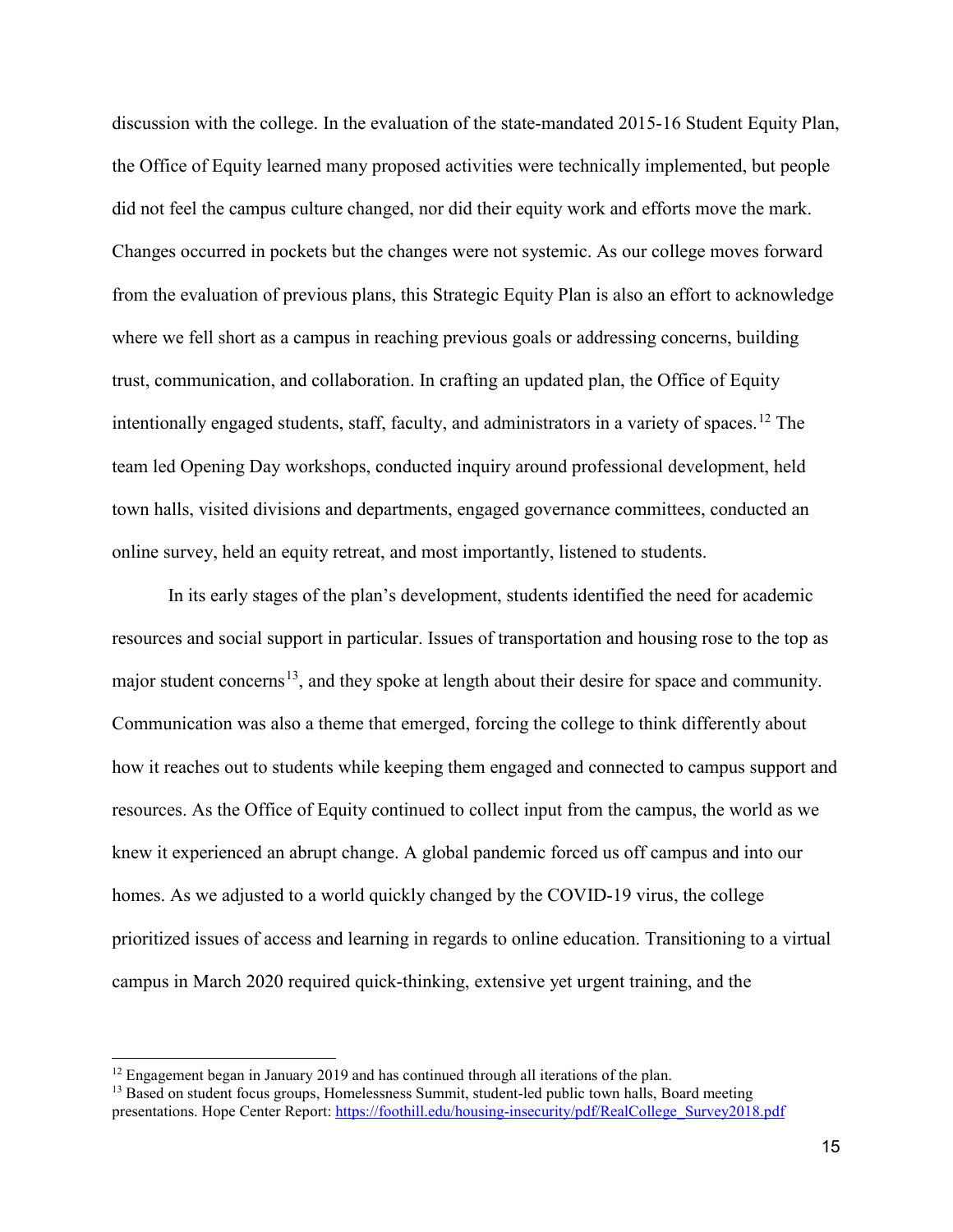implementation of critical services and support. Further, it amplified a number of inequities in our system and forced the campus to take note of potentially overlooked concerns experienced by Foothill students in online learning. Sentiments that we were "all in this together" and that sheltering-in-place was an act of humanity blared through our media outlets, assuring us that our efforts to slow the spread and protect those most susceptible to the virus showed our unity and compassion as global citizens. Then, just as Foothill began to settle into a routine of our new normal, a few months later we received a stark reminder that humanity is relative, as the video of a man tragically murdered at the hands of police brutality went viral around the world. Not the first or last to suffer this tragic fate, George Floyd<sup>[14](#page-15-0)</sup> was one of too many in the Black community to fall victim to racial violence. An uprising of neighborhoods and cities, in proportions rarely seen in history, took to the streets to demand justice and plead for change. Racial violence had set the world afire and we saw communities come together through pain, from struggle, and in protest. While it did not take a world-changing event to prompt a commitment to equity from our college, the commitment was already there. In many ways however, it was these events that narrowed our focus and caused us to reflect deeper as a campus about what we considered to be our most significant equity issues, once again driven by student voice.

Foothill students rose up called the college to action. In their open letter to Academic Senate and administration in June 2020, individual members of the Black Student Union (BSU), the Puente program, Associated Students of Foothill College (ASFC), and student Trustees, collectively outlined what they needed to feel seen and validated as members of this college community. A subsequent letter addressed to College Governance in October 2020 further

<span id="page-15-0"></span><sup>&</sup>lt;sup>14</sup> What We Know About the Death of George Floyd in Minneapolis. [https://www.nytimes.com/article/george](https://www.nytimes.com/article/george-floyd.html)[floyd.html](https://www.nytimes.com/article/george-floyd.html)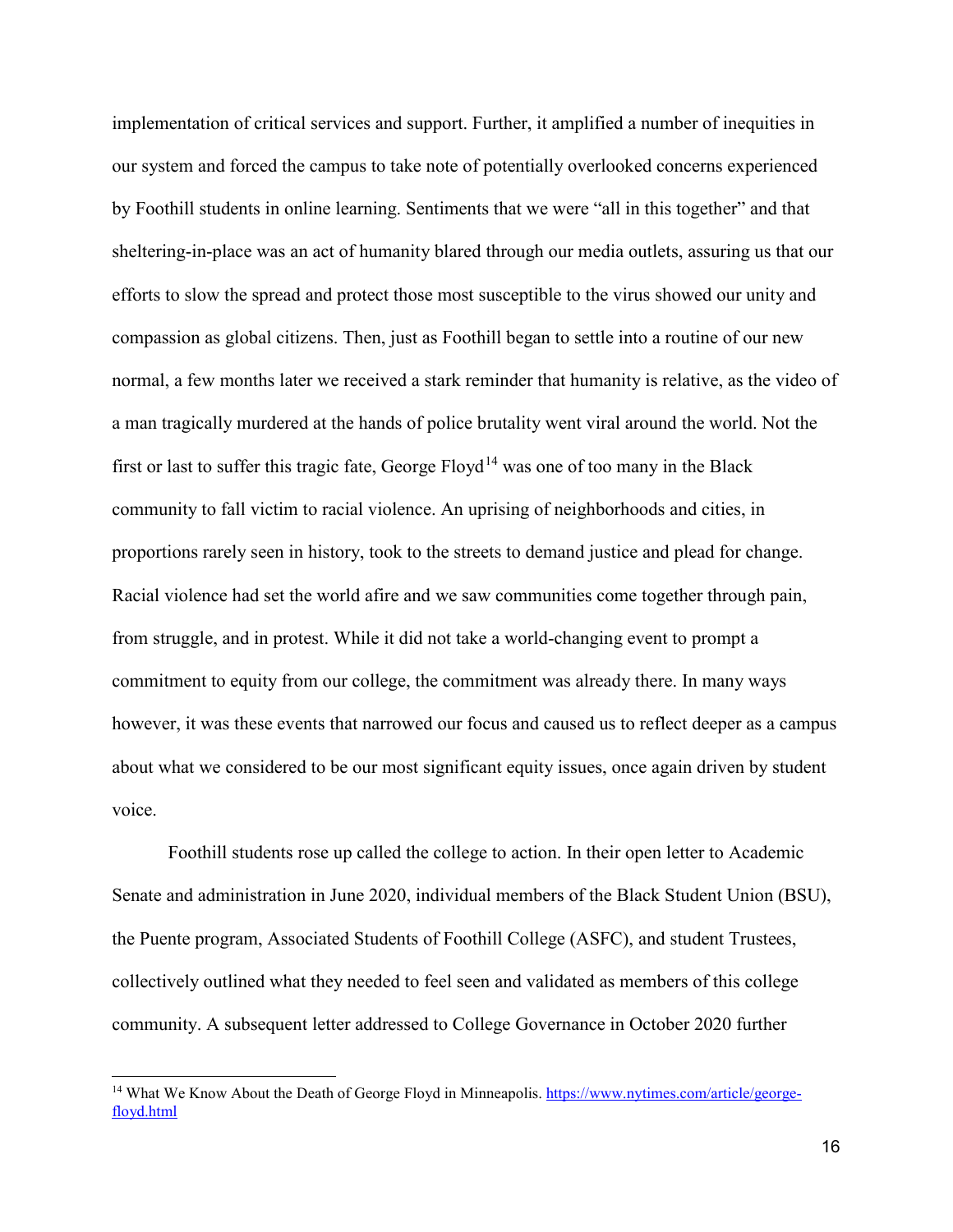elaborated on student needs including demands relating to: diversifying curriculum and faculty, professional development, outreach to communities of color, and basic needs, to name a few<sup>15</sup>.

While a review of relevant literature helped to ground this strategic plan in research and bridge the operational with the theoretical, it is the voice of the campus community that breathes life and purpose into this plan. Not surprisingly, much of what the Office of Equity heard as campus concerns with equity are echoed in the literature as long-standing challenges in higher education, and are part of larger areas of concern being addressed through state initiatives, revealing an organic connection and alignment of state initiatives, relevant scholarship, and campus feedback. However, the voice of the students has been the strongest impetus to move the campus toward its goal of racial equity.

# **A SYSTEMIC CHANGE FRAMEWORK FOR RACIAL EQUITY**

 $\overline{a}$ 

One result of surveying our institution's equity efforts is that it surfaced the many strategies and interventions already in play at Foothill, and highlighted areas on our campus and within our organizational structure that are not being addressed. For instance, in conversations with faculty, staff and students about equity, people clearly connected Foothill's ability to offer resources and improve student outcomes as the institution's means and ways toward eliminating inequity. Yet, attempts to assess and revise structural policies, if needed, were infrequently mentioned. Furthermore, reflections on how the culture of our campus embodies an equitymindset indicated an area of focus requiring more support and action.

<span id="page-16-0"></span><sup>&</sup>lt;sup>15</sup> Open Letter to Foothill College's Academic Senate. June 12, 2020. [https://foothill.edu/gov/academic-senate/2019-](https://foothill.edu/gov/academic-senate/2019-20/jun15/OpenLetterToFoothillCollegeAcademicSenate.pdf) [20/jun15/OpenLetterToFoothillCollegeAcademicSenate.pdf.](https://foothill.edu/gov/academic-senate/2019-20/jun15/OpenLetterToFoothillCollegeAcademicSenate.pdf) Open Letter to Foothill College's Governance Councils and Senates. October 8, 2020. [https://foothill.edu/gov/equity-and-education/2020-21/oct16/Open-Student-Letter-to-](https://foothill.edu/gov/equity-and-education/2020-21/oct16/Open-Student-Letter-to-FC-Governance-Oct2020.pdf)[FC-Governance-Oct2020.pdf.](https://foothill.edu/gov/equity-and-education/2020-21/oct16/Open-Student-Letter-to-FC-Governance-Oct2020.pdf)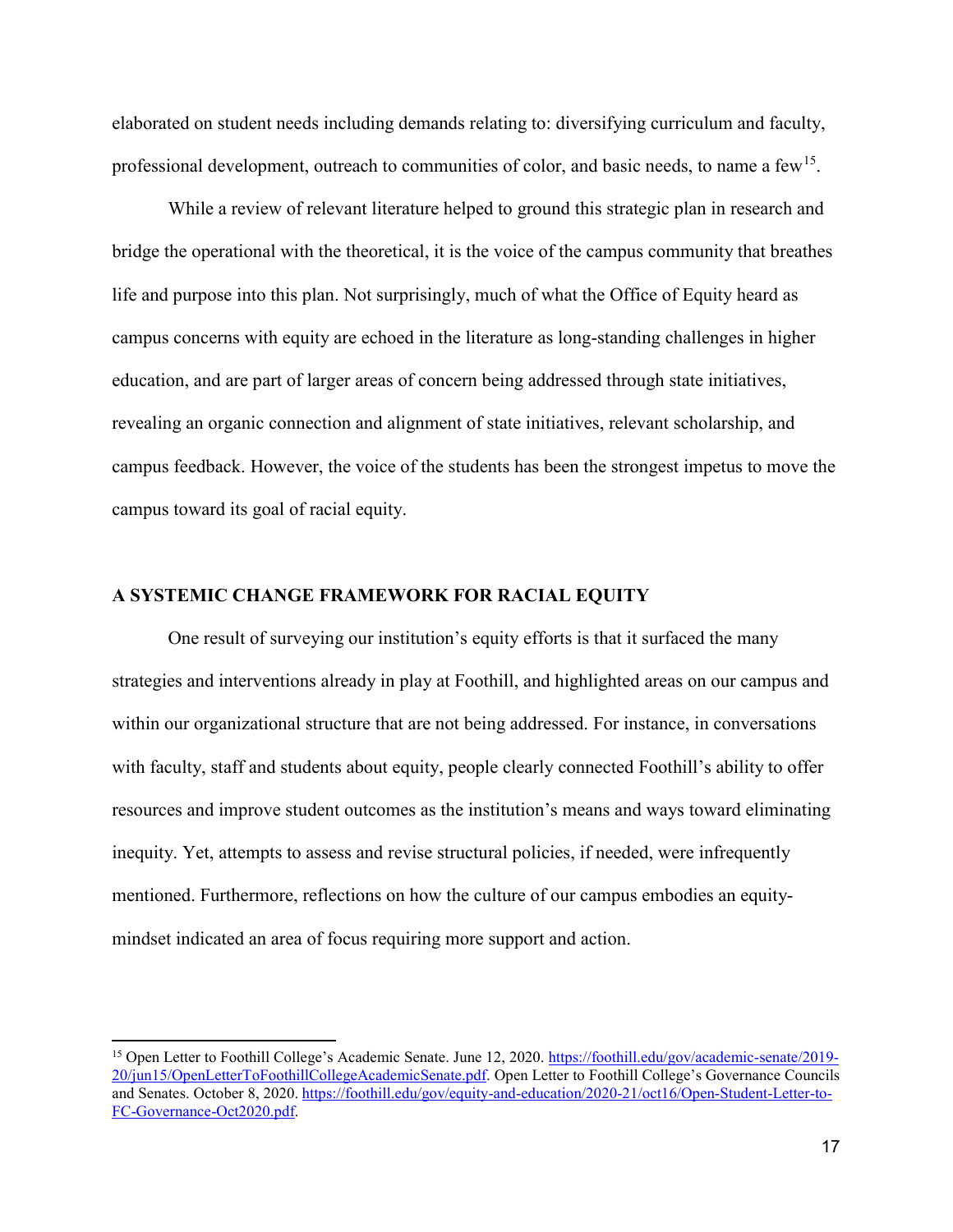It became clear that there was a need for an overarching framework as part of the plan to provide direction on how and where to move forward with our college's efforts. A framework could increase collaboration between people and areas on campus doing equity work, resulting in greater reach and impact on our student population. It also allows the college to move away from individual and/or localized "random acts of equity" to the systemic approach required to address systemic issues.

The Equity-Driven Systems Change model<sup>[16](#page-17-0)</sup> developed by California Tomorrow<sup>[17](#page-17-1)</sup>, a public organization formed around creating in-roads to equity and inclusion in a number of sectors across the state, including education, inspired the framework presented in this plan. While in existence, it worked extensively with community colleges to design a model for equitybased organizational change germane to the specific needs of the community college system. The Office of Equity found the Equity-Driven Systems Change model's "dimensions of change" a fitting explanation for how the Foothill community identified the equity work they were doing. The notion of "levels of impact", referred to within this document as areas of impact, helped to conceptualize a more holistic approach to our college's equity efforts; one that avoided concentrating strategies in particular areas, like student outcomes. In its feedback, the campus community expressed frustration with an over-reliance on student outcome metrics as the only way to eradicate inequity, and there was agreement with the idea of employing comprehensive equity strategies to guide our work. The framework outlined in the next section sets the stage for strategic implementation of equitable, organizational change.

<span id="page-17-0"></span><sup>&</sup>lt;sup>16</sup> Gazmuri, S., Petty, S., Porter, E. (2010, December). The Equity-Driven Systems Change (ESC) Model: A Toolkit for Improving Institutional Practice and Student Outcomes. Retrieved from https://skylinecollege.edu/seeed/assets/resources/ESC-Toolkit.pdf

<span id="page-17-1"></span><sup>17</sup> <https://cainclusion.org/camap>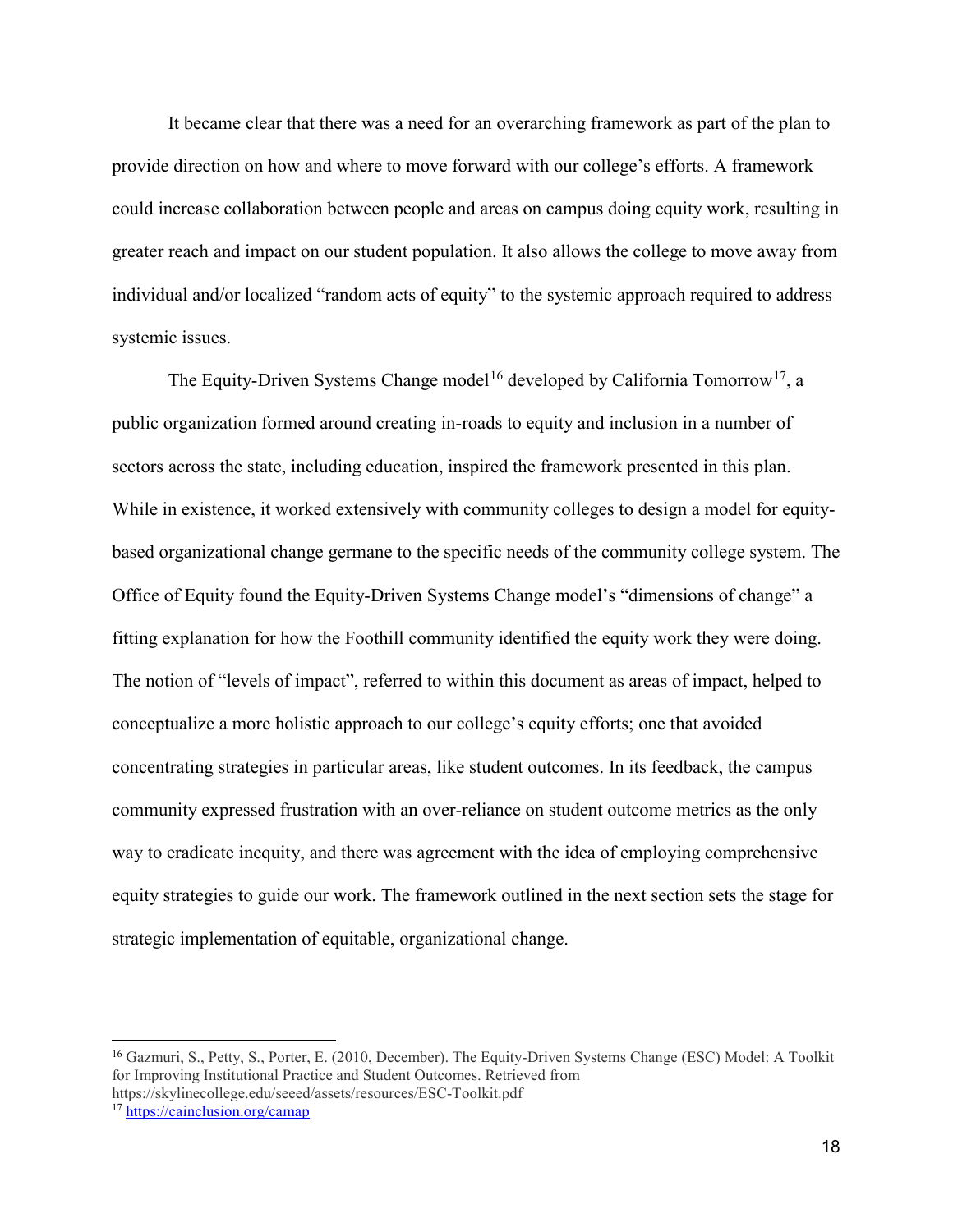# **Dimensions of Change**

In order to employ a shift toward racial equity, there are three dimensions of change our college must engage: structural, cultural, and individual. Structural change speaks to the type of change that (minimally) seeks to remove the college-wide barriers that uphold the disenfranchisement of low-income students of color, and speaks to the thorough investigation of Foothill's policies, procedures, roles and responsibilities that govern how our college runs. The Equity-Driven Systems Change model explains that the dimension of cultural change uncovers and confronts the reasoning behind the inequities in our institution. What attitudes and beliefs do we employ as staff, faculty, and administrators in our interactions with students and one another? What informal or unspoken rules do we perpetuate? Creating a culture of equity may be the most difficult area of change to enact, as it requires our campus to come together under a common philosophy and desired vision, specifically around how we embody a culturally responsive, appreciative and equity-centered institution. While it will be the community-wide effort that will create the change we want to see, the change won't occur without individual responsibility. This leads to the third type of change: individual. Though the Equity-Driven Systems Change model does not identify this as a dimension of change, the Office of Equity felt it was important to acknowledge the opportunity to affect positive change in those areas within the realm of our college's control, but also as a reminder that we all own the responsibility to do so. The act of ongoing, recursive self-reflection is imperative in our equity efforts. It is also important to note that all levels of change can impact and influence one another. Both individual and structural change will influence the culture of a campus. Individuals can enact structural change. Cultural change can inspire individual change. Structural change impacts individual efforts. So in addressing all levels, a more transformative change can occur.

19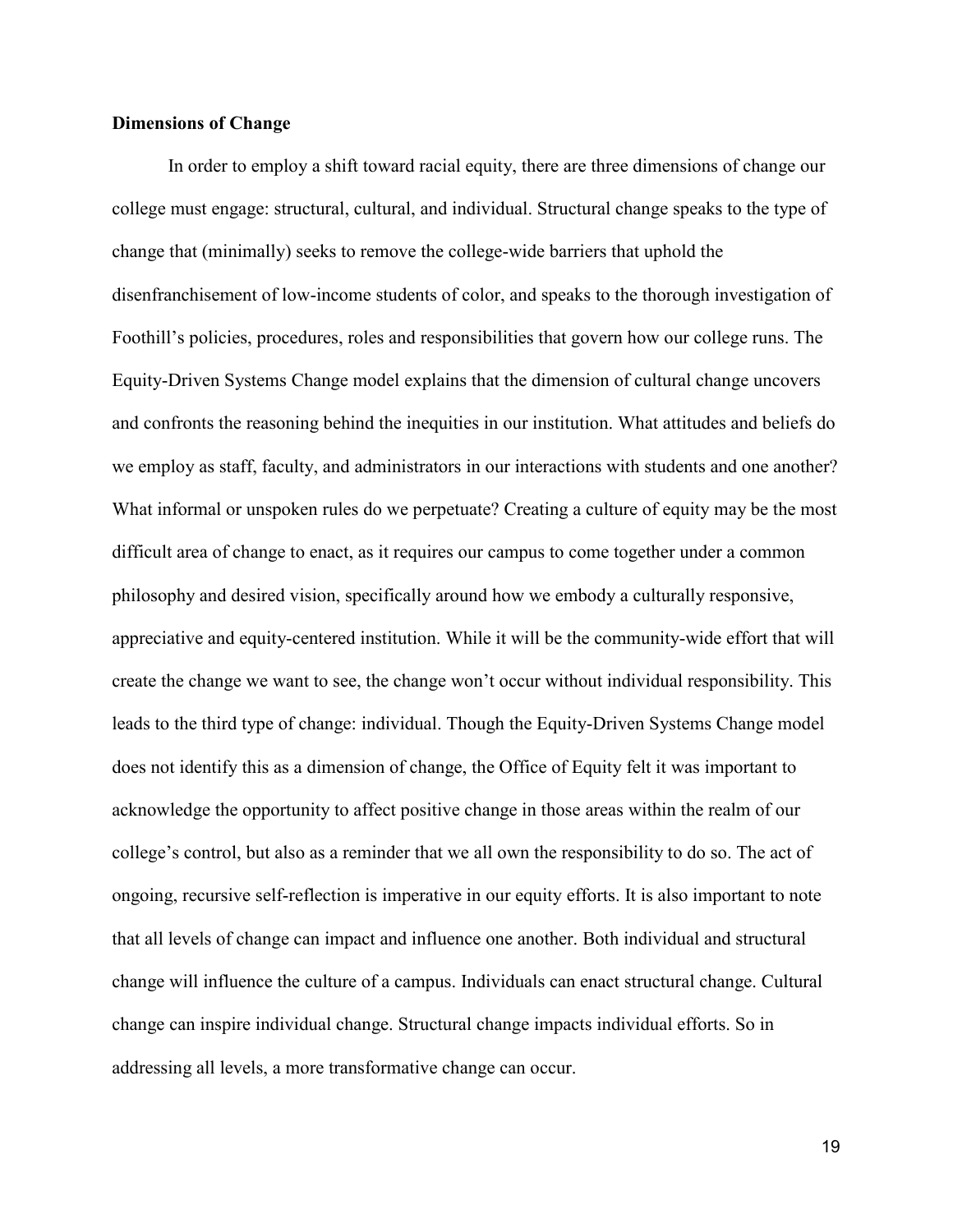# **Areas of Impact**

The Office of Equity posits that our college's equity efforts must impact four areas: 1) Access, Supports and Opportunities; 2) Organizational Policies and Practices; 3) Campus Climate; and, 4) Student Outcomes. Access, supports and opportunities references how we bring students onto our campus, set them up with the resources they need to be successful, and continue to look out for them by connecting them to opportunities that encourage their educational growth. The impact area of organizational policies and practices is concerned with looking at substructures within the college organization as well as overarching policy. Leadership and governance, budget and resource allocation, instructional policies and human resources would be topics of consideration within this area. Campus climate references the values, norms and history of our college, how we communicate within the college and how we work to prioritize and engage students. Finally, student outcomes refers to positive and equitable change in metrics like course completion, degree attainment, transfer rates, etc. From a foundational perspective, the Office of Equity believes ensuring that the college engages in activities in all four of these areas will be important in discussion and practice as they represent a new approach to eliminating disparities that is intentionally comprehensive and does not ignore the systemic structures at play.

While this Strategic Equity Plan lays out the aforementioned framework in an ordered, sequential manner, in praxis, the framework does not adhere to the neatly confined categories of the three dimensions of change nor the four areas of impact. Some of our equity strategies will intermesh with more than one dimension of change; that is, some interventions will require individual, cultural and structural change. Some equity strategies will cross more than one area of impact. These realizations only amplify the interconnectedness of our institution. Where areas

20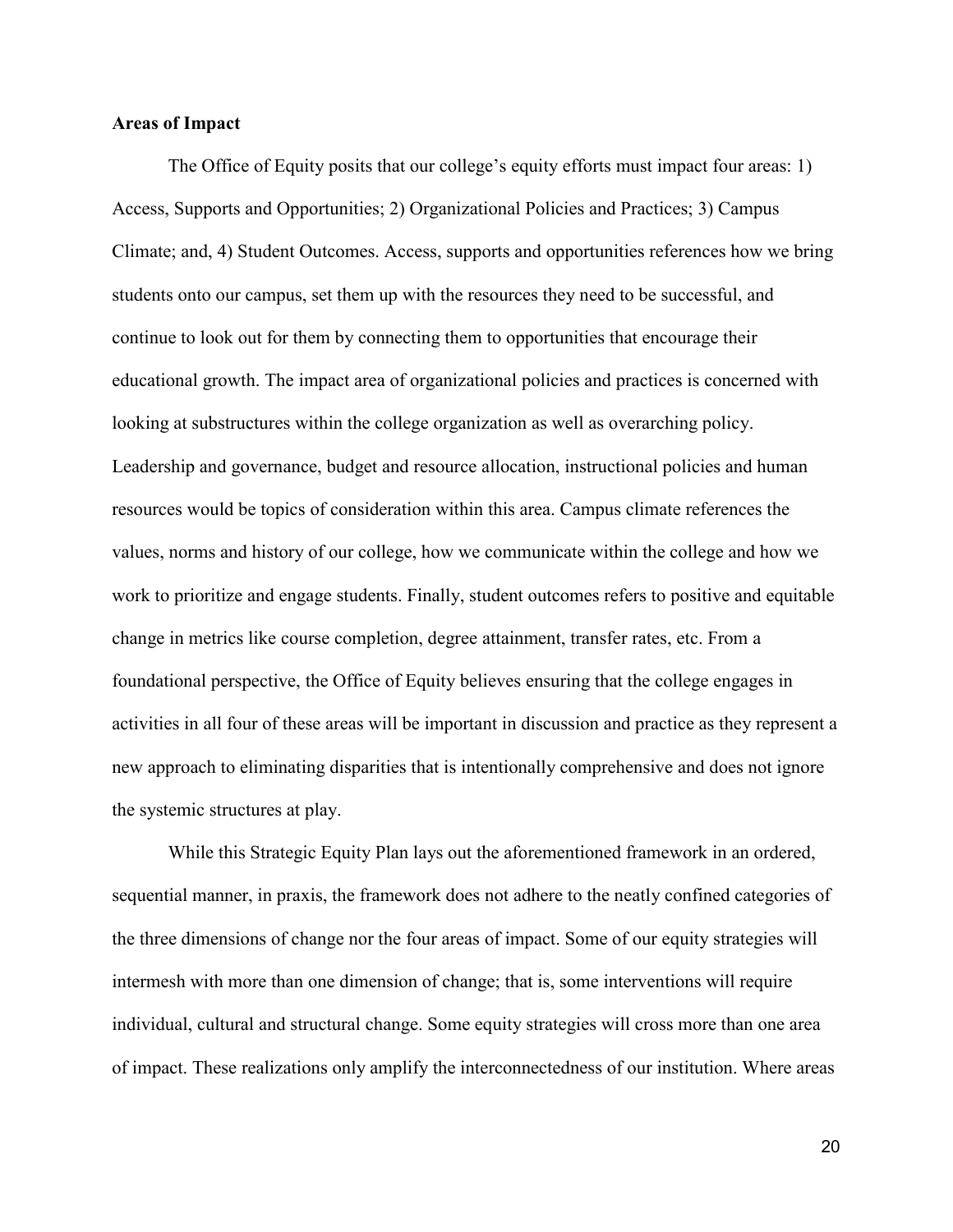of ambiguity may arise around who or what entity should be responsible for certain equity strategies, an opportunity presents itself to engage in conversation with other people and areas on campus to team up to get the work done. Those collaborative efforts produce the most effective change and the Office of Equity will help facilitate those conversations.

### **A Tool for Facilitating Discussion and Processing Change**

A call for wide-sweeping assessment on how our college operates down to the very values we hold individually is a monumental ask. The process will be uncomfortable at times, and is likely to surface many feelings for all of us as we engage in this work. As the need for a framework to provide direction was identified, the campus community could also benefit from having tools to help process the change our institution is undergoing and to help keep difficult dialogues moving ahead in a productive way. Since 2014, Foothill has partnered with the Pacific Educational Group<sup>[18](#page-20-0)</sup> to provide racial literacy seminars, which have included training on the Courageous Conversation About Race© protocol. It prompts users to be conscious of their own mindset as they enter the work, outlines four agreements<sup>[19](#page-20-1)</sup> to use during discussions, and offers six conditions  $20$  to help individuals engage, sustain, and deepen conversation. The college's efforts to train colleagues in using the protocol are intended to help individuals enter conversations with shared understanding of common terminology and norms. At the same time, the Office of Equity fully acknowledges there may be other robust strategies to have effective dialogues about racial equity. What is most important to us is that individuals are able to engage in racial equity conversations in a sustained and productive way. As a community, we must understand that while the Equity-Driven Systems Change framework may help provide direction

<span id="page-20-0"></span><sup>&</sup>lt;sup>18</sup> Pacific Educational Group (PEG):<https://courageousconversation.com/>

<span id="page-20-1"></span><sup>&</sup>lt;sup>19</sup> Stay engaged, speak your truth, experience discomfort, and expect/accept non-closure

<span id="page-20-2"></span> $^{20}$  Focus on personal, local, and immediate; isolate race; ensure multiple perspectives; use CCAR protocol with intentionality; establish a working definition of race; surface the presence and role of Whiteness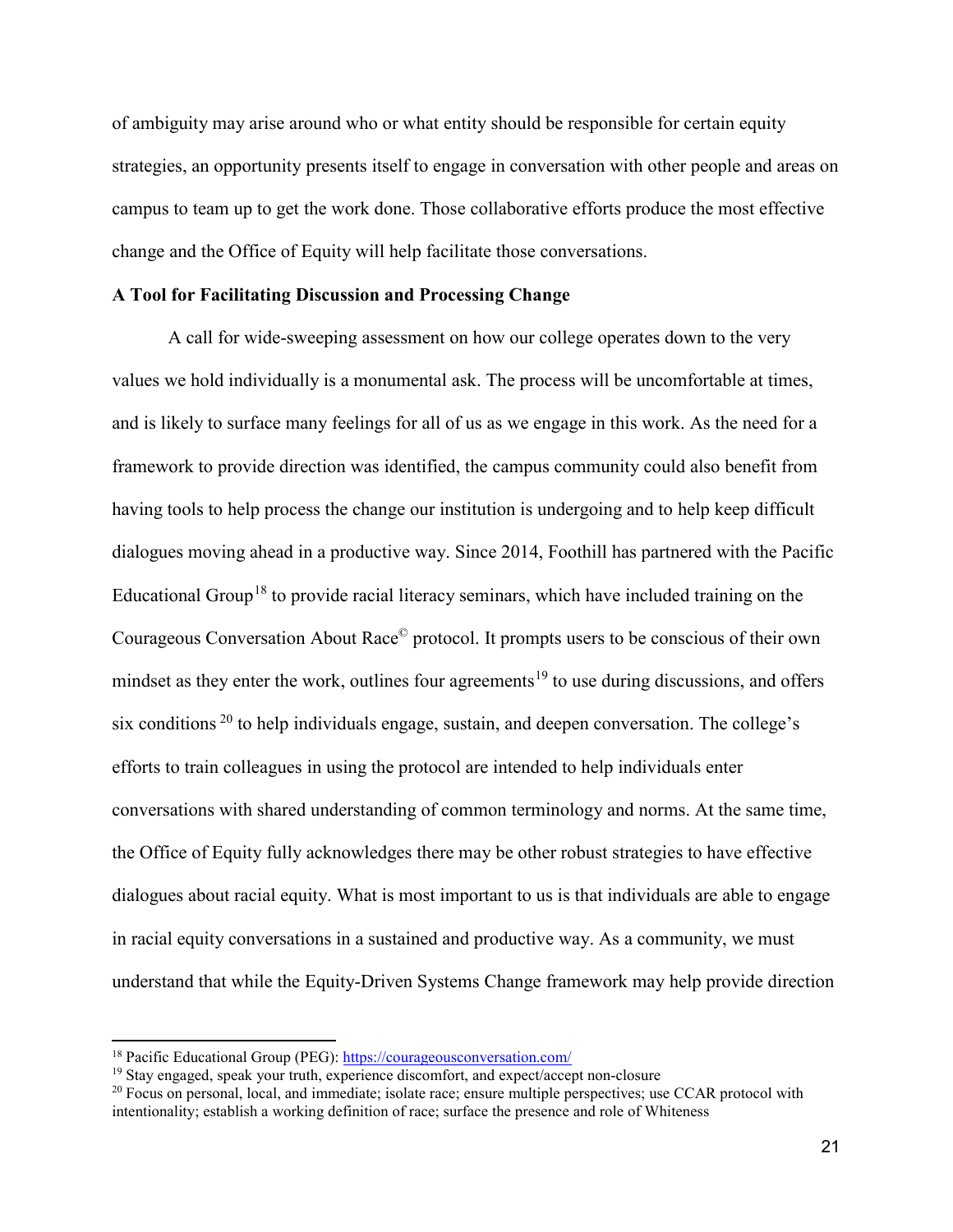on where our change efforts should be focused and how to pursue them, it will ultimately fail if we cannot engage and sustain difficult conversations and do the affective work that is intertwined with the equity work.

#### **ACCOUNTABILTY STATEMENT**

With the tremendous efforts that must occur to provide more equitable student experiences, accountability becomes an important element in that process toward change. To be accountable is essentially taking initiative and ownership of the work to create equitable outcomes. This can be accomplished individually within one's day-to-day responsibilities, culturally within the practices of one's department and in collaboration with colleagues, and structurally through administrative procedures, policies, and strategic planning.

The Foothill community will establish their role in the plan toward equity by defining what actions they can take to address issues laid out in the plan – individually, culturally, and structurally. The Office of Equity will partner to brainstorm and refine ideas, bring in additional stakeholders who have power to concretize those ideas and ensure the college remains focused on students and continues to center race. The Office of Equity will be responsible for checking-in with the campus community to help them assess their implementation efforts, and provide support with further consultation and advocacy for resources needed. As implementation, assessment, and sharing of lessons learned occurs, so will opportunities for synergy and coordination of efforts.

We as a college commit to the Strategic Equity Plan as a living, ongoing vision. Planning, implementation, and evaluation are ongoing and dynamic, allowing the college to pivot and shift as we learn what works. As the campus moves from planning to action, it will be essential to

22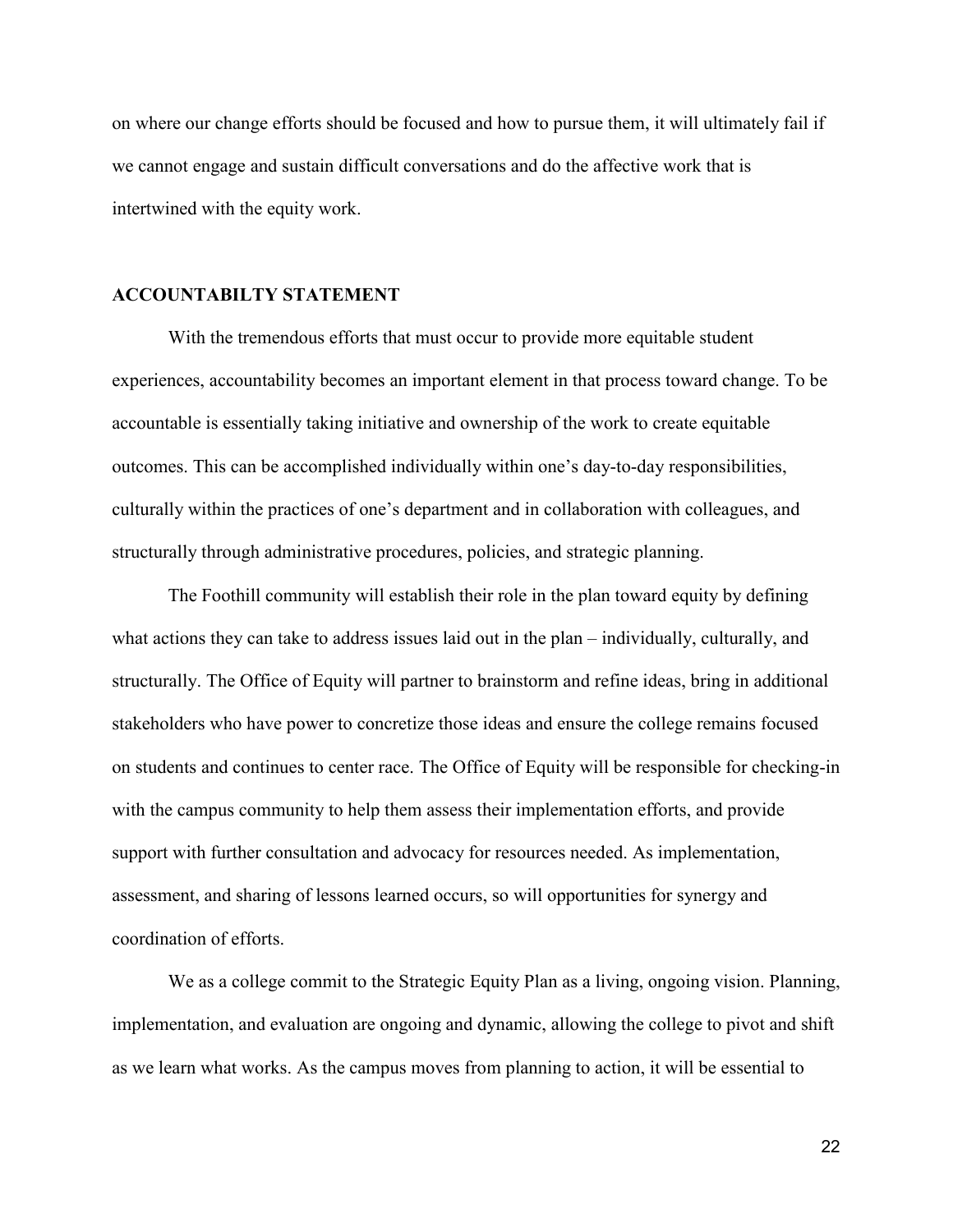then create appropriate milestones that will guide the campus in determining the timeline for evaluation of proposed activities. Ideally, all milestones will be assessed and reported on annually. However, some assessments may be more appropriate to conduct with more or less frequency.

Communication will be key in moving the work forward as folks are all in different points in their efforts. Some, having already implemented a number of interventions over the years, may need less consultation or direction, while others will desire a more substantial partnership from the Office of Equity or other departments to get their activities off the ground. Wherever an individual or area may be in the work, it will be important that the campus community be kept abreast of what is occurring and any results that are being produced. Reporting could occur at events as large as Opening Day, or in more focused spaces such as division meetings or governance. Each department, as part of their own action plan development, will establish appropriate venues for providing updates on progress of work, along with timelines for assessment and reporting.

This plan will be a significant shift from the siloed work that has historically occurred. However, cross-campus engagement, assessment, and reporting can only improve our understanding of how students are served and help to prevent duplication of efforts. Given that the Strategic Equity Plan has come together, not as a state mandate but rather a college collaborative effort, constructed by the voice of the campus community, this plan provides a unique opportunity to hold ourselves accountable to our scope of equity work, demonstrated in our commitment and accountability to our values, our personal growth, and to results.

23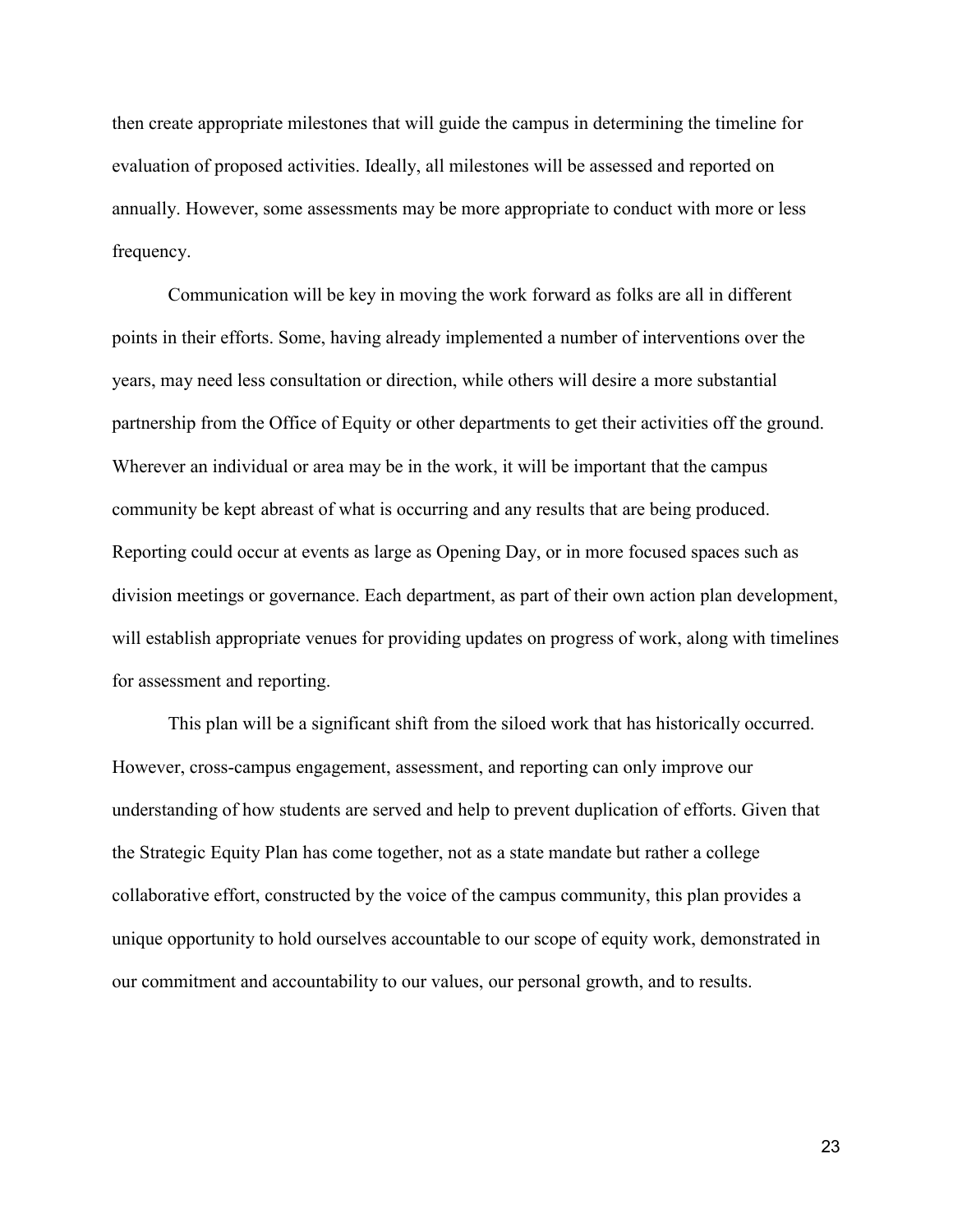# **PART TWO: ISSUES AND GOALS**

### **INTRODUCTION**

 $\overline{a}$ 

The Office of Equity heard and reviewed campus feedback on the challenges experienced by students and approaches to equity to be considered in the construction of this Strategic Equity Plan. Additionally, past college equity plans were reviewed to help tell the history of thought and action at Foothill College. Feedback was consolidated with the asks from the various state initiatives and related theories on race and equity to help determine what issues to prioritize moving forward. Many of the suggested issues fell along a continuum of the student educational journey, which follows a similar framework employed by the California Community College Chancellor's Office Guided Pathways Initiative. This framework, referred to as the Loss/Momentum Framework<sup>[21](#page-23-0)</sup>, categorizes the student journey from initial interest in attending Foothill College, to enrollment and completion of courses, to progress and completion of their educational goal. Along each step in the pathway, the framework discusses loss points and momentum strategies to guide the college. Moreover, conversations about how the college models its equity values and practices with its own employees elicited ideas that could be categorized similarly.

This section will lay out demonstrated issues and visionary goals, empowering campus community members to determine their own actions that align with that vision, rather than as directives coming from the top down. These issues and goals are organized within this plan along the Loss/Momentum pathway of Connection, Entry, Progress, and Completion.

<span id="page-23-0"></span><sup>21</sup> Loss/Momentum Framework:<https://www.completionbydesign.org/s/cbd-lmf>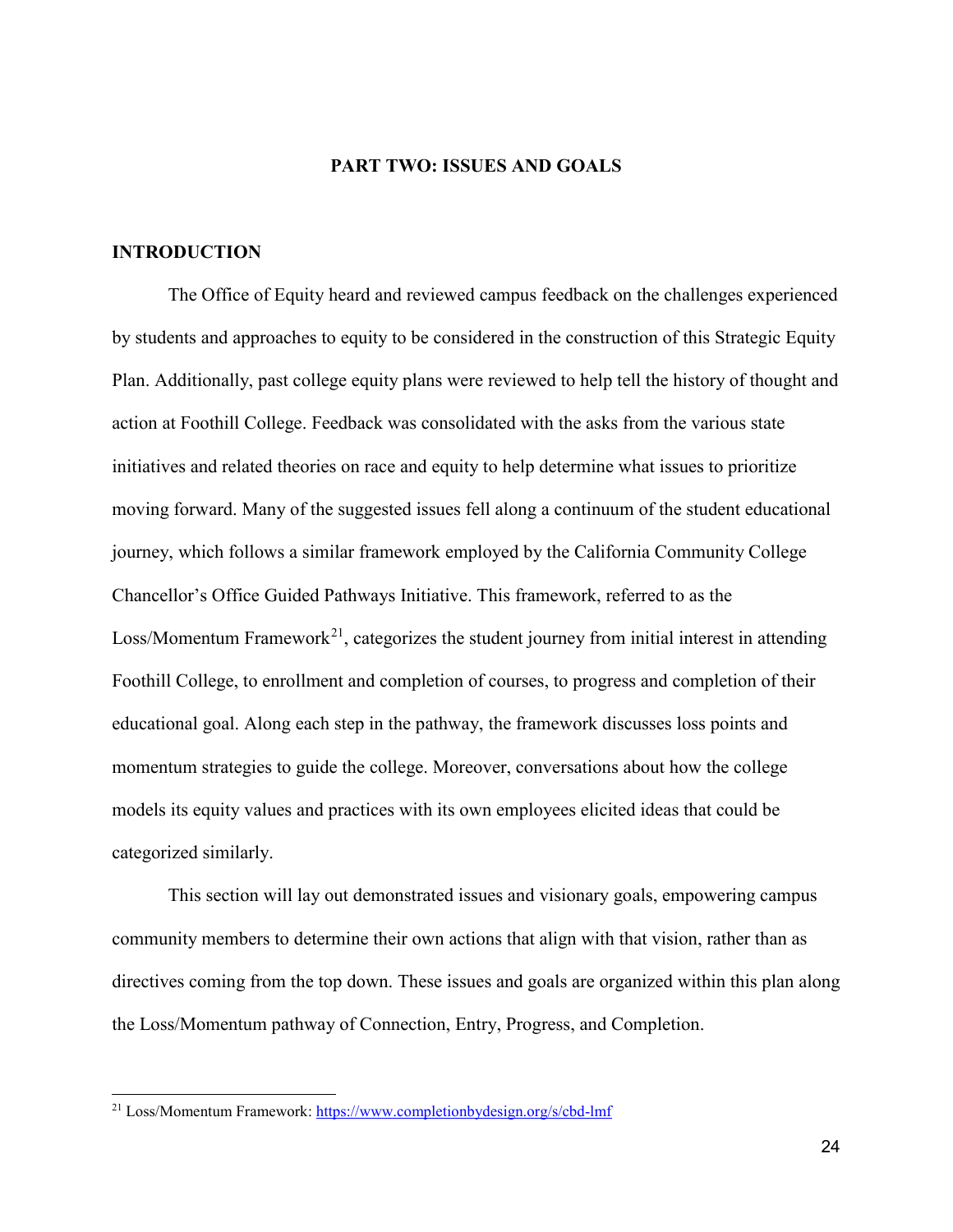

# **CONNECTION**

 $\overline{a}$ 

This first step in the framework refers to a student's initial interest in college enrollment to completion of their application. A substantial number of students who have an interest in college, and even apply, do not make it through the intake process to enroll in classes. The goal in this phase is to encourage new students to apply in a timely manner, secure financial aid if necessary, begin to develop an educational plan and a career goal, and enroll in coursework appropriate to their level of readiness and goals. Understanding what happens to students in this phase can help us as a college improve outreach, onboarding, and placement.

Our college enrollment data suggests a pertinent and sustained disproportionate impact on African American, Filipinx, Native American and Pacific Islander students during the "Connection" phase of their journey. Compared to their peers, these student applicants are less likely to enroll after applying to Foothill<sup>22</sup>. In our 2019 Student Equity Plan most recently submitted to the state, Latinx and African American students were prioritized as the groups most impacted by challenges with access. If Foothill College wants to position itself as a school of choice for these particular students, it will need to be more strategic in its marketing and

<span id="page-24-0"></span><sup>&</sup>lt;sup>22</sup> Source: FH IRP. 2017-18 to 2019-20 all applicants tracked to each term in which they applied to, excluding summer term. Enrollments are end of term and include credit and non-credit. Percentage point gap with margin of error was used to determine disproportionate impact. Three-year applicant counts and enrollment rates: African American = 5,438 (47%); Filipinx = 5,237 (50%); Native American = 550 (49%); Pacific Islander = 1,218 (48%); All Students = 101,851 (52%).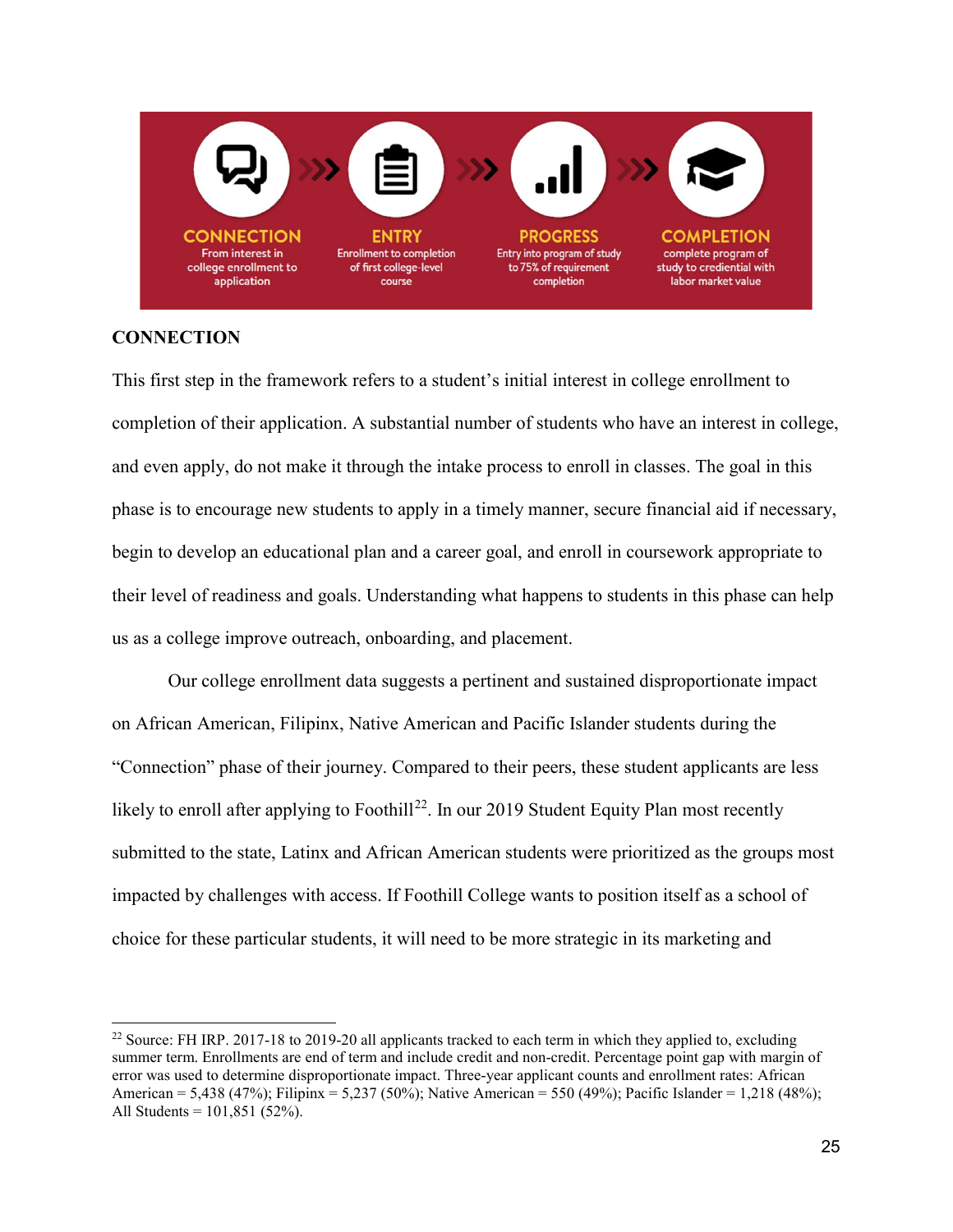recruitment efforts, particularly building partnerships in communities in which those students reside, demonstrating an understanding of the community's needs, and connecting their educational goals to future jobs and career attainment.

Below are issues that surfaced in campus conversations around Connection, the time from a student's interest in college enrollment through completion of application, along with potential goals for the college to consider.

**Issue 1. The onboarding process disproportionately impacts African American students.**  Students and Foothill employees have described the experience of a student looking to attend Foothill College as difficult and complicated. From first interest to enrollment, a student could potentially interact with one or more of the following services at different points in the enrollment process: Outreach, Admissions, Financial Aid, Orientation, Counseling, and Assessment. Within this process, students report encountering barriers and inconsistencies that are described as complex and tedious that could discourage them from ultimately enrolling. In addition, there are lapses in time between onboarding steps where students are in a holding pattern waiting for the next steps in the enrollment process. This happens at points between priority registration, orientation, counseling, and when classes begin, leaving students with gaps in time where their circumstances may change. In assessing what happens from the moment of interest and awareness, all the way to application and enrollment, it is clear the onboarding process is not a simple one and can be lengthy and onerous for students. As previously mentioned, African Americans are not enrolling in our courses after applying to our college at a disproportionate rate. This observation is echoed in the Student Success Metrics<sup>23</sup>, a public data

<span id="page-25-0"></span><sup>&</sup>lt;sup>23</sup> <https://www.calpassplus.org/LaunchBoard/Student-Success-Metrics.aspx>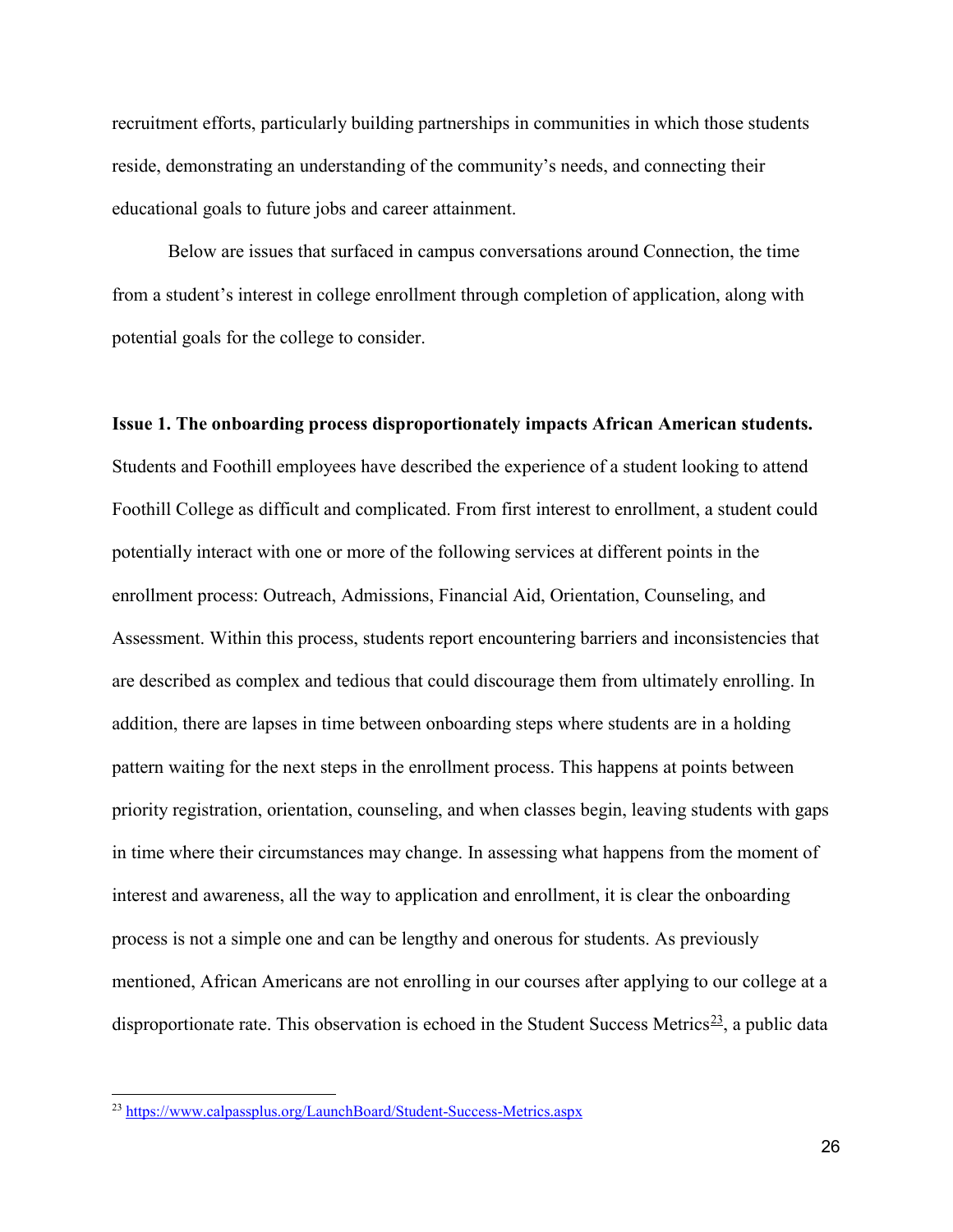dashboard provided by the California Community College Chancellor's Office. In 2018-19, 56% of applicants who applied to Foothill College ultimately enrolled in our courses, whereas the enrollment rate was 50% for African American applicants. An overall evaluation of the application to course registration pipeline, as well as support services and their relevance to communities of color, is important to shed light on where challenges are prominent for students and where improvements can be made. Thus, the Office of Equity proposes the following goals as a guide to the actions that will need to take place.

- Goal 1: The application to registration pipeline is transparent and intuitive to students. Foothill retains students through the onboarding process, particularly those disproportionately impacted in the process (African American students).
- Goal 2: Explore further districtwide FHDA collaboration and the potential for a shared application.
- Goal 3: The onboarding process will be inclusive and take into account new students who seek to enroll in hybrid and exclusively online courses; and therefore, may not yet have an inherent need to physically be on campus.
- Goal 4: Orientation is accessible to all new students prior to their first day of instruction. Orientation content is specific to Foothill's onboarding process, providing guidance on how to navigate instructional and student support services to help students become familiar with the campus and its offerings.

Goal 5: African American students are consistently supported throughout the Connection phase, perhaps via a case management model shown to be successful at the college.

Goal 6: There are no barriers in our enrollment and registration processes. Work with the Office of Online Learning, Committee of Online Learning (COOL), and other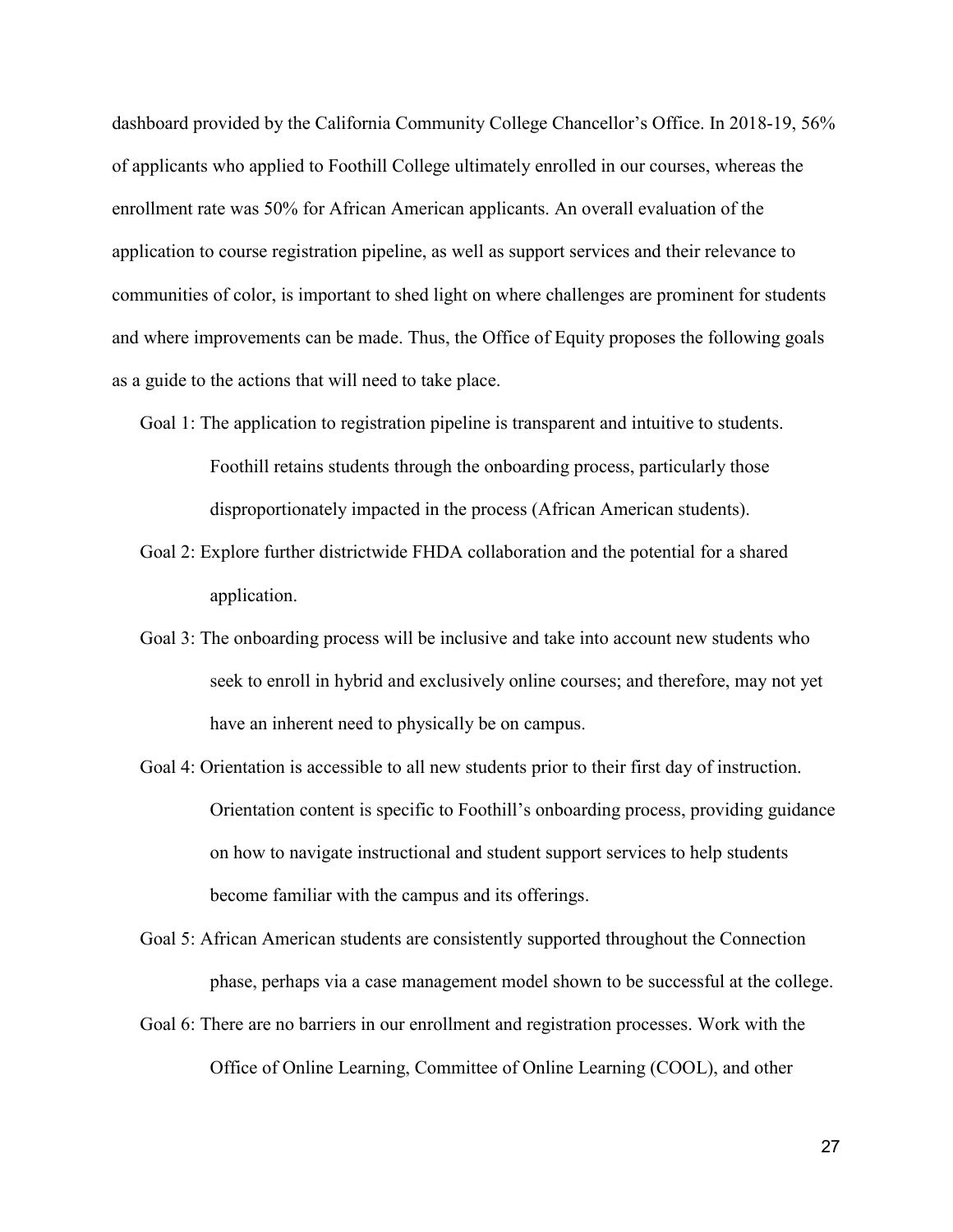stakeholders to identify additional barriers in our enrollment and registration processes that may arise when prospective students are not accessing the physical campus or where there is a reliance on in-person services.

While it can be hypothesized that the lower application-to-enrollment rate observed for African American students is related to the complex, tedious onboarding process that the campus has cited, we do not know whether it is the only reason why students do not enroll after applying. Consequently, all individual departments and divisions are encouraged to examine this issue within the context of their areas in order to surface the various reasons that may be contributing to the problem. As the first line of contact with the college, the onboarding and enrollment process is critical to the student experience and one that should be evaluated on a consistent basis in order to adjust to contemporary issues and unexpected challenges.

**Issue 2. There are large numbers of students of color who are not accessing, are ineligible for, or fall out of eligibility for available financial aid programming.** Paying for college is a significant barrier to educational attainment. The cost to attend Foothill College varies depending on students' individual circumstances as factors such as unit load and residency come into play. The tuition range for the 2019-20 academic year was \$4,776 to \$23,864. Inherent in the cost of attendance is the increasing expense of living in the Bay Area. In 2018, the median home price in the Bay Area was \$996,000 and \$1.2 million in Santa Clara County. The Bay Area continues to be the most expensive housing market in the United States.<sup>[24](#page-27-0)</sup> College feedback frequently mentioned the competing demand students have juggling both school and work, often having to make a choice between the two.

<span id="page-27-0"></span><sup>&</sup>lt;sup>24</sup> Metropolitan Transportation Commission: Vital Signs. "Home Prices". [https://www.vitalsigns.mtc.ca.gov/home](https://www.vitalsigns.mtc.ca.gov/home-prices)[prices.](https://www.vitalsigns.mtc.ca.gov/home-prices) Accessed November 13, 2020.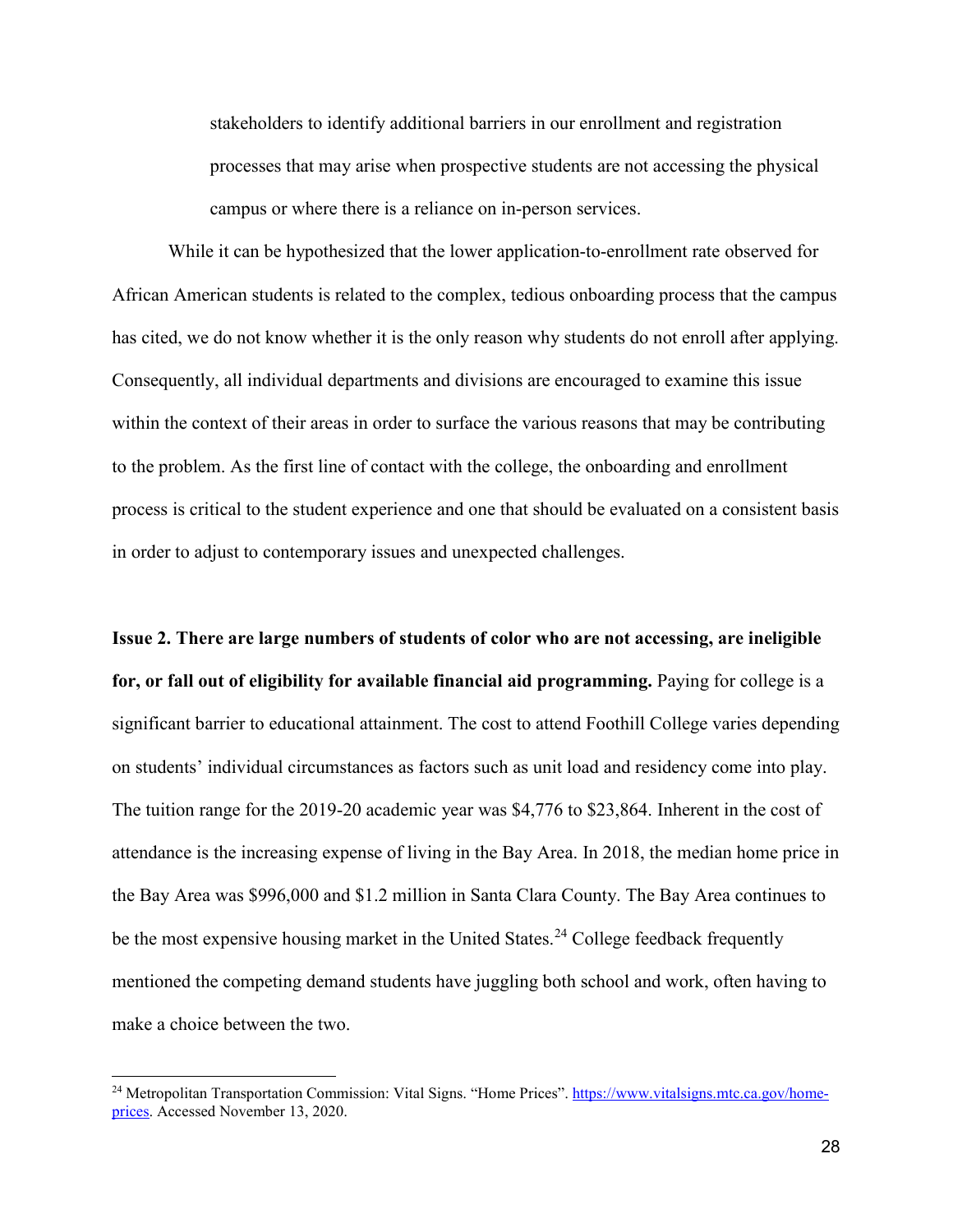Both federal- and state-funded financial programs have helped students in the financing of their education; yet all students are not eligible for assistance due to specific program requirements. *Foothill College Promise Grant,* launched in the 2018-19 academic year, provides two years of free tuition, fees, books and course materials to eligible first-time new, instate/AB540 and full-time students. Therefore, other student groups such as our returning and continuing/existing college students, as well as part-time and non-resident students are omitted from consideration. This grant requires students to enroll consecutive terms and continue to carry full-time unit load. While headcount participation grew from one year to the next, among the 914 grant recipients who started at our college in fall 2019, only 50% of them were retained to spring  $2020.^{25}$  $2020.^{25}$  $2020.^{25}$  Enrollment data revealed that many students fell out of eligibility in winter quarter by either going to part-time status or stopping out completely. Students who cannot complete or provide the necessary financial documents required for the program are also shut out, though they may have qualified otherwise. So while *Foothill College Promise* serves a comparable or higher proportion of students of color in relation to the general student population, for example, 2019-20 grant recipients identified as African American (9%) and Latinx (41%), it remains an inaccessible program to many due to its restrictive eligibility requirements.

In addition to tuition fees, students especially noted the stress of financing their education is compounded by the costs of textbooks and printing fees on campus. Financial holds and drops for non-payment affect a student's ability to register for classes, creating an additional obstacle to educational goal attainment. It would be worthwhile to examine these additional incidental costs to determine if the college could alleviate some of the financial burden, and at the same

<span id="page-28-0"></span><sup>25</sup> Foothill IRP. "FH College Promise; Virtual Hub; Psychological Services; Learning Communities (Cabinet)," August 24, 2020, [https://foothill.edu/irp/2021/FH-2021-Q1-Presentation-CPHubPsychServLCCabinet.pdf.](https://foothill.edu/irp/2021/FH-2021-Q1-Presentation-CPHubPsychServLCCabinet.pdf) PowerPoint Presentation.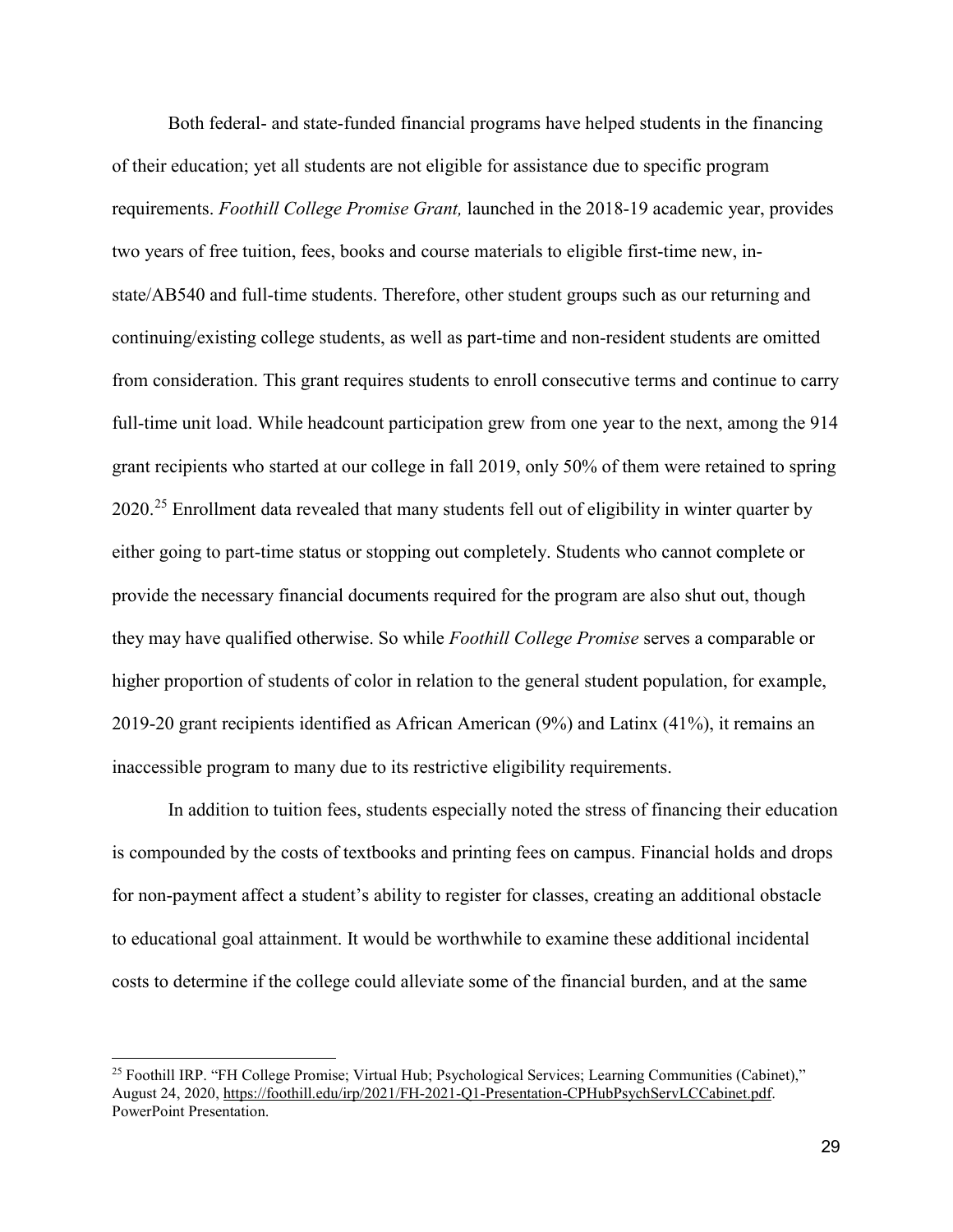time, evaluate our campus policies related to these fees to determine if any student groups are disproportionately impacted by its current practices.

The trend in community college education suggests a move toward a tuition free model as evidenced by the state legislature's \$42.6 million allocation to the community college system for the *California College Promise Grant* (formerly known as the Board of Governors Fee Waiver). Even though tuition-free education at Foothill is an aspirational goal, there may not be a better time than now to act on it. The Office of Equity so proposes the following goals.

- Goal 1: Eliminate tuition costs for all students across the CCC system. Increase administrative advocacy at the state level.
- Goal 2: Students are knowledgeable about the different financial aid programs and services available to them, and successfully apply for that assistance.
- Goal 3: There are few to no incidental costs associated with being a student, including but not limited to textbooks, printing, and parking costs.
- Goal 4: There is no demographically predictable disproportionate impact among students with financial holds and/or drops for non-payment.

As financial challenges continue to increase for our students, it will be important to consistently review out policies and procedures, and explore and expand opportunities for financial relief, especially for our low income and students of color.

**Issue 3. More recent focused outreach with a specific intent to increase access and enrollment of Latinx and African American students doesn't readily connect back to a larger strategy to support and retain these populations.** The 2015-16 Student Equity Plan highlighted the need to tailor marketing and outreach efforts so that they were inclusive of the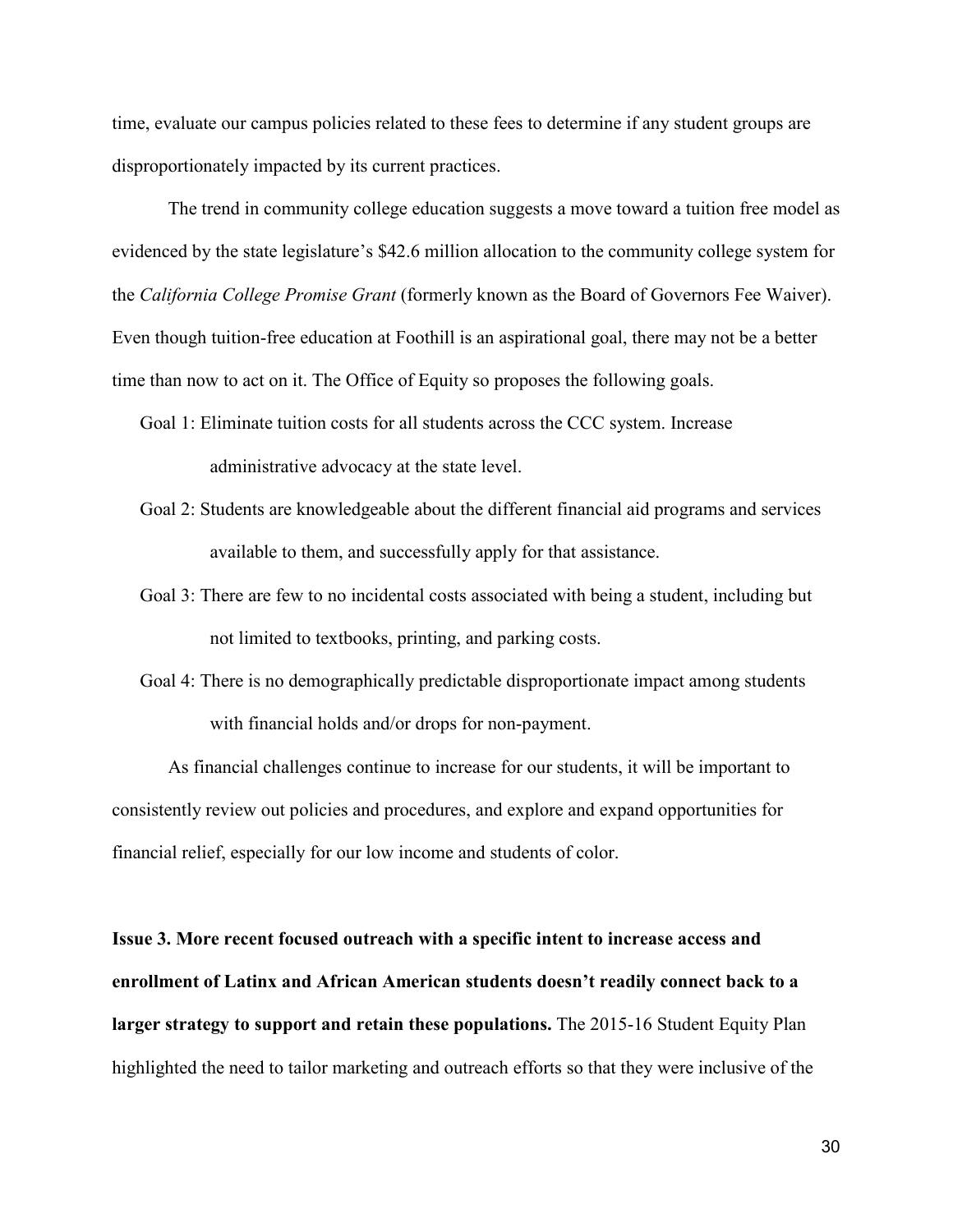diverse population Foothill serves. Activities aligned with these efforts included developing brochures and other advertisements highlighting college programs for underserved populations. The activities also included multilingual translation in printed marketing materials for students and families where English is a second language. Foothill should continue its efforts to diversify its marketing approach. Nevertheless, the college operating without a coordinated outreach program during an enrollment decline resulted in mostly indirect marketing efforts without a real end goal in mind. That end goal of where and how to focus outreach efforts is typically informed by a strategic enrollment plan, which is currently not documented. Particularly, the college missed an opportunity to address the declining trend in African-American student enrollment<sup>[26](#page-30-0)</sup> observed after the 2013-14 academic year. Now with a more coordinated and properly staffed outreach department, the college can begin to address some long overlooked challenges.

Dual enrollment (specifically, college classes taught at high schools) has been proposed as a strategy to address racial equity gaps. In the 2019-20 academic year, Foothill College's Equity and Education governance council discussed this topic at length across multiple meetings. It was recommended that the college should continue to build dual enrollment partnerships with area high schools, prioritizing those serving predominantly racially disproportionately impacted student groups<sup>27</sup>. This recommendation aligns with AB[28](#page-30-2)8 and CCAP provisions<sup>28</sup>. Both the college and the student benefit from translating high school work completed for college credit into future enrollment at Foothill, but the college needs to work to develop pipelines within these

<span id="page-30-0"></span><sup>&</sup>lt;sup>26</sup> Foothill-De Anza Community College District IRP. "Fall End-of-Term Headcount by Ethnicity." http://research.fhda.edu/ downloads/Ethnicity FH.pdf.

<span id="page-30-1"></span><sup>&</sup>lt;sup>27</sup> Draft Memo from E&E to President re: Dual Enrollment. [https://foothill.edu/gov/equity-and-education/2019-](https://foothill.edu/gov/equity-and-education/2019-20/jun12/DualEnrollment%20Recommendation.pdf) [20/jun12/DualEnrollment%20Recommendation.pdf](https://foothill.edu/gov/equity-and-education/2019-20/jun12/DualEnrollment%20Recommendation.pdf)

<span id="page-30-2"></span><sup>28</sup> [https://www.cccco.edu/About-Us/Chancellors-Office/Divisions/General-Counsel/-/media/CCCCO-](https://www.cccco.edu/About-Us/Chancellors-Office/Divisions/General-Counsel/-/media/CCCCO-Website/Files/General-Counsel/x_legal-opinion-1602-dual-enrollment-and-ab-288-ccapada.ashx)[Website/Files/General-Counsel/x\\_legal-opinion-1602-dual-enrollment-and-ab-288-ccapada.ashx](https://www.cccco.edu/About-Us/Chancellors-Office/Divisions/General-Counsel/-/media/CCCCO-Website/Files/General-Counsel/x_legal-opinion-1602-dual-enrollment-and-ab-288-ccapada.ashx)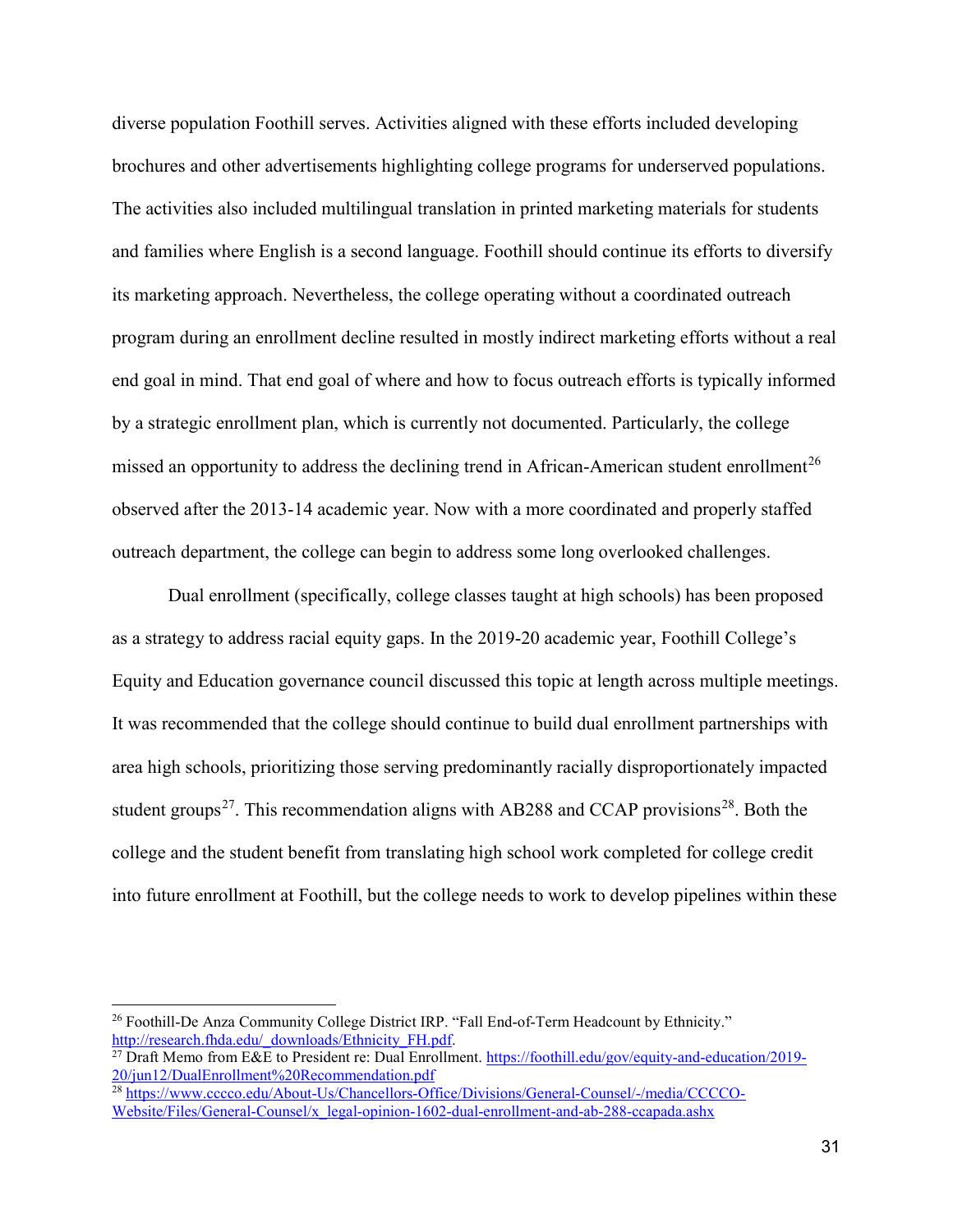partnerships that seamlessly connect those students to degree, certificate and transfer opportunities at Foothill.

Current partnerships, not limited to dual enrollment, were created as a result of Foothill staff doing the work of moving beyond the Foothill campus and venturing out into surrounding communities and seeking innovative ways to offer a college education to those that may not be able to access the opportunity otherwise. Foothill's Family Engagement Institute has long fostered successful partnerships in the community to service some of the most vulnerable populations of students in the community. It is worth exploring their approach to the work and their model of service in providing exceptional support to these populations.

Whether it is through a non-credit course, dual enrollment, adult education, summer academy, or career technical education pathways developed in concert with local non-profits, Foothill should work to not only understand the career and educational demands of those communities but demonstrate its ability to successfully meet those demands.

- Goal 1: Foothill has a documented strategic enrollment plan that expands access to college programs for underrepresented student populations, outlining touch points from outreach through registration to provide support for potential and incoming students.
- Goal 2: Foothill's CCAP dual enrollment partnerships have established pipelines from high school to Foothill College programs. Dual enrollment partnerships focus on expanding college access in the high schools for underrepresented student populations.
- Goal 3: Foothill College has community-based partnerships in low-income and historically underrepresented communities, reflective of diverse and culturally relevant outreach models.

32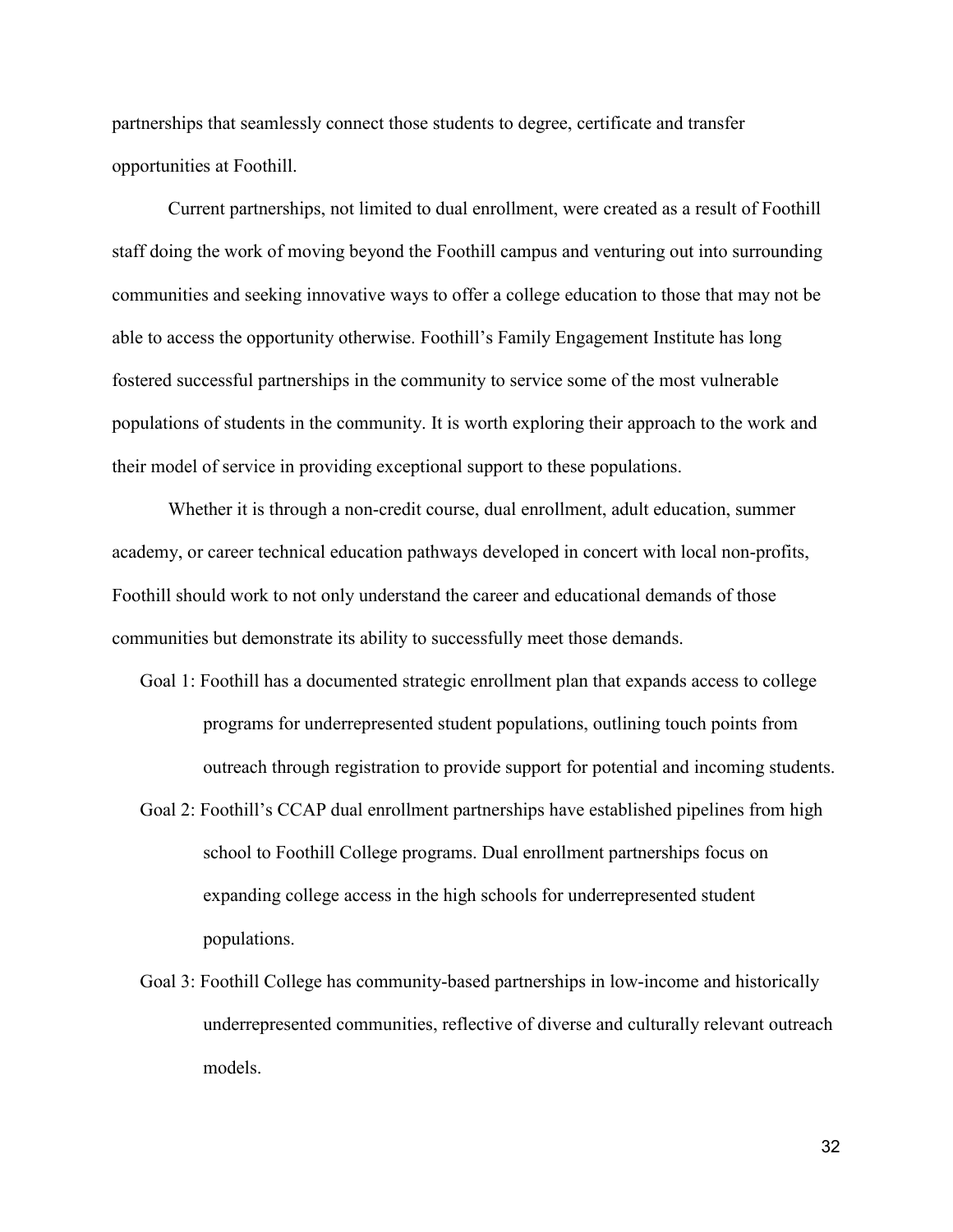Foothill has already begun to see the beneficial results of a well-coordinated outreach and marketing team who holds a lens of equity in their efforts. Communication, recruitment, and partnership building will only improve as the campus further collaborates in its efforts to serve and reach its diverse community.

# **ENTRY**

 $\overline{a}$ 

This phase represents the period from student enrollment to completion of their first collegelevel course. The objective here is to help students choose and enter a program of study as early as possible. Many students seeking degrees drop out after only one or two terms as evidenced by our most recent data. Similar to access data referenced above in the Connection phase, our course retention data also indicates African American, Latinx, Native American and Pacific Islander students are less likely than their peers to remain in their class(es)<sup>29</sup>. Between 11% to 14% of these students withdraw from our courses, representing nearly 4,000 enrollments our college loses each year. In fall 2019, among students whose educational goal is a degree or transfer,  $66\%$  were still enrolled at our college in winter  $2020$ .<sup>[30](#page-32-1)</sup>

Foothill, therefore, needs to understand how our students get from their initial enrollment at our college to the point of passing their first college-level courses in their chosen program of study. What are their experiences? What are some policies or processes we have put into practice that created hurdles in their educational journey? These reflection points helps us better

<span id="page-32-0"></span> $^{29}$  Foothill IRP. 2017-18 to 2019-20 end-of-term credit enrollments. Retention reflect grades A, B, C, D, F, FW, I, P, NP and RD. Enrollments reflect all letter grades, including EW, MW and W. Percentage point gap with margin of error was used to determine disproportionate impact. Three-year enrollment counts and course retention rates: African American = 15,444 (86%); Latinx = 82,062 (89%); Native American = 1,504 (88%); Pacific Islander = 3,707 (87%); All Students = 320,305 (91%).

<span id="page-32-1"></span><sup>&</sup>lt;sup>30</sup> CCCCO Student Success Metrics Data Dashboard. Fall to winter retention reflect degree/transfer students who enrolled in a credit course in 2018-19 and did not earn a degree nor transfer to a four-year institution. https://www.calpassplus.org/LaunchBoard/Student-Success-Metrics.aspx.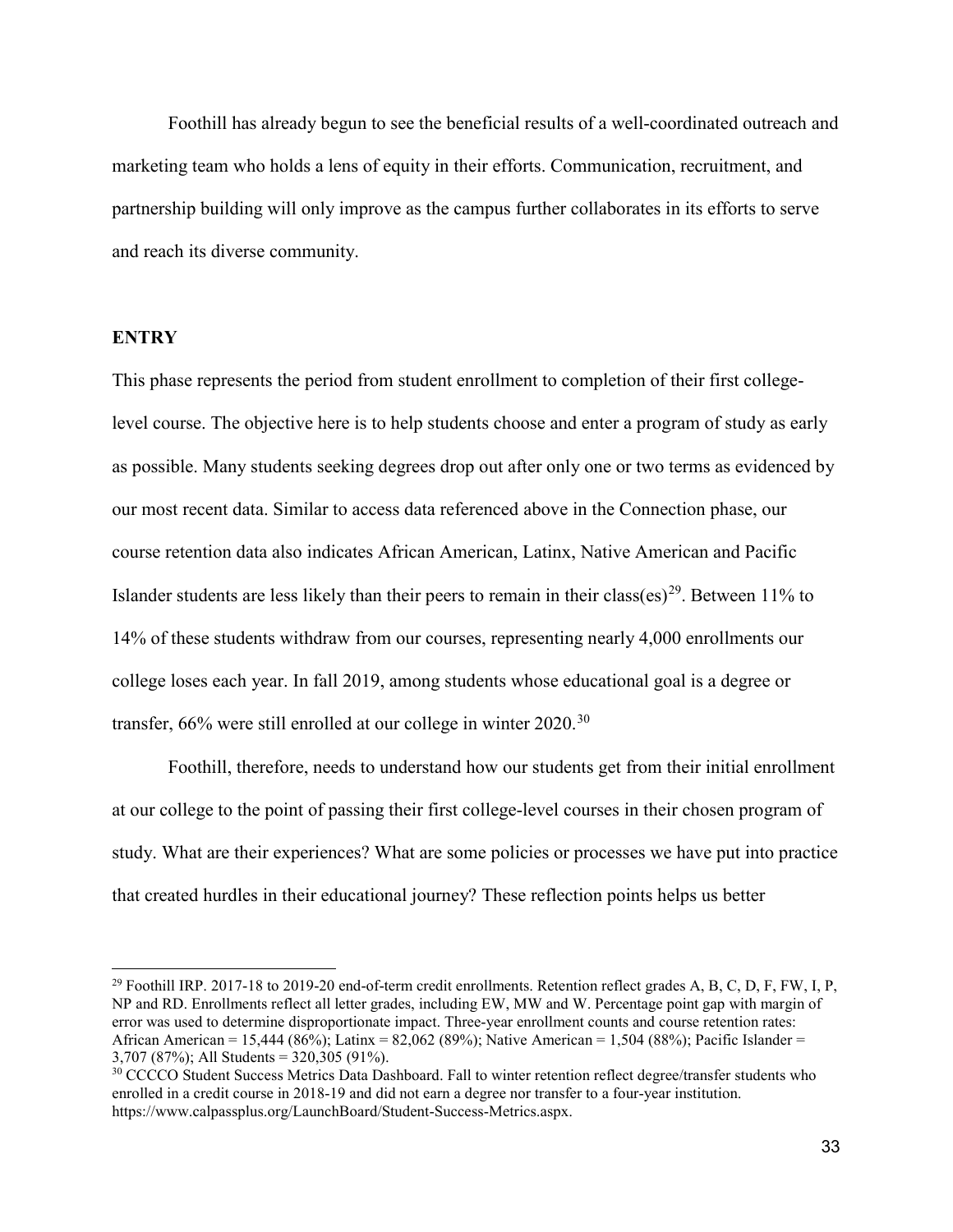understand our students' lived experiences as well as sheds light on why students stop out and leave our campus altogether.

In identifying challenges that affect enrollment and retention at Foothill, financing college, as well as possessing a living wage to meet basic needs like stable housing and food sources were included.

**Issue 4. Lack of coordinated infrastructure for basic needs services at the college (psychological services, food pantry, transportation, homeless referrals) can make it prohibitive for students of color to access services.** A Foothill basic needs survey was administered spring  $2018<sup>31</sup>$  $2018<sup>31</sup>$  $2018<sup>31</sup>$  to assess student experience with housing, food and transportation, and where applicable, compared Foothill results to other community colleges in the western region, as well nationwide. Nearly 800 Foothill students responded, and results indicated our students are more likely to report high/marginal affirmation with food insecurity (62%) than compared to their community college counterparts in the region (41%) or nation (44%). Our student respondents shared they could not afford to eat balanced meals (40%) and had to portion their meals or skip meals altogether because there was not enough money for food (33%). While it is not a majority, we have students who had to resort to staying in a vehicle or abandoned building not intended for housing and/or do not know where they were going to sleep even for one night. Over one-third (40%) of our students experience housing insecurity, i.e., frequent moves, crowded living space, poor housing quality or the inability to afford rent or bills, compared to a little over half of the region and nation. One in 10 of our students (11%) experience homelessness, compared to 14% to 15% of the region and nation. When it comes to

<span id="page-33-0"></span> $31$  Foothill IRP Memo to Dean of Student Services & Activities, "Food, Housing and Transportation Security Survey, Spring 2018," August 29, 2018.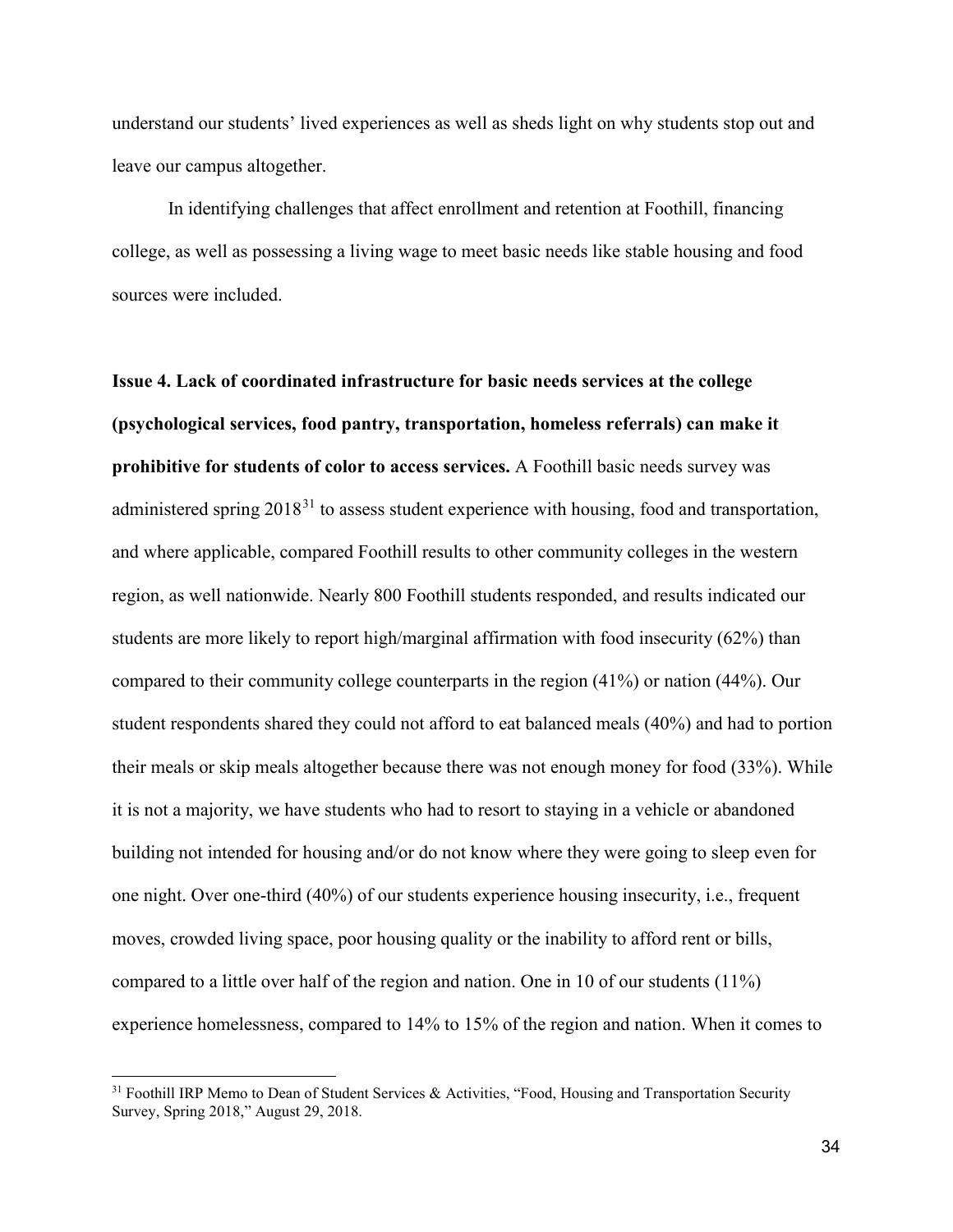transportation, our students shared they spend two more hours per day commuting to and from Foothill (23%), miss class because of an issue with public transportation (19%) and have to decide between using money for gas or public transportation to get to work or to class (16%). When disaggregated by ethnicity, Pacific Islander and African American students reported the highest rates of food insecurity, housing insecurity, and homelessness across the board.<sup>[32](#page-34-0)</sup> It will be important to center race as the college explores solutions.

Research and efforts around food and housing insecurity in particular have become more prominent in recent years, most notably through national organizations such as the Hope Center for College, Community, and Justice<sup>[33](#page-34-1)</sup> and their #RealCollege movement. In line with this trend, more recent on-campus activities at our college are responding to meet the basic needs of our students. Foothill's food pantry was initially created by EOPS with non-perishable food items, eventually transitioning as a broader service to include fresh food items through the Office of Student Affairs and Activities. Support for housing insecurity is not as far along institutionally, but Foothill has made an attempt to address these challenges by incorporating leadership efforts into the revised EOPS Director position, with oversight of EOPS, CARE, Foster Youth, and Housing Student Programs. Additionally, a feasibility study for student housing was proposed in the Facilities Master Plan 2019-20.

As the college proceeds to think about the best way to organize and coordinate these efforts, we propose the following goals to assist in that alignment.

Goal 1: Foothill students seeking basic needs resources experience a streamlined referral process, providing coordinated assistance for all aid they are eligible for.

<span id="page-34-0"></span> $\overline{a}$ <sup>32</sup> #RealCollege Survey Foothill College Report, 2019. [https://foothill.edu/housing](https://foothill.edu/housing-insecurity/pdf/RealCollege_Survey2018.pdf)[insecurity/pdf/RealCollege\\_Survey2018.pdf.](https://foothill.edu/housing-insecurity/pdf/RealCollege_Survey2018.pdf) Page 8.

<span id="page-34-1"></span><sup>33</sup> <https://hope4college.com/>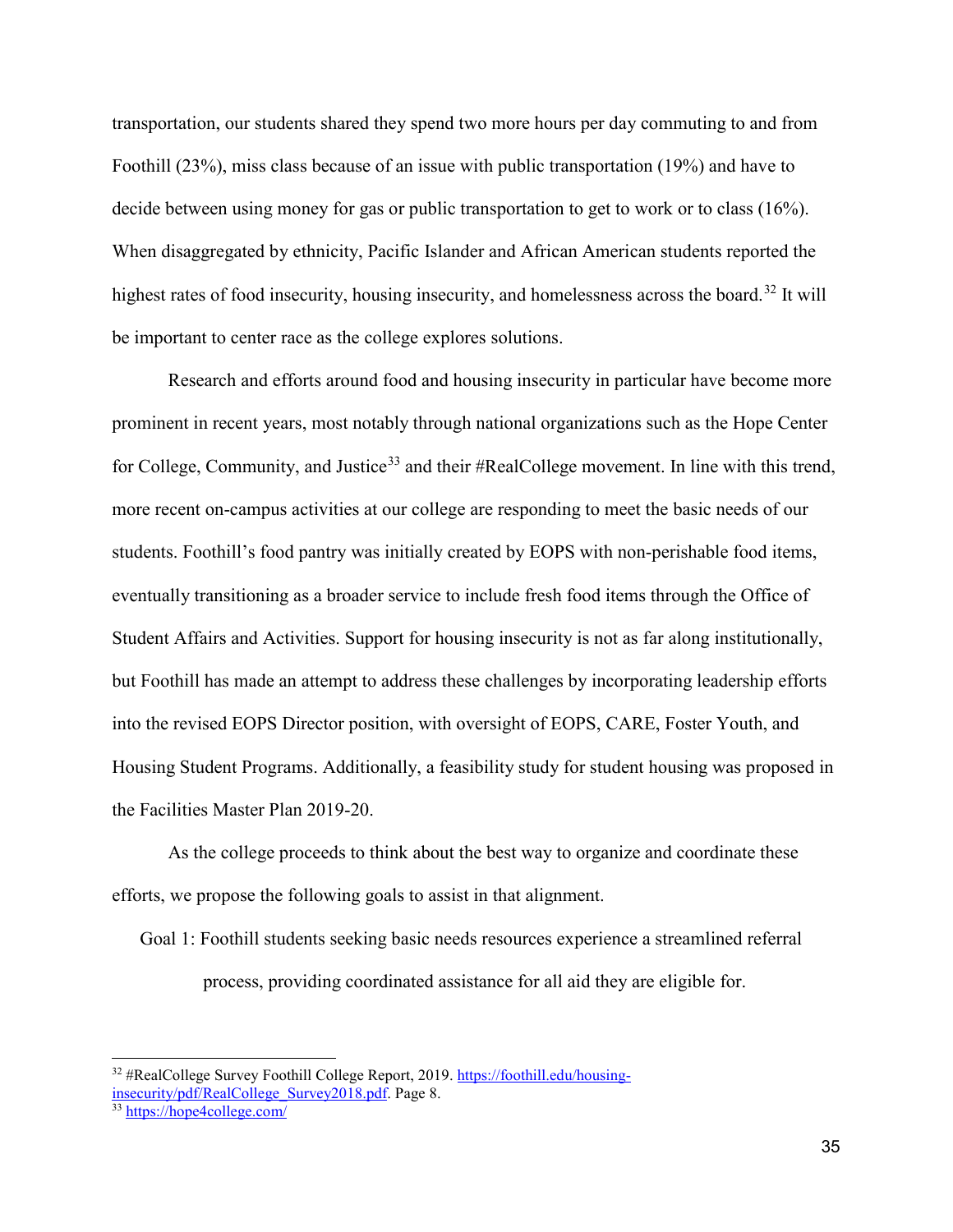- Goal 2: Students' housing needs are met. Long- and short-term housing solutions will be explored, including homelessness initiatives in the county and transitional housing programs and student housing.
- Goal 3: Students' transportation needs are met. Uncover the specific concerns around transportation; determine what is actionable, what may need to be revisited, and what actions are out of the college's control.
- Goal 4: Students' psychological needs are met. Creative solutions on how to expand racial trauma-informed psychological services for students will be investigated and employed.

Providing basic needs services to students always has been and will continue to be a critical service that community colleges provide. The better we can be at minimizing the burden of accessing these services for students, the healthier and more engaged our students will be.

**Issue 5. Lack of a sense of belonging, safety, and space allocation for students of color.** This plan is being written at a time when our nation is in upheaval over police brutality tipped by the murder of George Floyd in Minneapolis, Minnesota. As a country, we are openly talking about our criminal justice systems and how they continue to disproportionately disadvantage people of color. Over time, Foothill students and employees have reported feeling threatened or profiled by campus police officers, propelling students to request additional resources for mental health and trauma support around police interactions. As our nation examines its policies and procedures for law enforcement officer training and relationship-building between law enforcement officers and their local communities, it's imperative for us to engage in this work on our campus as well. This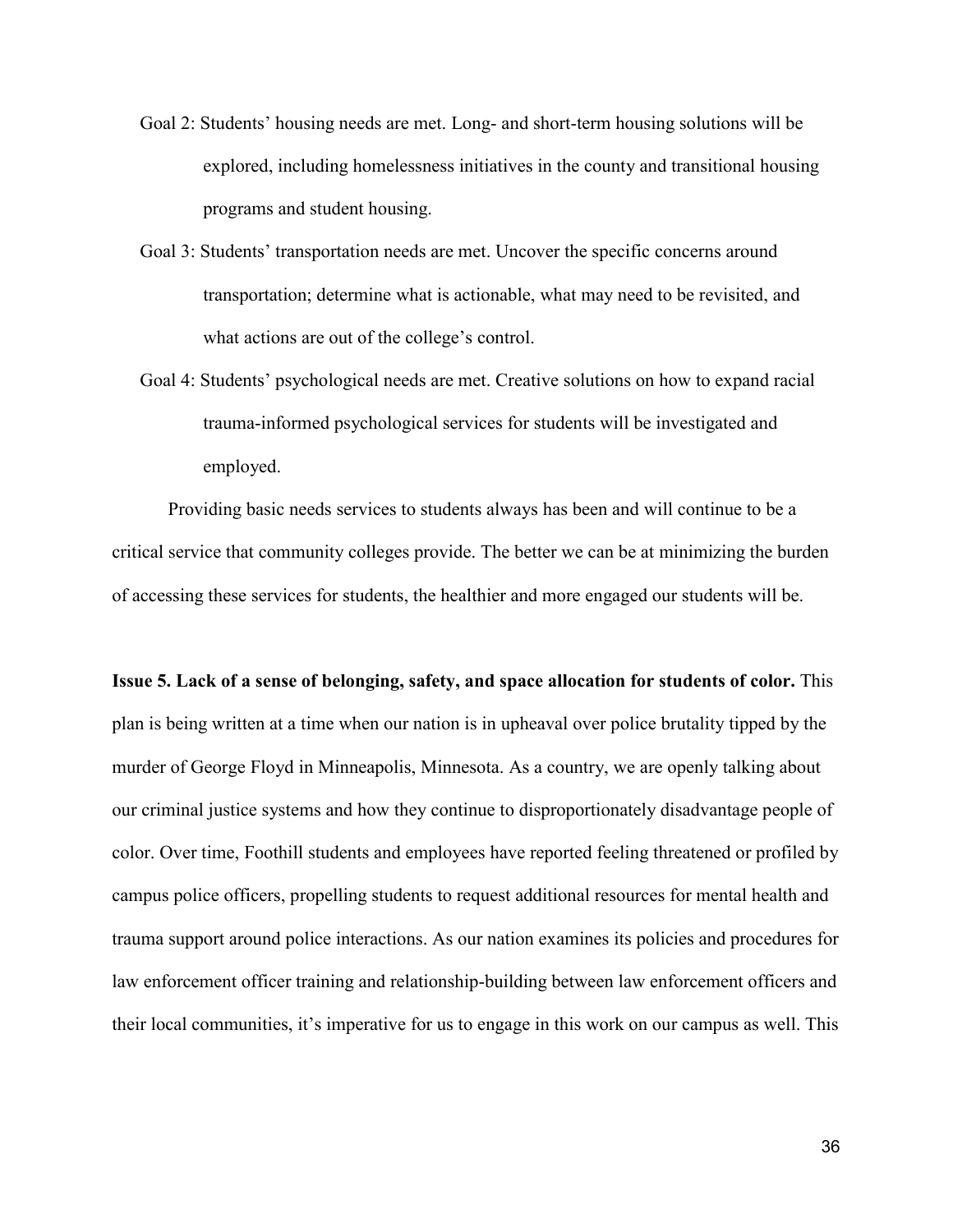includes a review of student conduct reporting and protocols, especially those that require involving campus police.

As the campus revisits and revises its Facility Master Plan and looks to understand how space and environment influences the student experience, it will be vitally important to learn from and include students in the process. Sense of belonging and shared community have shown to positively impact the academic progress of community college students, particularly students of color. Research highlights multicultural spaces and student-centered places for students to gather are ways to build community and connection to campus. Foothill learning community students emphasized the need for a multicultural center distinct from The Village (a student space that is managed by Puente and Umoja students), but one that is similar in the aim of creating community.

With new California legislation in place in the form of AB1645, the state is requiring the designation of Dreamer Resource Liaisons and is encouraging the creation of Dream Resource Centers at all public institutions of higher education, with the intent to increase enrollment and graduation rates among Undocumented students. While initial legislation did not provide funding for this new requirement, with the passing of SB74, there will soon be local assistance funds available to campuses for Dream Resource Liaisons to support immigrant and Undocumented students. While funds cannot fully support all of the campus' intended efforts, it seems to be a timely opportunity to explore ways to meet the spirit and intent of the law as a whole. The creation of a Dream Resource Center will be important to consider as part of the Facility Master Plan and in connection with Foothill's recent selection by the state Chancellor's Office to house a legal service provider on campus.

37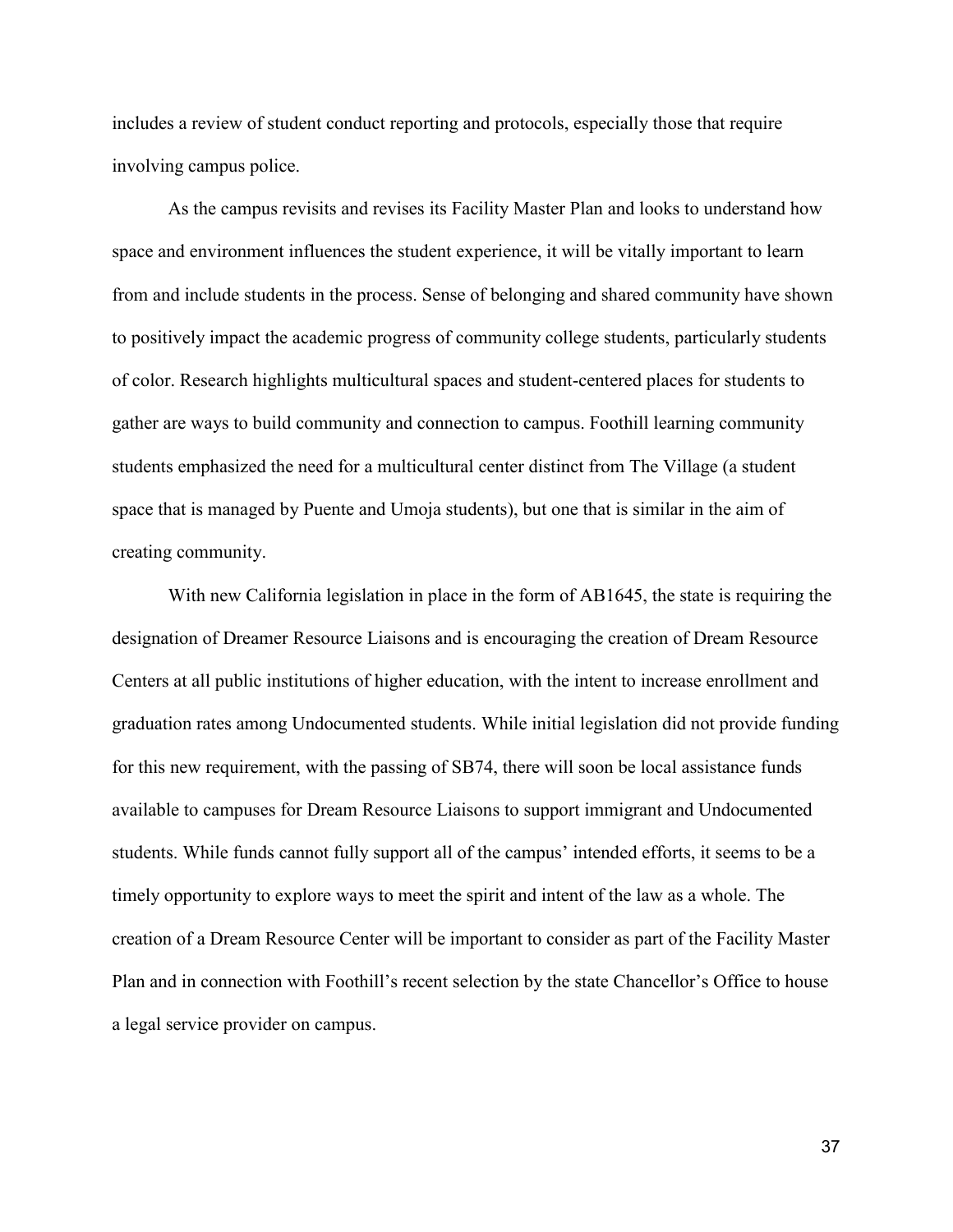Student feedback also indicated a desire for clarity on the policy for the allocation of space, and engagement in decision-making and planning around student space and design. Testimonies of previous experience in requesting space mentioned delays and arduous processes, or creation of spaces/centers without student input or knowledge. As we move toward a better visualization of students' space needs, it will be critical to understand how our current spaces serve students of color, where students of color congregate on campus, and where services that the students need are primarily located.

Last but certainly not least, equity-minded curriculum and instruction are integral to student's sense of belonging and classroom community. Classroom environments should be welcoming and safe for students, particularly students of color, in order to foster learning and growth. And it is with those aspirations that we propose the following goals.

Goal 1: Police interact with students in a racially and culturally affirming manner.

- Goal 2: There is no disproportionate impact in student conduct data such as reporting or sanctions.
- Goal 3: Students of color have broad access to diverse mental health professionals, especially around trauma related to police interactions.
- Goal 4: Existing classroom and campus (physical) spaces encourage student engagement and reflect an appreciation of multicultural and multi-ethnic backgrounds.

Goal 5: Students have access to multicultural, LGBTQ, and Dream centers

Goal 6: Space allocation processes ensure that design and usage of space is student informed.

Goal 7: Curriculum and instruction norm multi-cultural and multi-ethnic perspectives.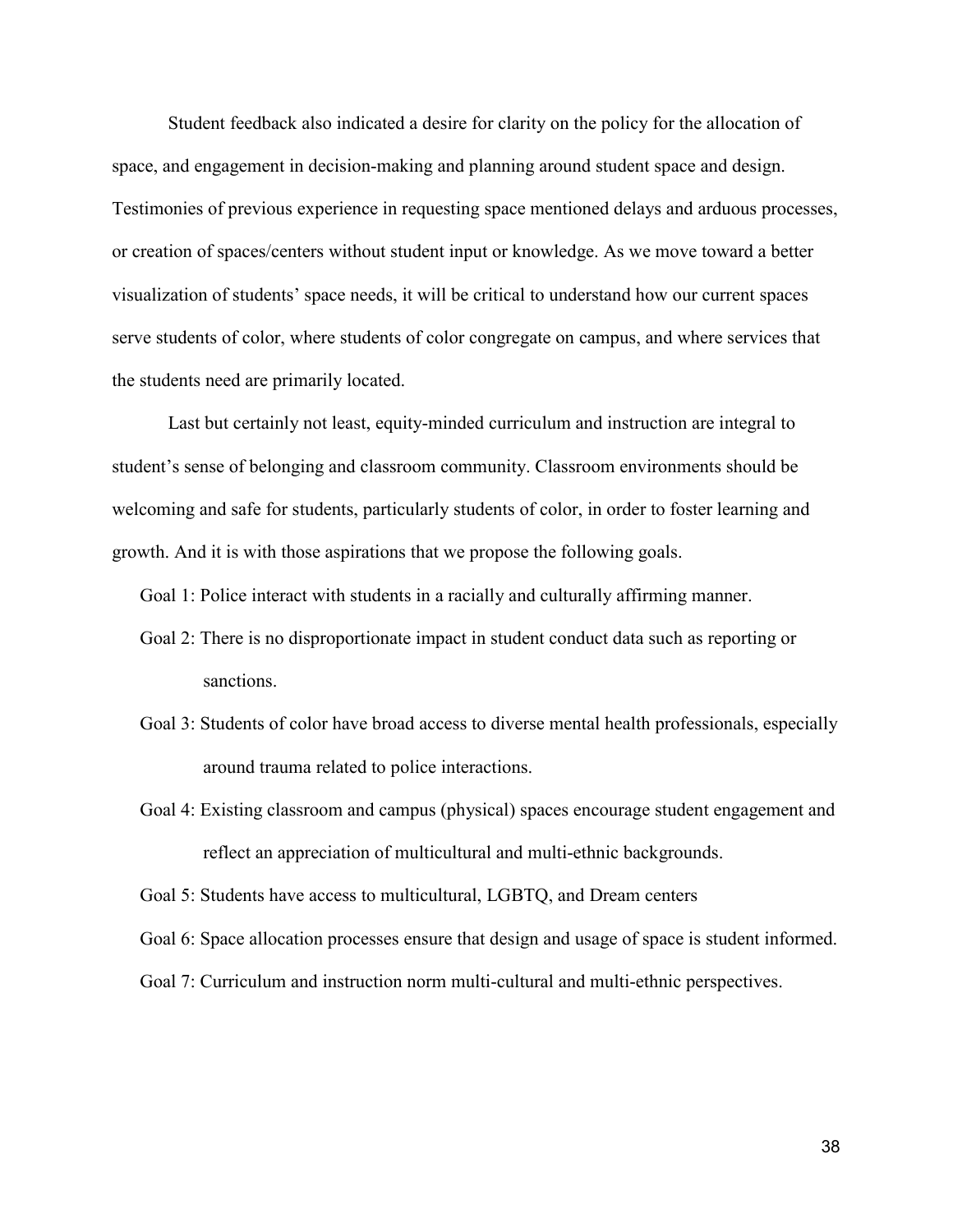There must be a greater effort to create safe and welcoming spaces for our students at Foothill. It is largely through connection and belonging that students will see themselves as part of the campus community and that we as educators are invested in their success.

# **PROGRESS**

 $\overline{a}$ 

The progress phase follows the students from entry into their program of study through approximately 75% of requirements, or near completion. During this phase, the aim is to help students get to the point where the end is in sight. As students progress, many encounter required courses that they cannot pass and life events create interruptions and financial challenges. Foothill needs to ensure that programs are focused, streamlined, and that options for more flexibility and accelerated programs are available for students as well.

As this stage includes the bulk of the student's journey at the college, there are more issues and goals to explore, as well as a much larger focus around the classroom environment, curriculum, and pedagogy.

**Issue 6. Many disciplines perpetuate the myth that they are objective and race-neutral**[34.](#page-38-0) Racism exists in every field, career path, and industry and all our students are and will be immersed in these racialized environments when they leave us. While Foothill students recently called out STEM in their open letter to the college, the myth of objectivity can manifest in every discipline. This typically leads our college to offer only siloed academic opportunities for

<span id="page-38-0"></span><sup>34</sup> For example, see: Mathematics as a Racialized Space: An Analysis of Secondary Teachers' Beliefs of Teaching Mathematics to Latinx Students Franzak, Mark David.New Mexico State University, ProQuest Dissertations Publishing, 2019, [https://medium.com/q-e-d/math-was-never-neutral-173b52e9bf4a,](https://medium.com/q-e-d/math-was-never-neutral-173b52e9bf4a) [https://www.uclalawreview.org/race-matters-physics-class/,](https://www.uclalawreview.org/race-matters-physics-class/) [https://medium.com/age-of](https://medium.com/age-of-awareness/dearwhiteteacher-race-neutral-is-not-a-thing-3e6223ba3abc)[awareness/dearwhiteteacher-race-neutral-is-not-a-thing-3e6223ba3abc](https://medium.com/age-of-awareness/dearwhiteteacher-race-neutral-is-not-a-thing-3e6223ba3abc)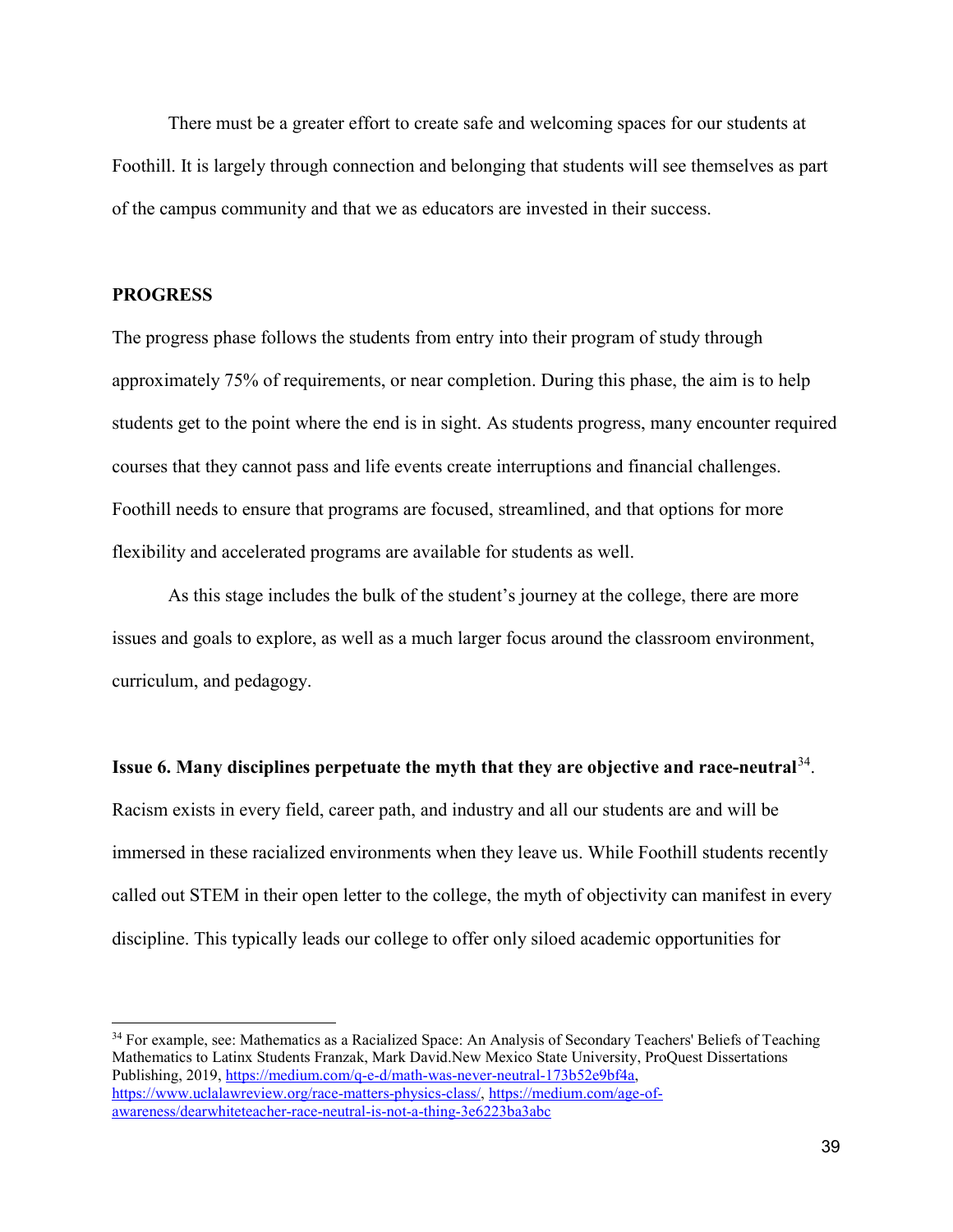students to openly explore and understand systemic racism, and typically only within particular disciplines that focus on social and human behavior. Choosing not to address issues of race in disciplines thought to be "objective" leaves students ill-prepared to understand how systemic racism is upheld in each discipline and be leaders in disrupting it, and could lead to cognitive dissonance and increased stress when students do experience racism in fields that they were taught are not affected by race.

In their most recent letter to the campus, students asked that diverse authors, curriculum and pedagogy be integrated into all courses, emphasizing that instructors must also address topics such as systemic racism, social activism, financial literacy, and service leadership in classrooms, regardless of the discipline. Students asserted that these discussions should be addressed not only in classes with a more obvious association to racial injustice but also in disciplines such as STEM, as students in these courses may eventually go into health and STEM careers and thus need to be prepared to uphold equity in their fields.

Any resistance to interrogating the myth of discipline objectivity is problematic. It speaks to the power dynamics that can discourage faculty, especially untenured faculty, from explicitly or implicitly discussing and addressing racism in their fields, by other faculty and administrator colleagues, and/or by curriculum systems that center policy and procedure at the expense of enacting equity in the classroom.

Given that we exist in a system of education that contemporarily gives access to all that want it, but that was not foundationally created to serve minoritized students, it is on us as equity leaders to examine and reimagine what a quality education looks like. If we desire to serve students of color well in our classrooms, we need to write the curriculum and design pedagogy with this in mind from the start. We also recognize that current faculty workloads create barriers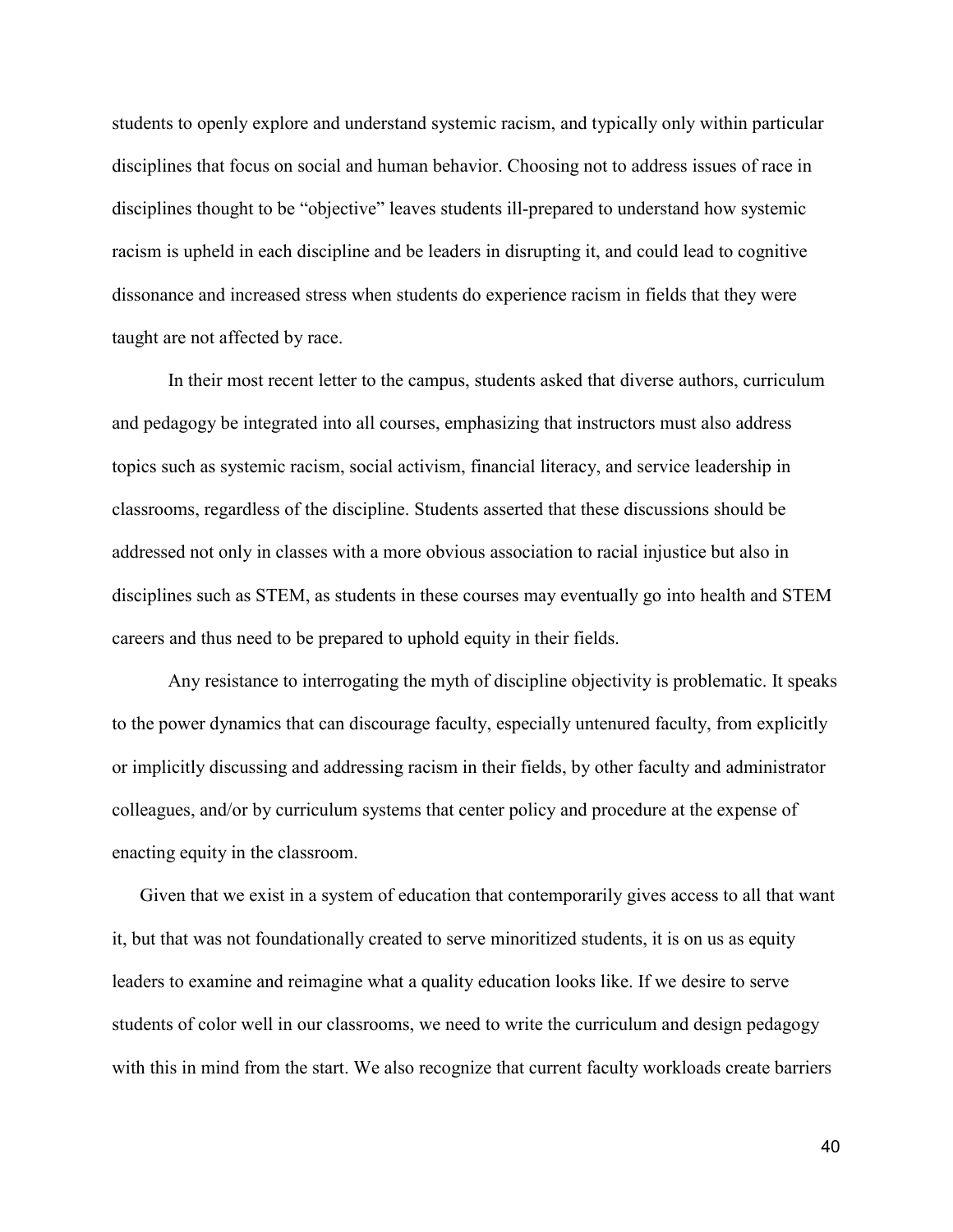to learning and effectively implementing culturally responsive pedagogy. In that spirit, we offer the following goals to consider.

Goal 1: Pedagogy and curriculum is race conscious.

A - Faculty are knowledgeable about the epistemology of their disciplines, especially of the contributions of racially diverse scholars, and curriculum includes this epistemology.

B - Faculty are knowledgeable about historical and contemporary racial equity issues in their disciplines and include these issues in their course curricula C- Faculty are aware of approaches for using their discipline to prepare students to be racially conscious, community, and global leaders through opportunities such as service leadership.

D- Faculty use culturally responsive pedagogy and engage in ongoing professional development around their teaching practices

- Goal 2: Faculty are supported in their efforts to continually learn about the origins of their disciplines and iteratively refine their teaching.
- Goal 3: Administration collaborates with Academic Senate and the Faculty Association to support practitioner efforts to achieve goals 1 and 2, by removing structural barriers embedded in tenure and evaluation processes.

A-Tenure processes support tenure-track faculty, tenure review committee members, and mentors in normalizing the practice of being race conscious while being supportive of continuous learning around this issue.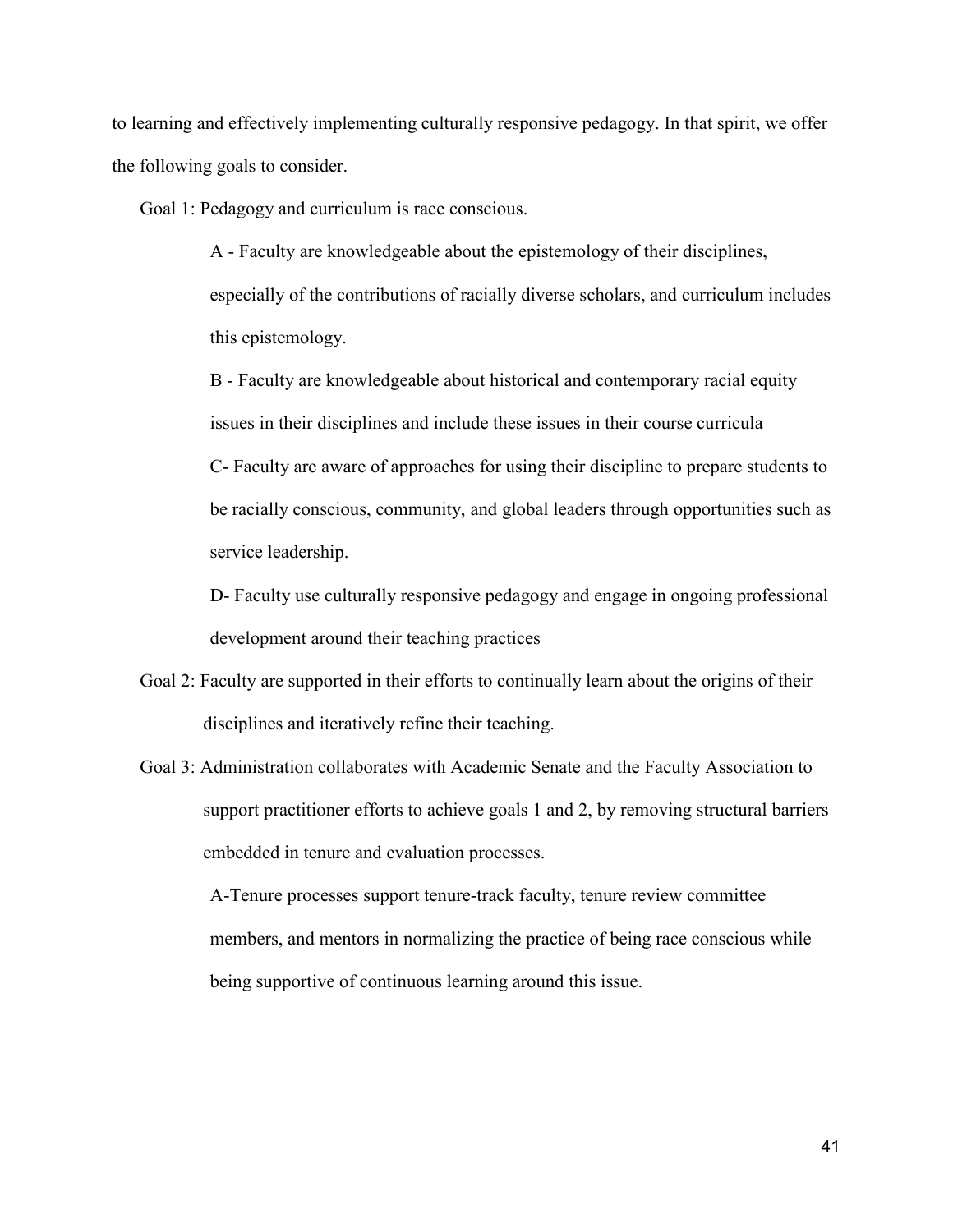B-Faculty evaluations are seen as an opportunity to continuously build on the quality of our teaching, replacing the current aim of perfectionism, assimilation, and weeeding-out, for one that values growth and improvement.

C- [35](#page-41-0) Curriculum policies and processes are race conscious. Where disproportionate impact is the outcome of policy implementation or compliance, the college takes local action to mitigate it and when necessary, works in conjunction with administration to advocate for change at the board and/or state level.

Goal 4: Faculty workload realistically positions faculty to implement culturally responsive pedagogy effectively.

**Issue 7. Microaggressions and unconscious bias negatively affect experience and learning for students of color.** As we aim to improve the culture of Foothill College to a more welcoming and safe space for students, we must consider how students experience the racial climate of our college. Racial microaggressions are daily verbal, behavioral, or environmental messages that communicate harmful slights and insults about people of color. Whether intentional or unintentional, racial microaggressions shame racial/ethnic minorities and are ingrained in systems that perpetuate racism.<sup>[36](#page-41-1)</sup> Making assumptions about a student's knowledge or interest in something based on their ethnicity is extremely problematic. Asking a student what sport they play because you assume they are an athlete, or asking their opinion about a certain dish, assuming they are familiar with or enjoy all traditional foods from their country of heritage, are both examples of racial microaggressions that can make for an unwelcoming space. Beyond

<span id="page-41-0"></span><sup>&</sup>lt;sup>35</sup> Need collaboration and input with academic senate/CCC on this goal, as well as with FA. May need change at the district-level

<span id="page-41-1"></span><sup>36</sup> <https://www.kickboardforschools.com/blog/post/diversity-equity/what-are-racial-microaggressions-in-schools/>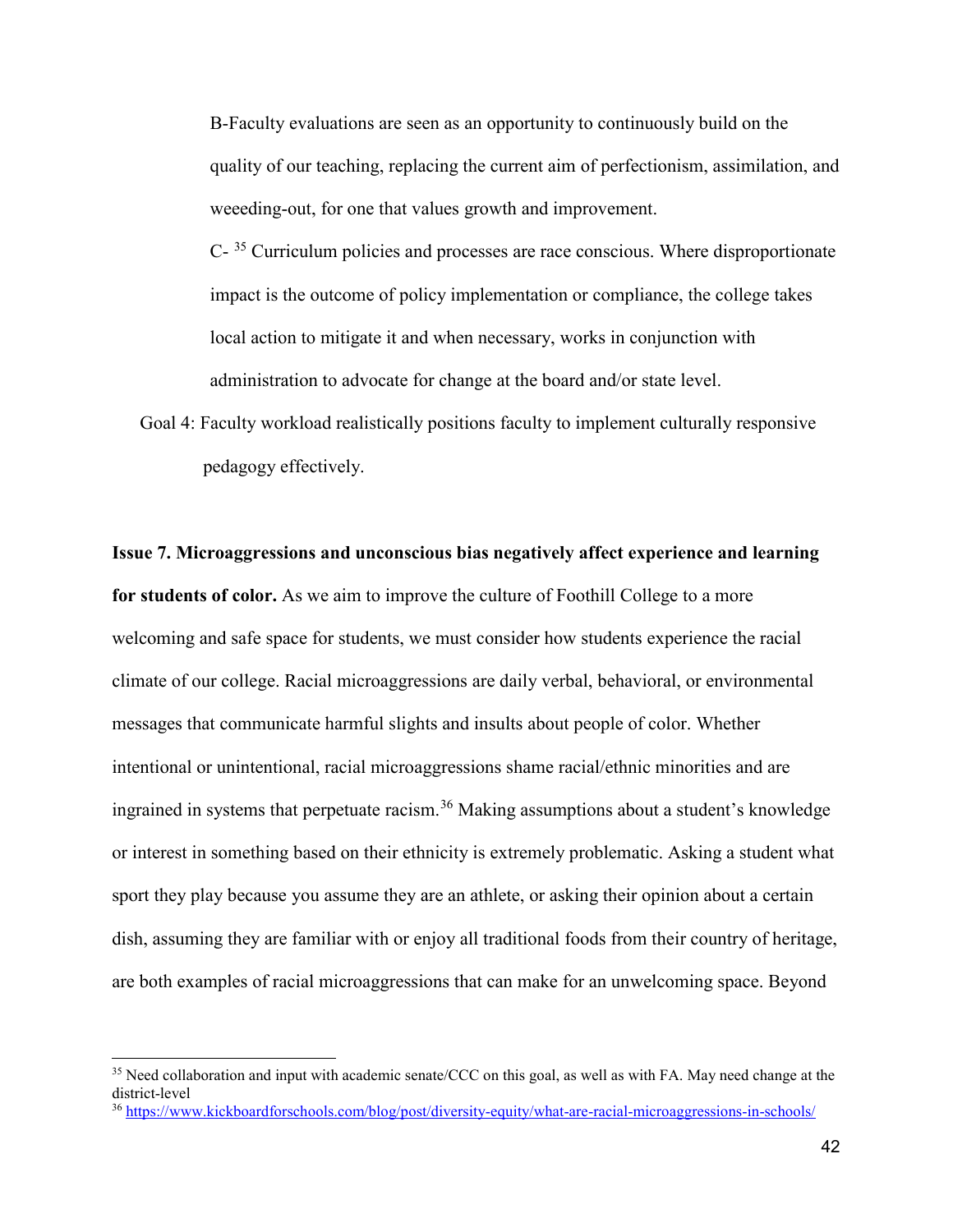slights and shaming, we as educators must also be mindful to not dismiss or ignore cultural behaviors, especially when entering community-identified spaces. In such spaces, walking into a room without greeting others, or dismissing someone who greets you, is a microaggression and can be considered disrespectful. Policing or surveilling ethnically minoritized students in community spaces can result in feelings of fear and lack of safety for our students.

As part of the open letter from student leaders in June 2020, students felt that the faculty and staff of Foothill should be adequately trained and educated in regards to implicit and unconscious bias, systemic racism, white supremacy, white privilege, and social activism, to help minimize the incidents of microaggressions that our students experience.<sup>[37](#page-42-0)</sup> With that in mind we offer the following goals.

Goal 1: Foothill will reduce or decrease the climate of racial microaggressions.

Goal 2: Campus culture supports explicit checking<sup>[38](#page-42-1)</sup> of unconscious bias.

Goal 3: Professional development opportunities informed by or in partnership with students will be available to employees.

With these efforts we hope to shift the culture of Foothill to one that is more welcoming and aware of how racial climate impacts our students.

**Issue 8. Lack of a college-wide retention plan for students of color to progress through their academic career at Foothill.** In our efforts to understand retention data and trends that are occurring, it is important to focus on who is not being retained, as well as why those students are leaving. Interrogating both of those things encompasses a wider scope of the story and provides a

<span id="page-42-0"></span><sup>&</sup>lt;sup>37</sup> Open Letter to Foothill College's Academic Senate, student presented June 12, 2020.

<span id="page-42-1"></span> $38$  Feeling supported in identifying when bias occurs and willingness to have the difficult conversation that may result.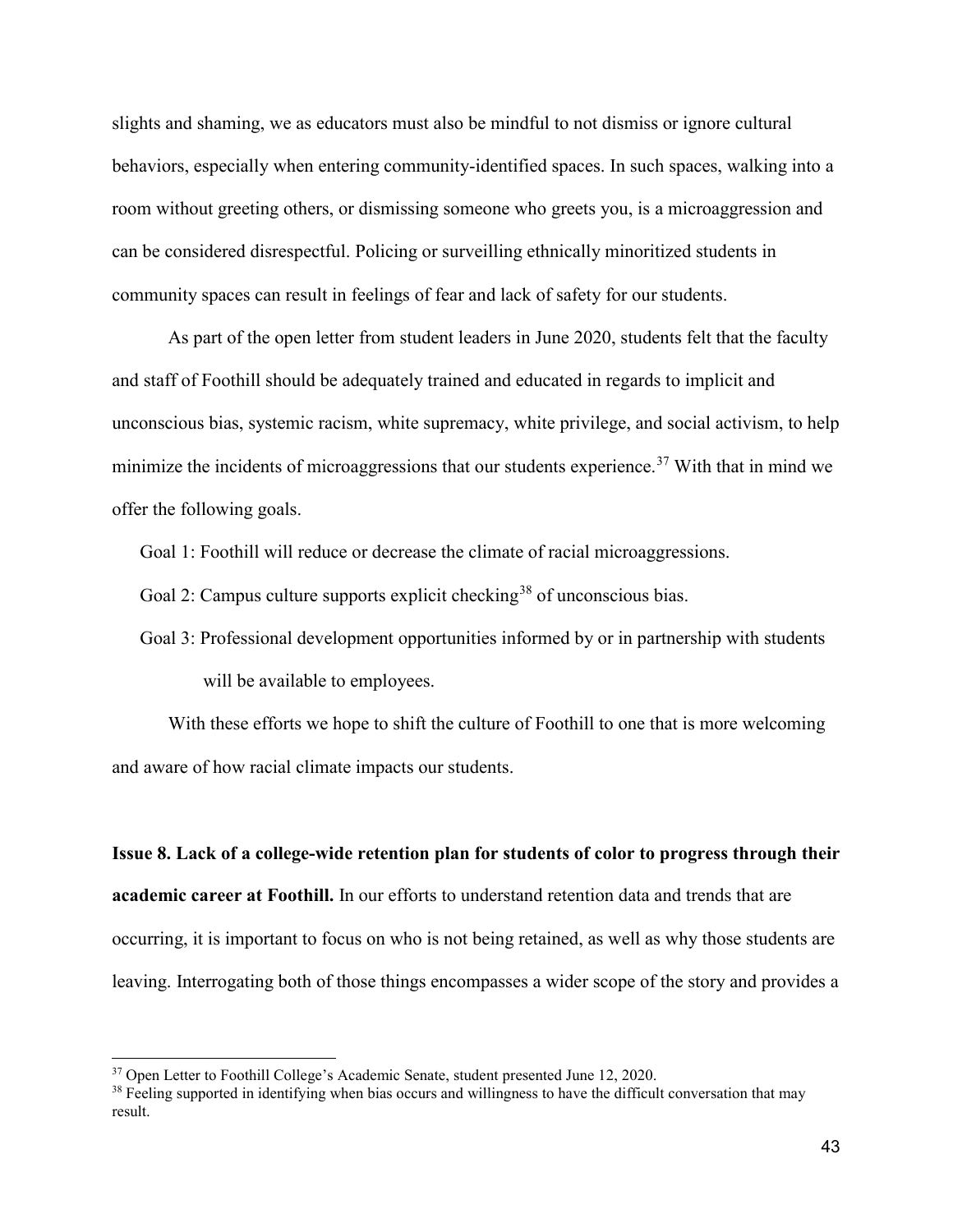deeper understanding of our students' lived realities, which can only improve our efforts as we propose interventions and implement campus-wide retention strategies.

The 2019-2022 Foothill College Student Equity Plan identified a disproportionate gap in college retention for African-American and Latinx female students.<sup>[39](#page-43-0)</sup> The CCCCO identifies retention as continued enrollment from fall to winter quarter. While Foothill's 2015-16 Student Equity Plan did not have a metric that directly identified college retention as an overarching issue, there were many activities such as development of mentoring, early alert and expansion of and support to learning communities, which suggested a desired focus on successfully retaining students through the end of a term. Furthermore, the same plan suggested the need for a Student Success and Retention Team to oversee the implementation and progress of the 36 activities listed within that plan. While the retention team was never formed due to competing demands and scheduling conflicts, the idea still holds value and should be revisited.

While the college currently has state funded retention programs for students (EOPS/CalWORKS), resource centers (Disability Support Programs and Services/Veterans Resource Center) and learning communities to help students successfully complete courses and remain enrolled, these programs are often limited by capacity, funding, and qualifications students must meet to access those services. There are still a significant number of students outside these programs who are not being served where the need still exists.

In an effort to coordinate and broaden our retention efforts, we suggest the following goals.

 $\overline{a}$ <sup>39</sup> 2019-22 State Equity Plan:

<span id="page-43-0"></span>[https://foothill.edu/equity/documents/FH%20Equity%20Plan%20and%20Executive%20Summary%202019\\_publish](https://foothill.edu/equity/documents/FH%20Equity%20Plan%20and%20Executive%20Summary%202019_publish.pdf) [.pdf](https://foothill.edu/equity/documents/FH%20Equity%20Plan%20and%20Executive%20Summary%202019_publish.pdf)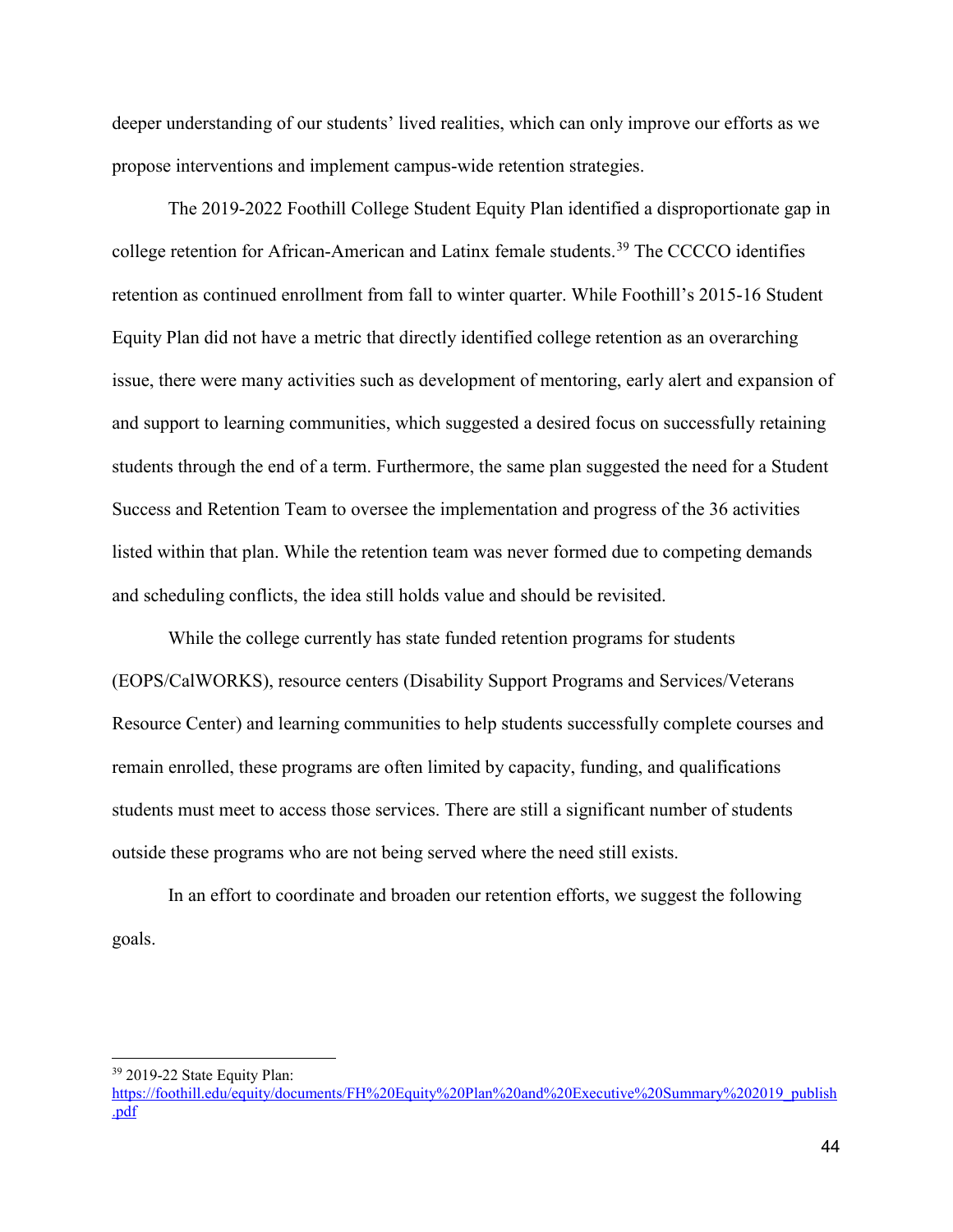- Goal 1: The college has a coordinated plan with a set of successful, culturally relevant interventions in play that retains students through three important milestones in a term: 1) course registration through to census, 2) from census through the end of the quarter with successful course completion, and 3) successful enrollment in the subsequent term. Specifically, this plan would consist of strategies that not only are proven effective for Foothill's most vulnerable student populations (in this case, African-American and Latinx women), but can be inclusive and encompassing of other populations' needs.
- Goal 2: The promising practices of existing retention programs and learning communities are incorporated into the rest of the campus.
- Goal 3: The college addresses the retention challenges that arise when students, staff and faculty do not have access to the physical campus and cannot meet with students in a traditional face-to-face environment. Challenges include privacy for confidential conversations, dedicated studying spaces with easy access to academic materials, resources and employee support, and connection to a college community that counteracts student isolation in higher education.

As we focus on outreach and access in order to diversify our student population, prioritizing retention of these diverse communities must occur in conjunction with those efforts so that the work of diversity does not fall to merely a performative effort.

**Issue 9. Lack, or underutilization of campus support resources (tutoring, career center, transfer center, etc.).** When discussing resources, conversations tend to center around the absence of resources available to students, often attributed either to budget concerns and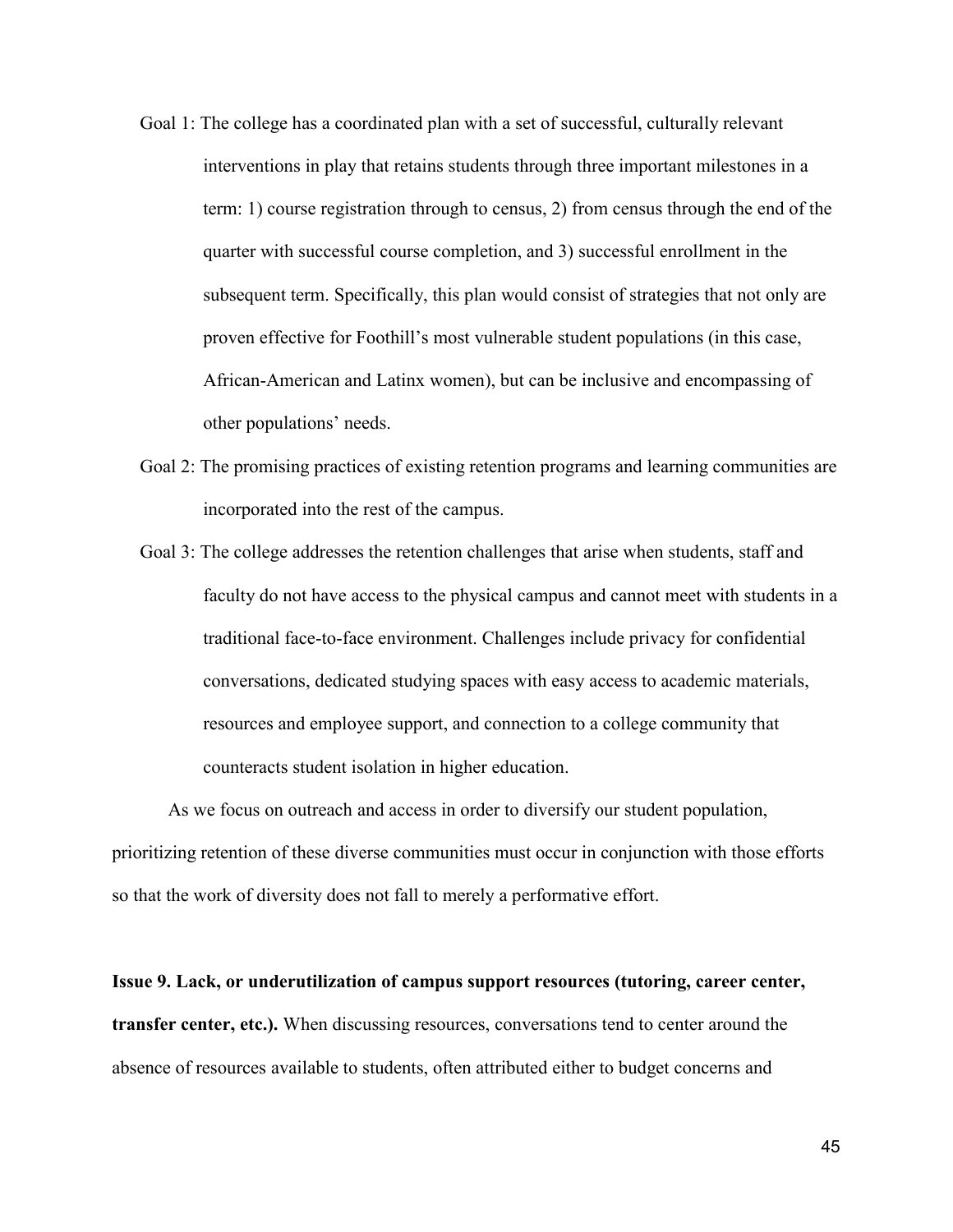restrictions, or the underutilization of existing resources which could be due to several reasons including lack of awareness or a perceived lack of need.

It will be important to continue to monitor the groups of students who take advantage of tutoring, what subjects are most requested, and the environment in which tutoring sessions take place. While tutoring has largely moved to a peer-to-peer model, the focus of tutoring content has also shifted more deliberately to align with AB705, increasing availability of support in math and English in particular. Given the equity lens that is implied with this new legislation, it will be important to disaggregate data by race and monitor how students of color are engaging in this service.

An established career center could provide students with the opportunity to connect careers and majors to their educational plan. Having done some exploration around interest in potential careers can help to inform what major a student may enter, and series of courses to take. This is also an area that can align with campus Guided Pathways efforts in order to ensure wider reach and support of students.

Student feedback indicates a certain level of comfort and encouragement is felt with peerto-peer interactions. Programs like Pass the Torch, a tutoring program serving primarily students of color, employ this peer model and have seen academic success for their students.<sup>[40](#page-45-0)</sup> Exploration of this model for services outside of tutoring, such as mentoring, technical assistance, and service leadership, could increase student engagement with available services. With the intent to increase that engagement, we offer the following goals.

Goal 1: Tutoring models lead with equity to enhance access and utilization of their services.

Ample support is provided to ensure the success of AB705 implementation.

<span id="page-45-0"></span><sup>40</sup> Pass the Torch Program:<https://foothill.edu/torch/>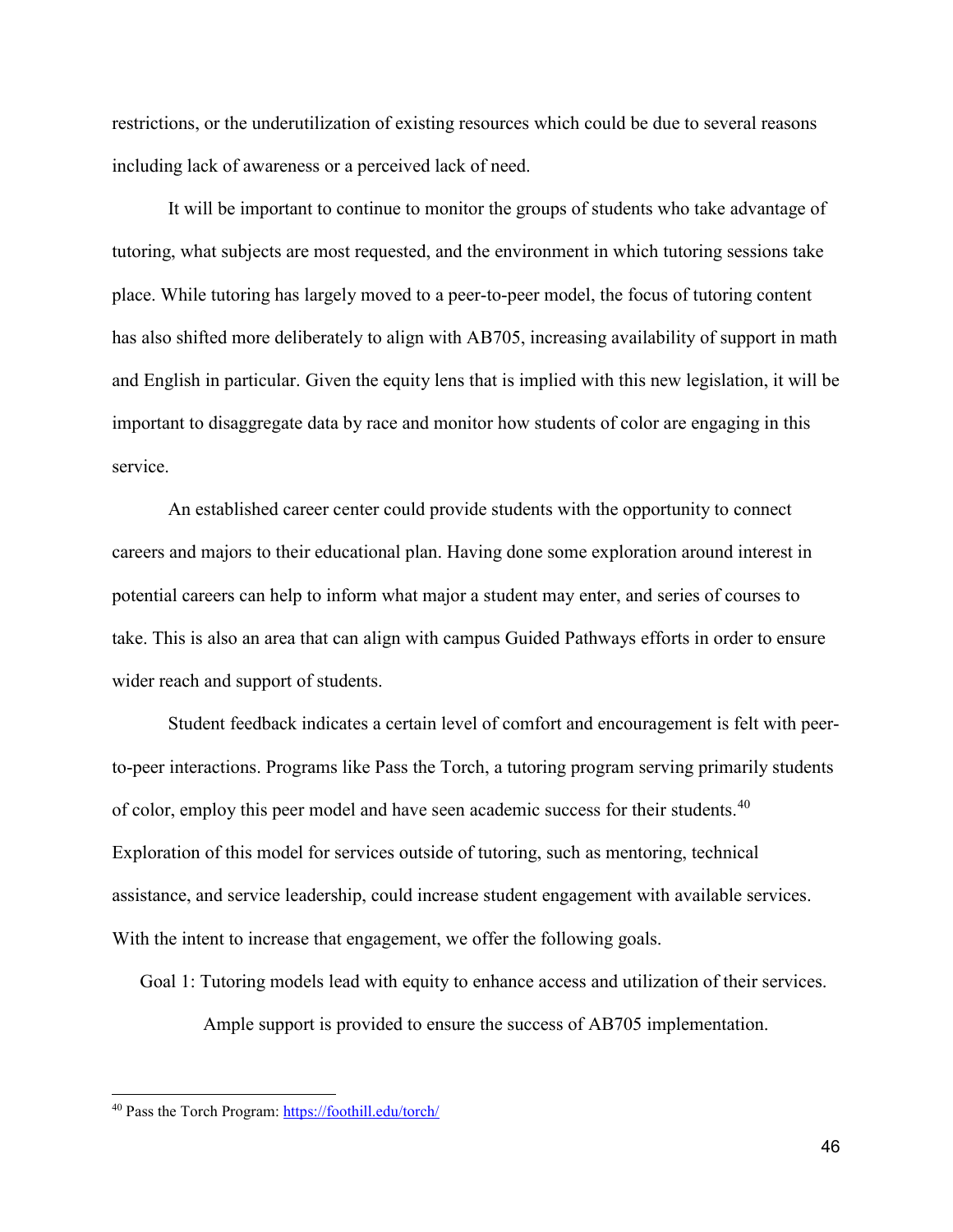- Goal 2: Career exploration support is offered at the onset of students' educational journey with special focus on early intervention for Latinx and African-American students, careful to avoid implicit bias of channeling low-income and students of color into lower wage programs.
- Goal 3: Service leadership activities promote peer-to-peer connections, emphasize college navigation, social support, and the building of cultural capital.
- Goal 4: The college is able to identify and address the challenges in accessing resources and support that are unique to students who engage with our campus exclusively online.

As the needs of our students change over time, it will be important to continue to evaluate the services we as a college provide to keep up with contemporary issues. The absence or underutilization of services can speak to many things and reasons, but only through student inquiry can we best meet the needs of the community.

**Issue 10. Insufficient culturally responsive, relevant and sustaining pedagogy and other asset-based approaches in teaching and serving our students of color.** There are numerous benefits to hiring and retaining diverse faculty. Minoritized students experience higher rates of success<sup>41</sup>, diversity increases student and employee retention, the likelihood of implicit bias is reduced, and increasing faculty diversity helps all faculty better integrate multicultural and culturally responsive pedagogy.[42](#page-46-1)

As important as who is teaching a course is how and what is taught. Gloria Ladson-Billings, a renown scholar and pedagogical theorist, has done extensive work in the areas of

<span id="page-46-1"></span><span id="page-46-0"></span><sup>41</sup> Fairlie, R.W., Hoffmann, F., & Oreopoulos, P. (2011). A Community College Instructor Like Me: Race and Ethnicity Interactions in the Classroom. NBER Working Paper No. 17381.*National Bureau of Economic Research*. <sup>42</sup> [Vision for Success Diversity, Equity and Inclusion Task Force 2020 Report](https://www.cccco.edu/-/media/CCCCO-Website/Reports/CCCCO_DEI_Report.pdf?la=en&hash=69E11E4DAB1DEBA3181E053BEE89E7BC3A709BEE)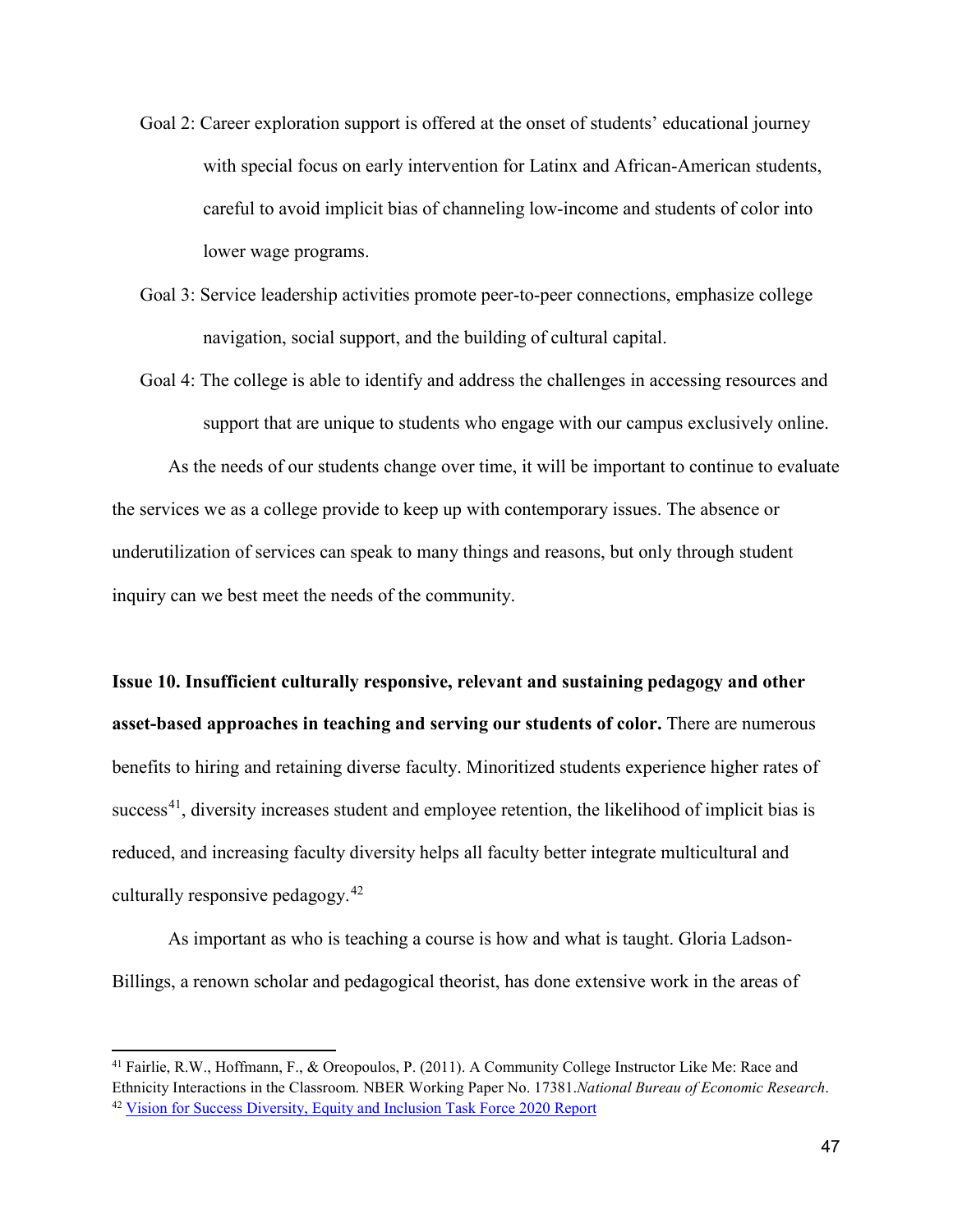culturally relevant pedagogy and critical race theory. She argues that by focusing on student learning and academic achievement versus classroom and behavior management and cultural competence versus cultural assimilation, students will take both a responsibility for and a deep interest in their education. She affirms that this is the secret behind culturally relevant pedagogy, the ability to link principles of learning with deep understanding of and appreciation for culture. This is the place, she says, where the concept of pedagogy "shifts, changes, adapts, recycles, and recreates" the classroom, shifting marginalized students into a place where they become subjects in the instructional process, not mere objects.  $43$  This places students and their lived experiences at the center of the learning, not the periphery.

Students have expressed a need for the establishment of an Ethnic Studies division, whose curriculum and pedagogy aligns with much of what Dr. Ladson-Billings advocates for in her scholarship. Students also desire a more diverse faculty. Similar to prior years, in fall 2019, the majority of Foothill faculty, both full- and part-time instructors, identified as White.<sup>[44](#page-47-1)</sup> In their October 2020 letter, students explicitly stated their desire for Foothill to hire "full-time, tenure track faculty of color, with a priority given to Black and Indigenous applicants." So with the alignment of student requests, data, and scholarship, we offer the following goals.

Goal 1: Planning and decision-making is informed by regular review of quantitative and qualitative data.

Goal 2: Foothill College faculty, staff, and administrators are racially diverse.

Goal 3: Retain racially diverse employees.

<span id="page-47-0"></span><sup>43</sup> Ladson-Billings, G. (2014). Culturally relevant pedagogy 2.0: a.k.a. the remix. *Harvard Educational Review, 84*(1), 74-84.).

<span id="page-47-1"></span><sup>44</sup> Foothill-De Anza Community College District IRP. Foothill-De Anza Community College District: Employees by Campus, Employee Group and Ethnicity, Fall 2019.

http://research.fhda.edu/\_downloads/Fall%202019%20Employees%20by%20Profession%20and%20Ethnicity.pdf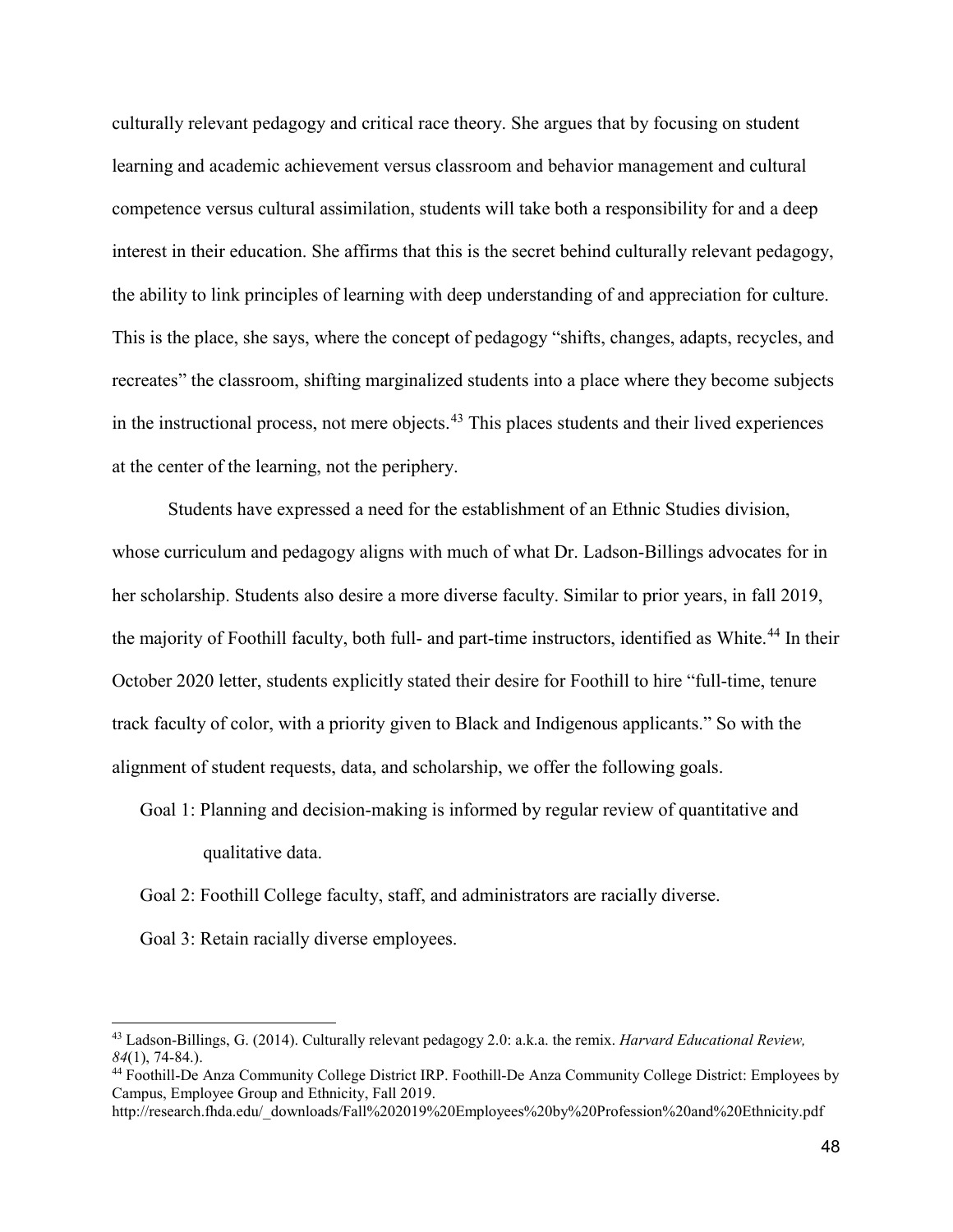- Goal 4: Faculty are supported in their efforts to iteratively self-evaluate their proficiency with culturally responsive pedagogy.
- Goal 5: Ensure content and pedagogy are inclusive of and created with communities of color in mind.
- Goal 6: Collaboration across faculty, staff, administrators, and students to support the request and explore the plausibility of an Ethnic Studies division, and hiring of appropriate faculty.

Representation, diversity, and cultural relevancy in education matters. For students of color, having diverse faculty teaching and centering their stories allows for a reflection of themselves not only in the learning, but in the leadership, and to highlight how their communities have historically contributed to all fields of study.

**Issue 11. Online education and the provision of comparable spaces, resources and services.** Prior to COVID-19 forcing the college to become a virtual campus in March 2020, online share of enrollments grew from 35% in 2015-16 to nearly 50% in 2019-20<sup>45</sup>. Furthermore, while nearly half of all students continued to enroll in face-to-face and/or hybrid sections, the share of students who enroll exclusively online grew from about 25% to 36% over the same time period. As a college, we still have a long way to go in understanding the needs of students who do not come onto campus for instructional learning. As Foothill prepares to eventually return to campus, we cannot continue to define online students as if it is a *student* characteristic that does not change. Instead, online enrollment characterizes the learning modality at a given term. We need to learn more about the demographics and enrollment patterns of students who take online

<span id="page-48-0"></span> $45$  Foothill IRP. 2015-16 to 2019-20 credit enrollments. Omits spring 2020. Non-credit enrollments, prior to spring 2020, were 100% face-to-face.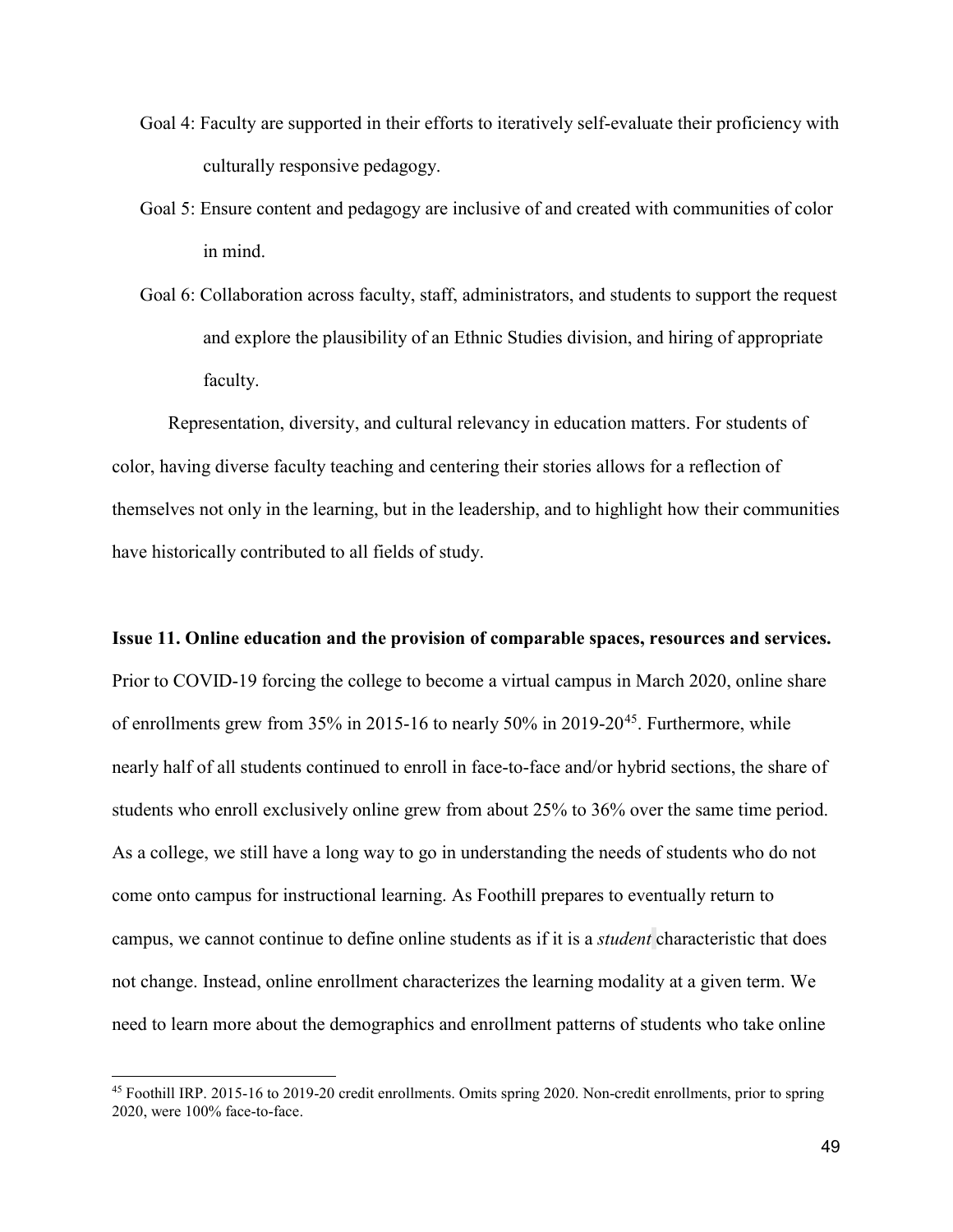courses, and what resources they may need to successfully fulfill their educational goals. It will be important to look at the number of courses taken, and the purpose that online enrollment serves for students. Are they a concurrent four-year student taking only one course at our campus? Would students prefer to take some face-to-face classes but our scheduling does not permit? Are they a student who may not even reside in the Bay Area? Would strictly online resources and tools best suit the needs of these students or would they prefer a combination of inperson and online support services? Our college has an opportunity to explore the racial breakdown of different online-identified groups, whether they be fully online or hybrid, to reveal any nuanced experiences, trends, or gaps experienced in the online realm.

What became abundantly clear in our college's move toward becoming fully virtual in late winter 2020, is that many of the equity issues present on campus also surfaced in a fully virtual/online environment. Paramount to creating an equitable learning experience for our students are some core tenets around providing an ethic of care to our students; centering our actions from the perspective of our most vulnerable students—which necessitates that our students not only provide input on how they envision our campus functioning, but they are empowered to see their feedback to fruition; and with this, an acknowledgement of the variation of faculty, staff and student needs in a virtual environment. Our ability to provide an ethic of care is not limited to the face-to-face interactions we have with our students. An ethic of care can be as simple as clear and direct communication with our students. That is, a commitment to follow up and follow through with our students to make sure they have their questions answered and they are getting what they need. It also means empathy from the institution for our students as they seek out answers to questions that, unbeknownst to us, could mean the difference between them remaining enrolled and withdrawing; particularly in a crisis in which we saw many of our

50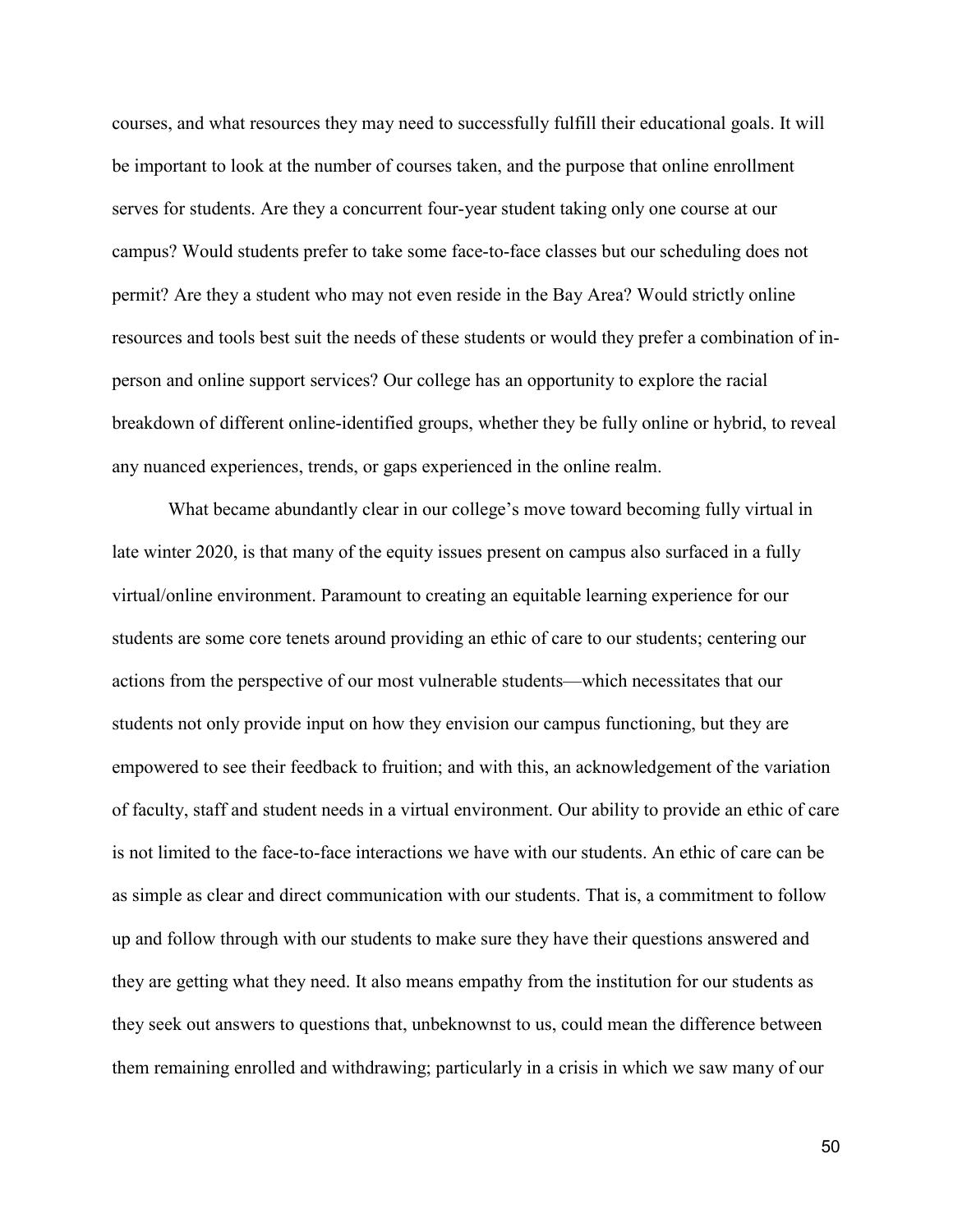students struggle to meet their basic needs of food and shelter. Explicit communication from the college that goes out to all students in all relevant ways, timely responsiveness, and following through to close the loop with our students demonstrates that ethic of care for our students.<sup>[46](#page-50-0)</sup> As we focus on the challenges experienced by students when we moved to virtual campus, we also need to address the challenges experienced by faculty and staff. They must be supported if our college is to be student-ready and online teaching and learning-ready.

Having to transition fully online exposed a number of ways that our students were mitigating challenges inherent to their educational journey, and even some of the ways that our institution has helped alleviate those challenges, as well as exacerbated them. Technological knowledge and access to that resource became a profound issue for students, faculty, and staff alike. However, issues related to technology were not the only problems to surface during this time, as our college began to learn more about how place and space impacted our students' ability to remain present and engaged in their learning.

Our move to a fully online environment also showcased how easy it is to slip back into a pattern of doing what is easiest or most efficient, or most comfortable in moments of instability and unease. Defaulting to what we know to help manage that stability may only serve to protect our status quo way of operating. This includes focusing our efforts and attention on how to best serve our most vulnerable students and making sure that ideas on how to do this are generated from the students, themselves. Processes developed to assist our students changed from their initial iteration as our student workers provided insight that countered some of the college's

<span id="page-50-0"></span><sup>46</sup> Ethic of care: Umoja Practices are used in an effort to support our students of color ina way that is authentic and respects their culture. Learn more here[: https://umojacommunity.org/umoja-practices.](https://umojacommunity.org/umoja-practices) Angela Valenzuela is known for her concept of *carino*, or authentic care, and the subtractive schooling process. <https://rethinkingschools.org/articles/subtractive-schooling/>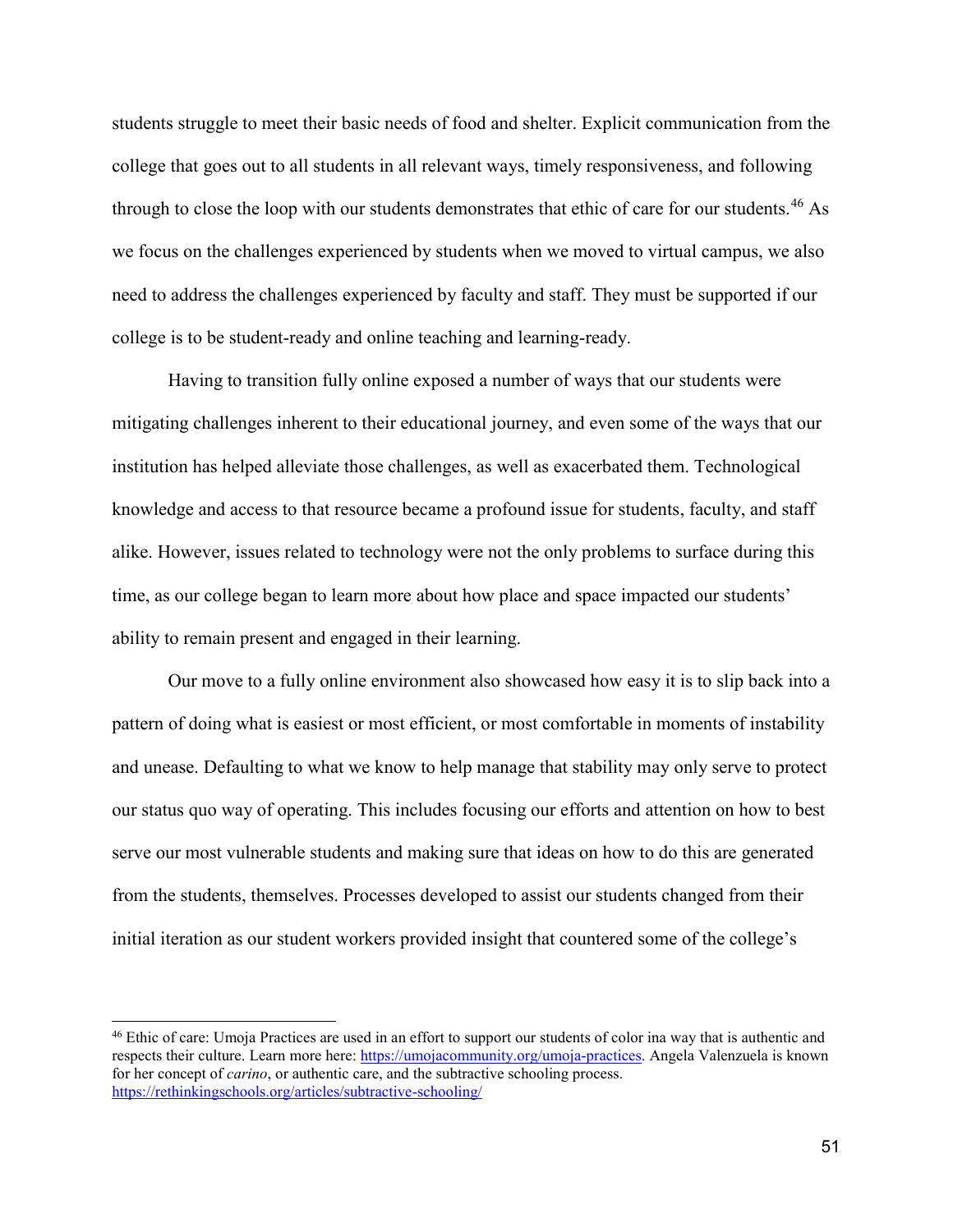assumptions about the best way to serve them. For example, the assumption that Zoom would be the best platform to engage students in the virtual hub<sup>47</sup>, and the reality that the space could be intimidating for those new to the online realm, and how a chat function could serve the needs of students better. Bringing students in on the ground floor to help create and design some of our processes is another way of engaging equity. As a college we were able to offer services we never thought could be online.

What was specifically uncovered is that many of our students struggled with some major necessities for online learning including strong and reliable internet connection. Additionally, our college did not have a way to assist our students with their more complex needs around updating operating systems, installing software, and other technology related troubleshooting. The formation of the Student Technology Support Hub was a step in the correct direction, but the fact that it did not exist prior to our campus being fully online says something about the college's assumptions about its online students. Similarly, trying to meet the technology needs of our students without a clear understanding of what those needs are can present some equity challenges. One of those most basic needs is training on how to use some of these tools, including things like laptops. For example, our operating assumption that students understand how to turn on these tools and navigate them meant we were not fully prepared to adequately answer questions or provide assistance to our students.

All the while, there were a number of challenges to the fully online environment that were not related to technology. Concerns of students having an adequate learning environment arose as students navigated things like 24-7 caregiving for dependents, not having a desk/table for workspace so they sat on floors, not having access to quiet or distraction-free spaces so they

<span id="page-51-0"></span><sup>&</sup>lt;sup>47</sup> Student Technology Support Hub provides and assist students in finding support for technology questions related to online learning.<https://foothill.edu/virtualcampus/tech-hub>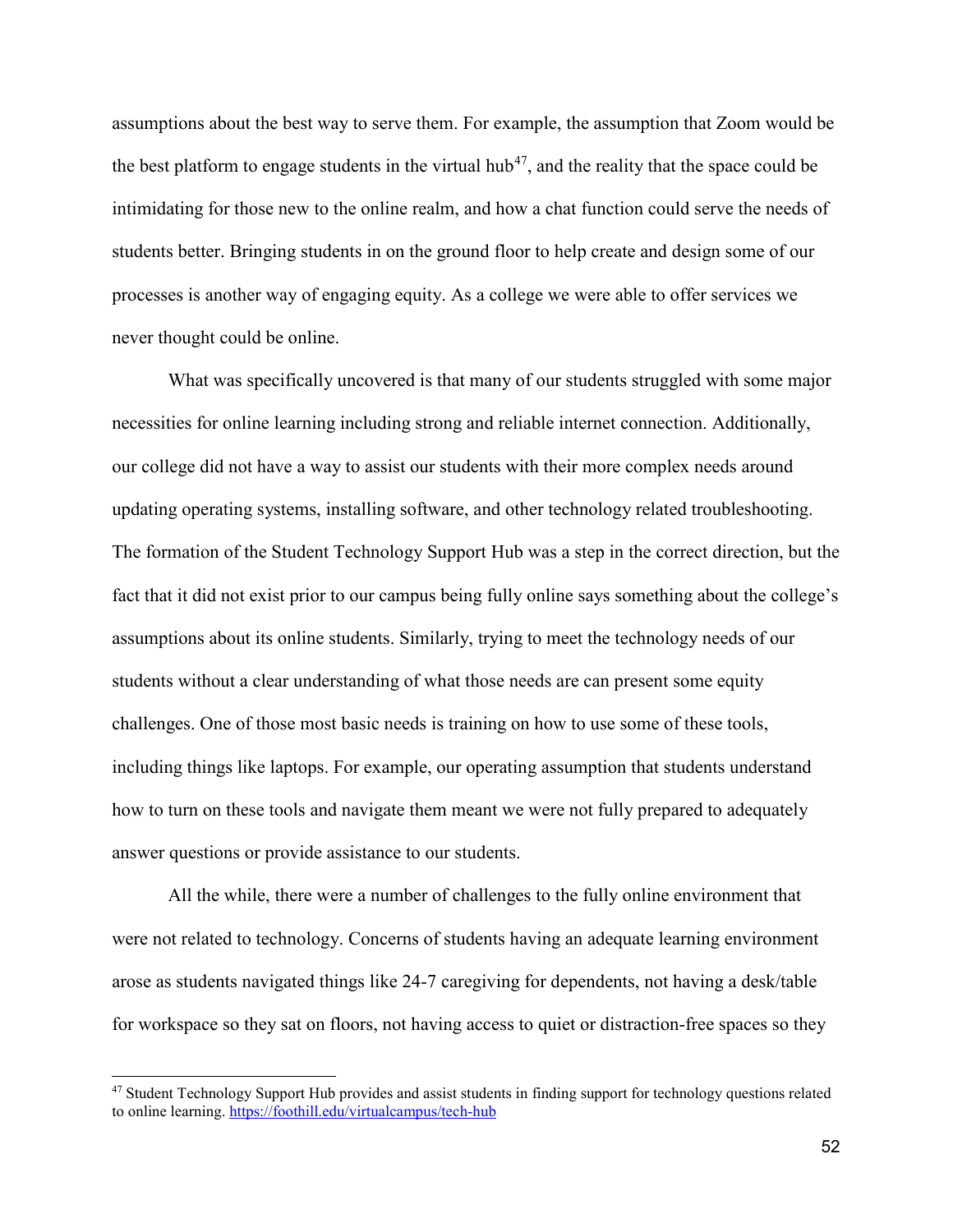hid in closets, sharing internet bandwidth with others in the household, and the tasking impact (on all, really) of being on a computer for the better part of the day. It also raised debate around synchronous and asynchronous online classes in trying to understand the best way to meet the needs of our most vulnerable students. These issues did not just arise for students. Faculty and staff experienced them as well. What will be important to remember, though, is that once the college is able to offer on-campus instruction again, these issues will continue to remain for those students that will only have online as an option and students who may have face-toface/hybrid instruction but need student support services online. It will be important to remain cognizant that these challenges remain for some, as they become sorted for others.

- Goal 1: The college understands the challenges students who access Foothill exclusively online face.
- Goal 2: Assessment of online services is sustained by the college because there will always be online students. The college will maintain capacity of services comparable to level of enrollment.
- Goal 3: All online classes are using the Online Equity Affirmation as a foundational lens for online course design.[48](#page-52-0)
- Goal 4: Technology and resources offered, at minimum, provide a comparable student experience as face-to-face.
- Goal 5: Faculty are fully equipped and prepared to teach effectively in the online/virtual environment

<span id="page-52-0"></span><sup>48</sup> Online Equity Affirmation: <https://foothill.edu/onlinelearning/>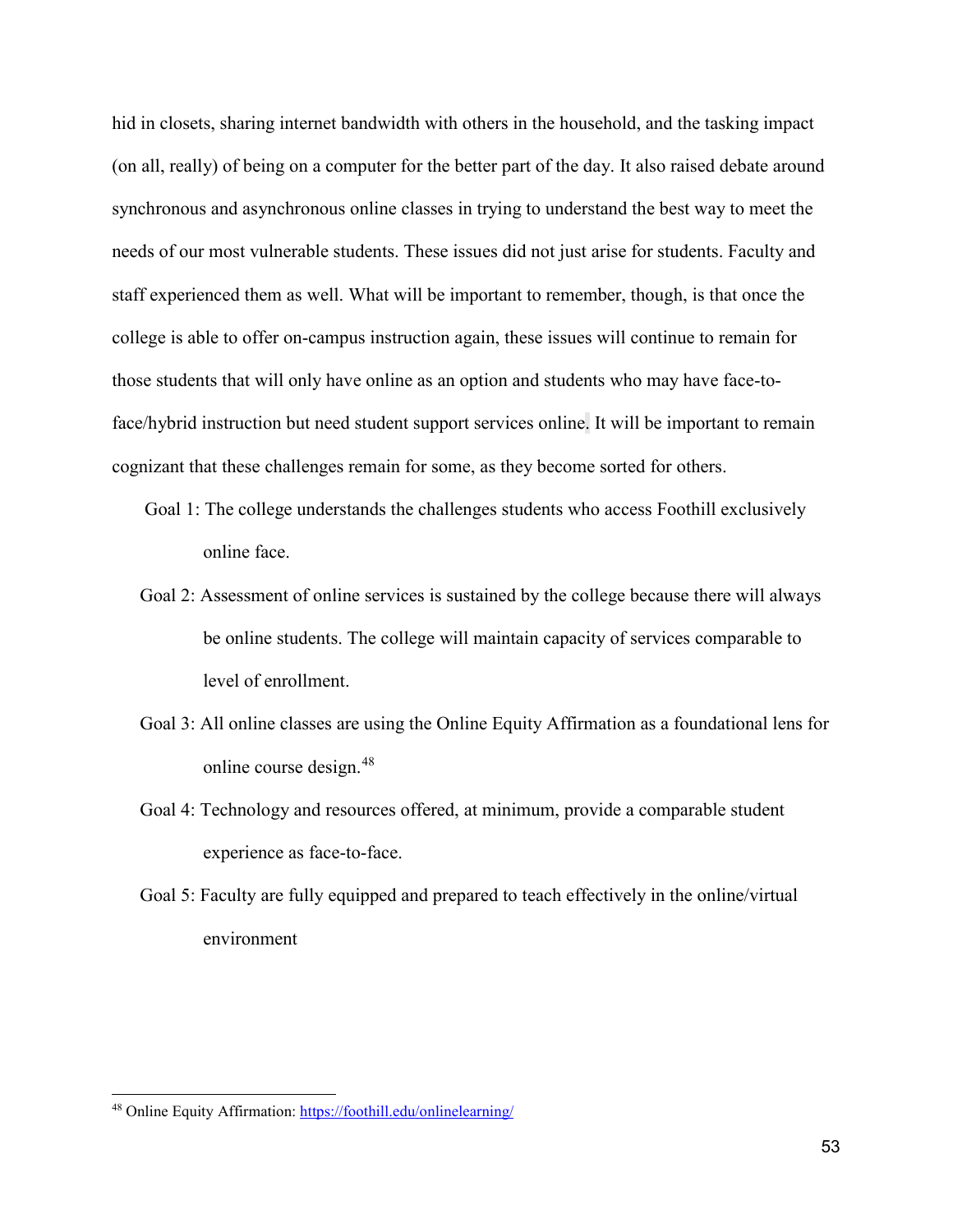### **COMPLETION**

In this phase, we monitor students' rates of completion by program, and determine whether our students are able to move successfully to the next level of education: a higher level degree program for certificate recipients, or transferring with junior standing in the desired major field for associate recipients, and advance in the labor market. This information is critical to ensure that our college's programs are aligned with the requirements for success in further education and careers.

**Issue 12: Program and Service Area assessments did not invoke meaningful discussion and action around equity efforts.** Equity prompts in previous program review templates fell short in walking reviewers through how to assess for disproportionate impact, encourage investigation into why disproportionate impact existed, and did not help people come up with effective interventions to disrupt disproportionate impact. In its previous form, the college was not set up to have thoughtful discussions about the answers and outcomes to these equity questions. Additionally, software systems within Student Service areas do not always have the reporting functionality necessary to allow them to assess for disproportionate impact. Data may be localized, coming from multiple systems, or not synced to Banner, thus making it a difficult and time-consuming process.

- Goal 1: Equity is central to the program review process. Practitioners are well supported with quantitative and qualitative information (data) and resources to analyze their equity trends and efforts.
- Goal 2: The college identifies equity trends in programs and service areas and seeks to meaningfully engage others in college-wide discussions about what to do.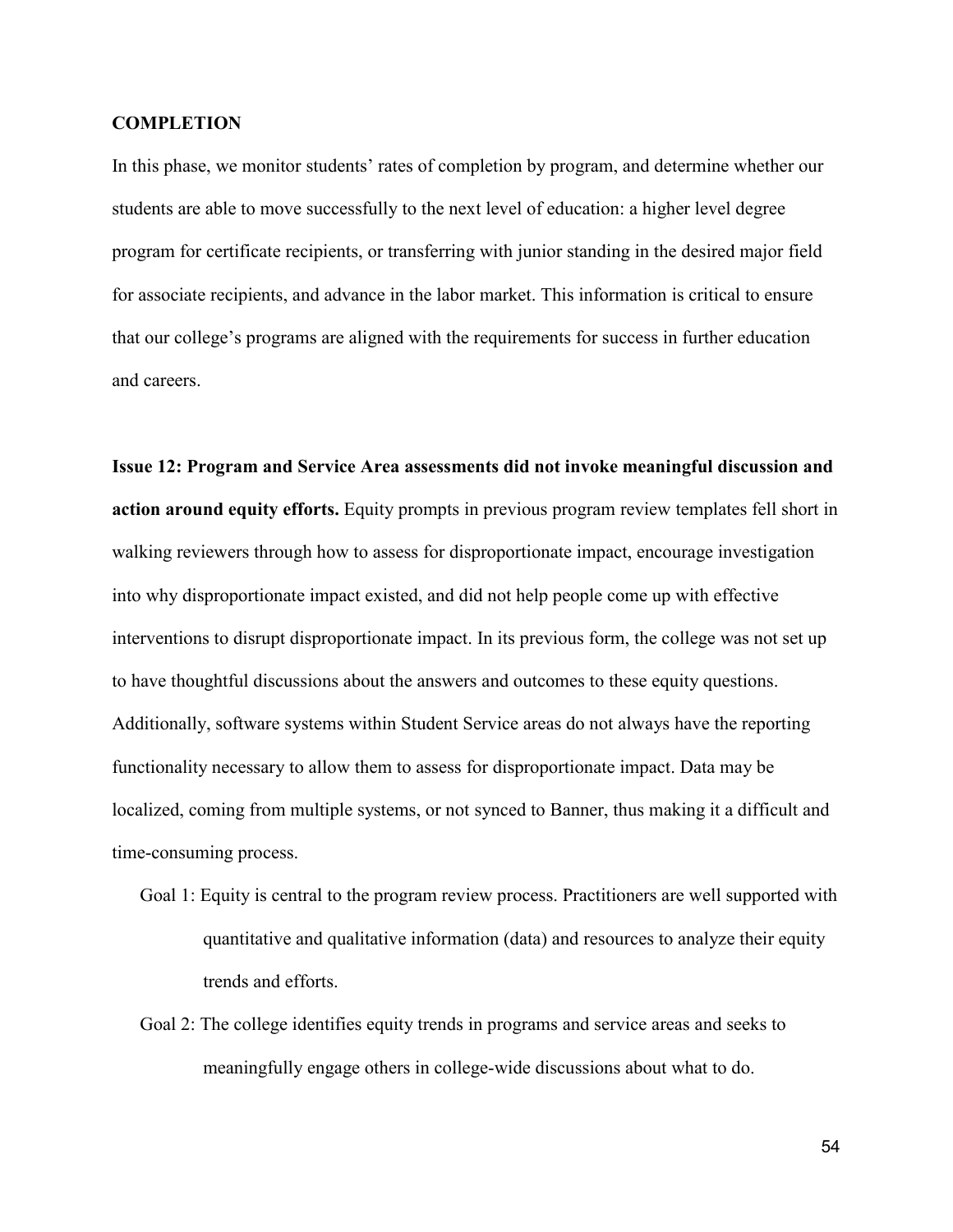**Issue 13: Making sure students from all backgrounds succeed in reaching their goals and improving their families and communities, eliminating equity gaps**[49.](#page-54-0) Very recently, the CCCCO has outlined bold goals to improve student outcomes, including closing achievement gaps, increasing degree and certificate attainment and transfers to four-year institutions, reducing excess unit accumulation by students, and securing gainful employment. As highlighted on their Vision for Success site, the Chancellor's Office is guided by the core belief that colleges should simplify paths to educational goals and help students stay on those paths until completion. As such, in 2019, the statewide Chancellor's office required that all colleges set local Vision Goals in an attempt to improve student outcomes. Although the Vision for Success goals are formulated differently than the goals in this document, the Office of Equity felt it was important to highlight and incorporate them as part of our overall Strategic Equity Plan. Below are the Vision for Success goals that Foothill College set to reach for all students by 2021-2022, with subset equity goals in areas that identified disproportionate impact.

# Goal 1: Completion

- A Increase all students who earned an associate degree (including ADTs) by 20%.
- B Increase all students who earned a Chancellor's Office approved certificate by 50%.
- C Increase all students who attained one or more of the following: Chancellor's Office approved certificate, associate degree, and/or CCC baccalaureate degree, by 25%.

Goal 2: Transfer

- A Increase all students who earned an associate degree for transfer by 20%.
- B Increase all students who transferred to a CSU or UC institution by 25%

<span id="page-54-0"></span><sup>49</sup> California Community College Vision for Success Goal:<https://www.cccco.edu/About-Us/Vision-for-Success>